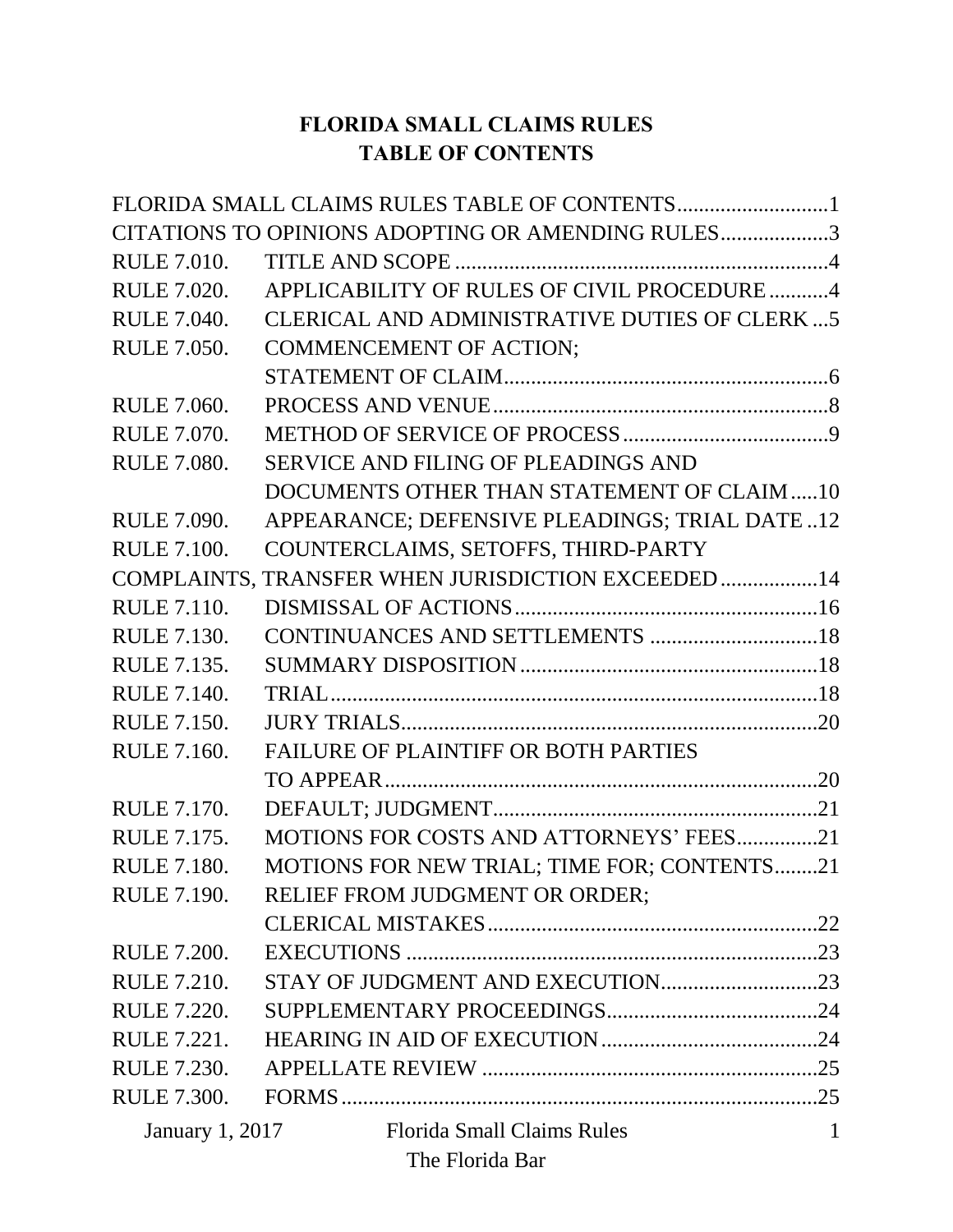<span id="page-1-0"></span>

| FORM 7.310. |                                              |  |
|-------------|----------------------------------------------|--|
| FORM 7.322. | <b>SUMMONS/NOTICE TO APPEAR FOR</b>          |  |
|             |                                              |  |
| FORM 7.323. | PRETRIAL CONFERENCE ORDER AND                |  |
|             |                                              |  |
| FORM 7.330. | STATEMENT OF CLAIM (AUTO NEGLIGENCE) 31      |  |
| FORM 7.331. | STATEMENT OF CLAIM (FOR GOODS SOLD)31        |  |
| FORM 7.332. | STATEMENT OF CLAIM (FOR WORK DONE            |  |
|             |                                              |  |
| FORM 7.333. | STATEMENT OF CLAIM (FOR MONEY LENT) 32       |  |
| FORM 7.334. | STATEMENT OF CLAIM (PROMISSORY NOTE) 32      |  |
| FORM 7.335. | STATEMENT OF CLAIM (FOR RETURN OF            |  |
|             | STOLEN PROPERTY FROM PAWNBROKER)33           |  |
| FORM 7.336. | STATEMENT OF CLAIM FOR REPLEVIN              |  |
|             | (FOR RETURN OF PERSONAL PROPERTY/WEAPON      |  |
|             |                                              |  |
| FORM 7.340. |                                              |  |
| FORM 7.341. |                                              |  |
| FORM 7.342. | EX PARTE MOTION AND ORDER FOR HEARING        |  |
|             |                                              |  |
| FORM 7.343. |                                              |  |
| FORM 7.344. |                                              |  |
| FORM 7.345. | STIPULATION FOR INSTALLMENT SETTLEMENT,      |  |
|             | ORDER APPROVING STIPULATION, AND DISMISSAL45 |  |
| FORM 7.347. |                                              |  |
| FORM 7.350. | <b>AUTHORIZATION TO ALLOW EMPLOYEE</b>       |  |
|             | TO REPRESENT BUSINESS ENTITY AT ANY STAGE OF |  |
|             |                                              |  |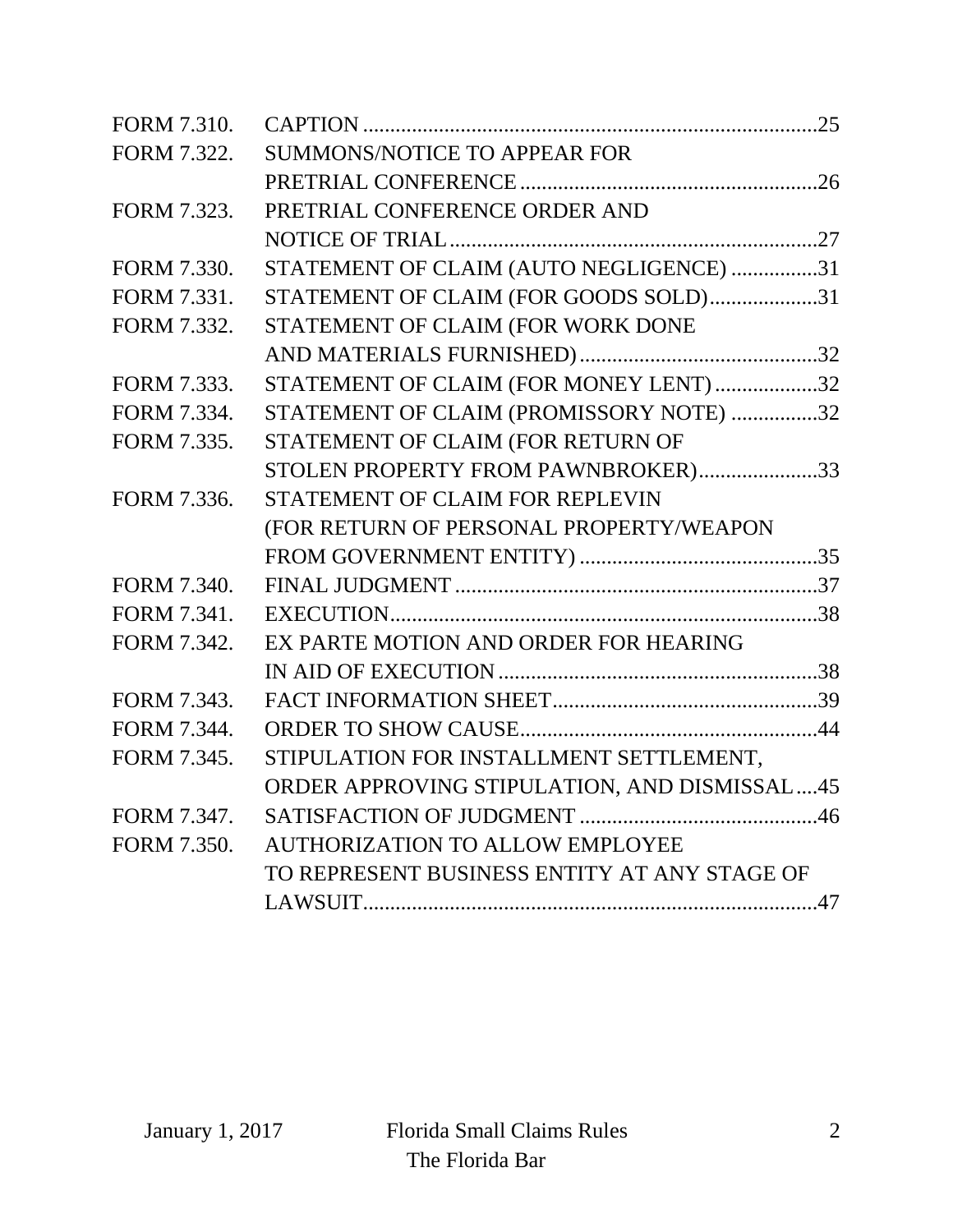# CITATIONS TO OPINIONS ADOPTING OR AMENDING RULES

#### Original Adoption, effective 1-1-68: 203 So. 2d 616 and 205 So. 2d 297.

| <b>Effective Date</b>  | Citation        | Rules Amended or Adopted                                                 |
|------------------------|-----------------|--------------------------------------------------------------------------|
| Effective $2-1-73$ :   | 270 So.2d 729.  | Complete revision.                                                       |
| Effective $1-1-79$ :   | 366 So.2d 398.  | Amended 7.010(b), 7.020, 7.060, 7.070, 7.110(e), 7.150, 7.170(a),        |
|                        |                 | $7.210(c)$ .                                                             |
| Effective $1-1-79$ :   | 372 So.2d 449.  | Amended 7.050(a)(2); deleted 7.030.                                      |
| Effective $1-1-81$ :   | 385 So.2d 1367. | Amended 7.060, 7.170.                                                    |
| Effective $1-1-85$ :   | 461 So.2d 1344. | Amended 7.010, 7.070, 7.090, 7.110, 7.130, 7.140, 7.150, 7.170,          |
|                        |                 | 7.180.                                                                   |
| Effective 1-1-89:      | 537 So.2d 81.   | Amended 7.050(a)(2), (b), 7.060, 7.090(b), (c), (e), 7.100(e), 7.140(f), |
|                        |                 | 7.210(a); deleted 7.320, 7.321; added 7.050(e), 7.221, 7.322, 7.323,     |
|                        |                 | 7.340, 7.342, 7.343, 7.344.                                              |
| Effective 1-1-93:      | 601 So.2d 1201. | Four-year-cycle revision. Substantively amended 7.070, 7.340; added      |
|                        |                 | 7.345.                                                                   |
| Effective $1-1-97$ :   | 682 So.2d 1075. | Four-year-cycle revision. Amended 7.010(b), 7.020(b), 7.070,             |
|                        |                 | 7.110(e), 7.140(e), 7.221, forms 7.340, 7.343, 7.345.                    |
| Effective $1-1-01$ :   | 785 So.2d 401.  | Four-year-cycle revision. Substantively amended 7.070, 7.135, 7.160,     |
|                        |                 | 7.221, 7.340, 7.345; added 7.080(f), 7.090(f)–(g).                       |
| Effective $1-1-04$ :   | 849 So.2d 293.  | Two-year-cycle revision. Amended 7.050(a)(2), 7.090(b), form 7.322.      |
| Effective 1-1-06:      | 931 So.2d 78.   | Two-year-cycle revision. Amended form 7.343; added 7.175, forms          |
|                        |                 | 7.335, 7.343(b), 7.350.                                                  |
| Effective $1-1-08$ :   | 959 So.2d 1169. | Three-year-cycle revision. Added form 7.347.                             |
| Effective $4-17-08$ :  | 980 So.2d 1054. | Added committee note to form 7.347.                                      |
| Effective 10-01-08:    | 985 So.2d 1033. | Amended 7.090(f) and form 7.322.                                         |
| Effective $01-01-11$ : | 44 So.3d 573.   | Three-year-cycle revision. Amended 7.050, 7.335, 7.342, 7.343.           |
| Effective 07-01-11:    | 64 So.3d 1196.  | Amended 7.090(b).                                                        |
| Effective $10-01-11$ : | 80 So.3d 317.   | Amended 7.140, and forms 7.340, 7.343.                                   |
| Effective 12-15-11:    | 78 So.3d 1303.  | Amended 7.040.                                                           |
| Effective $9-1-12$ :   | 102 So.3d 505.  | Amended 7.050, 7.080.                                                    |
| Effective 4-1-13:      | 102 So.3d 451.  | Amended 7.080.                                                           |
| Effective $1-1-14$ :   | 123 So. 3d 41.  | Three-year-cycle revision. Amended 7.010, 7.050, 7.140, 7.322,           |
|                        |                 | 7.350. Adopted 7.336.                                                    |
| Effective $1-1-17$ :   | 200 So.3d 746.  | Three-year-cycle revision. Amended 7.050, 7.080, 7.090, 7.160.           |
|                        |                 |                                                                          |

NOTE TO USERS: Rules reflect all changes through 200 So. 3d 746. Subsequent amendments, if any, can be found at www.floridasupremecourt.org/decisions/rules.shtml. The Florida Bar also updates the rules on its website at www.FloridaBar.org (on the homepage click "Rules Update").

January 1, 2017 Florida Small Claims Rules 3 The Florida Bar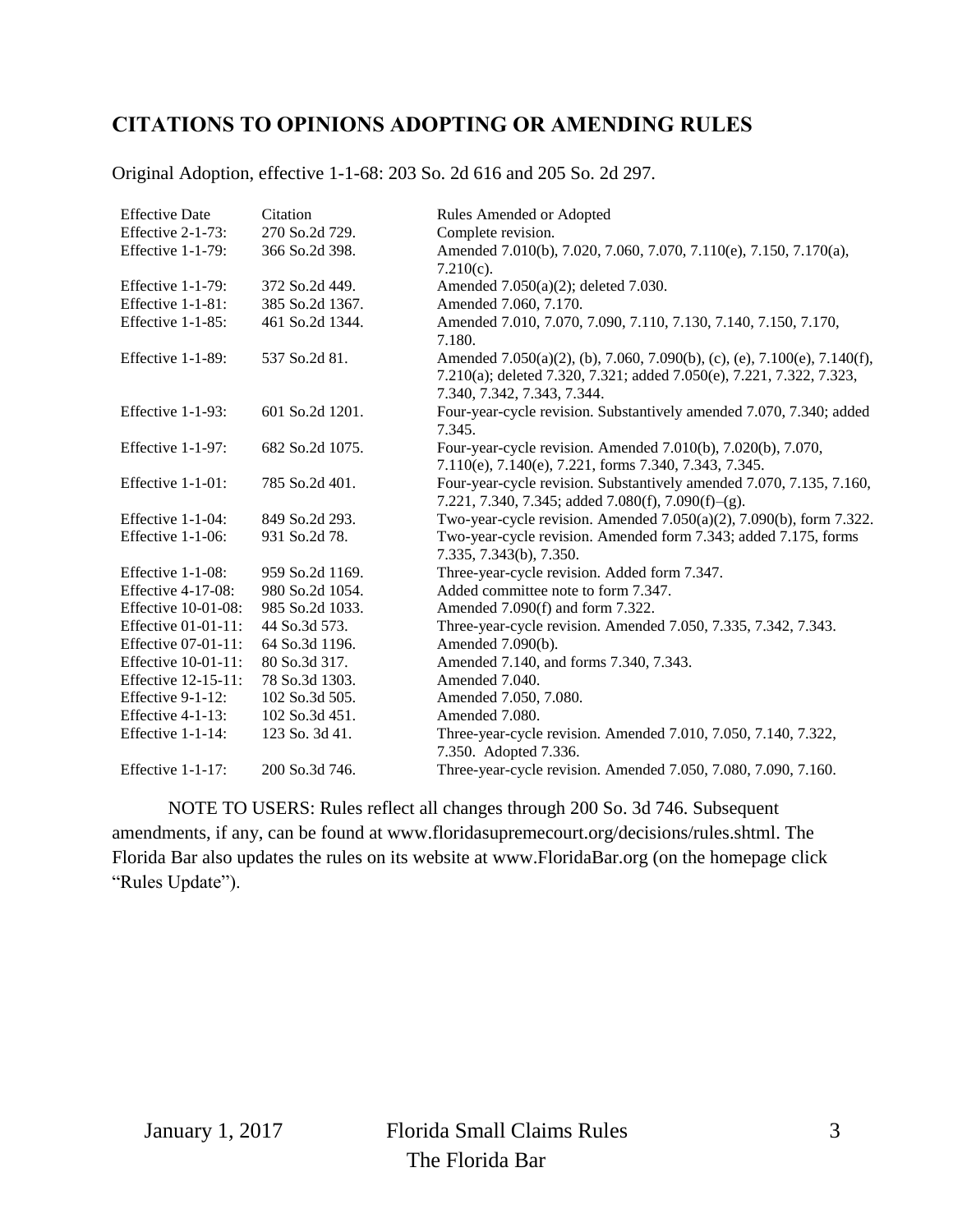# <span id="page-3-0"></span>RULE 7.010. TITLE AND SCOPE

(a) Title. These rules shall be cited as Florida Small Claims Rules and may be abbreviated "Fla. Sm. Cl. R." These rules shall be construed to implement the simple, speedy, and inexpensive trial of actions at law in county courts.

(b) Scope. These rules are applicable to all actions of a civil nature in the county courts which contain a demand for money or property, the value of which does not exceed \$5,000 exclusive of costs, interest, and attorneys' fees. If there is a difference between the time period prescribed by these rules and by section 51.011, Florida Statutes, the statutory provision shall govern.

#### Committee Notes

1978 Amendment. The addition to (b) is designed to eliminate confusion caused by denomination of section 51.011, Florida Statutes, as "Summary Procedure."

2013 Amendment. Subdivision (b) is amended to clarify that the Florida Small Claims Rules apply to a claim for money or property even when expressed as, or coupled with, a claim for equitable relief. *State Farm Mutual Automobile Insurance Company v. Green*, 579 So. 2d 402 (Fla. 5th DCA 1991).

## <span id="page-3-1"></span>RULE 7.020. APPLICABILITY OF RULES OF CIVIL PROCEDURE

(a) Generally. Florida Rules of Civil Procedure 1.090(a), (b), and (c); 1.190(e); 1.210(b); 1.260; 1.410; and 1.560 are applicable in all actions covered by these rules.

(b) Discovery. Any party represented by an attorney is subject to discovery pursuant to Florida Rules of Civil Procedure 1.280–1.380 directed at said party, without order of court. If a party proceeding without an attorney directs discovery to a party represented by an attorney, the represented party may also use discovery pursuant to the above-mentioned rules without leave of court. When a party is unrepresented and has not initiated discovery pursuant to Florida Rules of Civil Procedure 1.280–1.380, the opposing party shall not be entitled to initiate such discovery without leave of court. However, the time for such discovery procedures may be prescribed by the court.

| January 1, 2017 | <b>Florida Small Claims Rules</b> |  |
|-----------------|-----------------------------------|--|
|                 | The Florida Bar                   |  |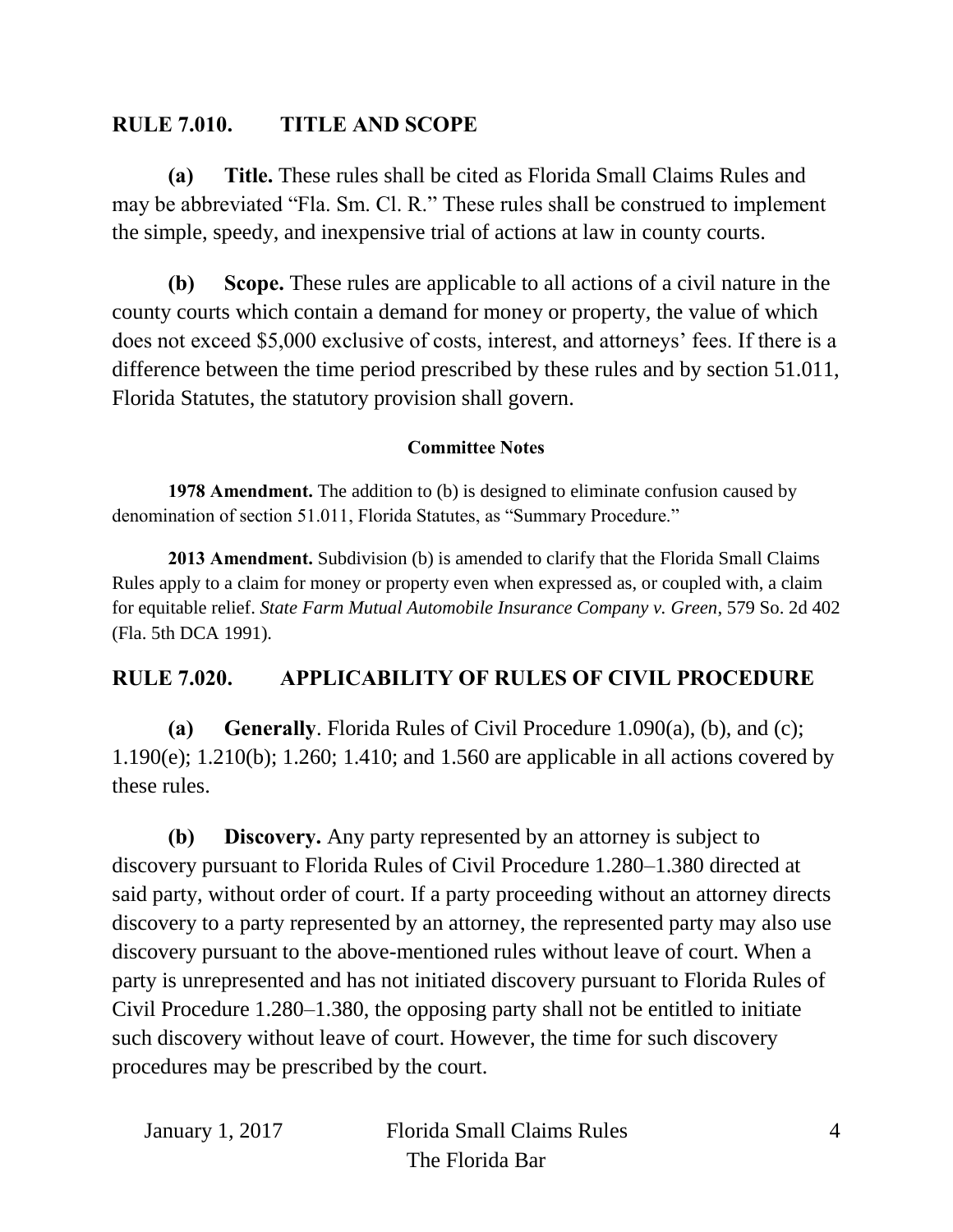(c) Additional Rules. In any particular action, the court may order that action to proceed under 1 or more additional Florida Rules of Civil Procedure on application of any party or the stipulation of all parties or on the court's own motion.

## Committee Notes

1972 Amendment. Subdivision (a) is amended by giving the court authority to apply additional rules of civil procedure in any particular case on the application of a party, stipulation of all parties, or order on the court's own motion.

1978 Amendment. These proposed amendments would help prevent overreaching and the ability of one party to obtain judgment without giving the court the full opportunity to consider the merits of the case. When attorneys are involved, the rule would preserve the ability of the parties to fully develop their cases.

1996 Amendment. The addition of Fla. R. Civ. P. 1.380 enables the court to issue and impose sanctions for failure to comply with discovery requests.

# <span id="page-4-0"></span>RULE 7.040. CLERICAL AND ADMINISTRATIVE DUTIES OF CLERK

(a) Generally. The clerk of the circuit court or the clerk of the county court in those counties where such a clerk is provided (hereinafter referred to as the clerk) shall:

(1) maintain a trial calendar. The placing of any action thereon with the date and time of trial is notice to all concerned of the order in which they may expect such action to be called;

(2) maintain a docket book and a judgment book (which may be the same book) in which accurate entries of all actions brought before the court and notations of the proceedings shall comply with Florida Rule of Judicial Administration 2.425 and shall be made including the date of filing; the date of issuance, service, and return of process; the appearance of such parties as may appear; the fact of trial, whether by court or jury; the issuance of execution and to whom issued and the date thereof and return thereon and, when satisfied, a marginal entry of the date thereof; the issuance of a certified copy; a memorandum

| January 1, 2017 | <b>Florida Small Claims Rules</b> |  |
|-----------------|-----------------------------------|--|
|                 | The Florida Bar                   |  |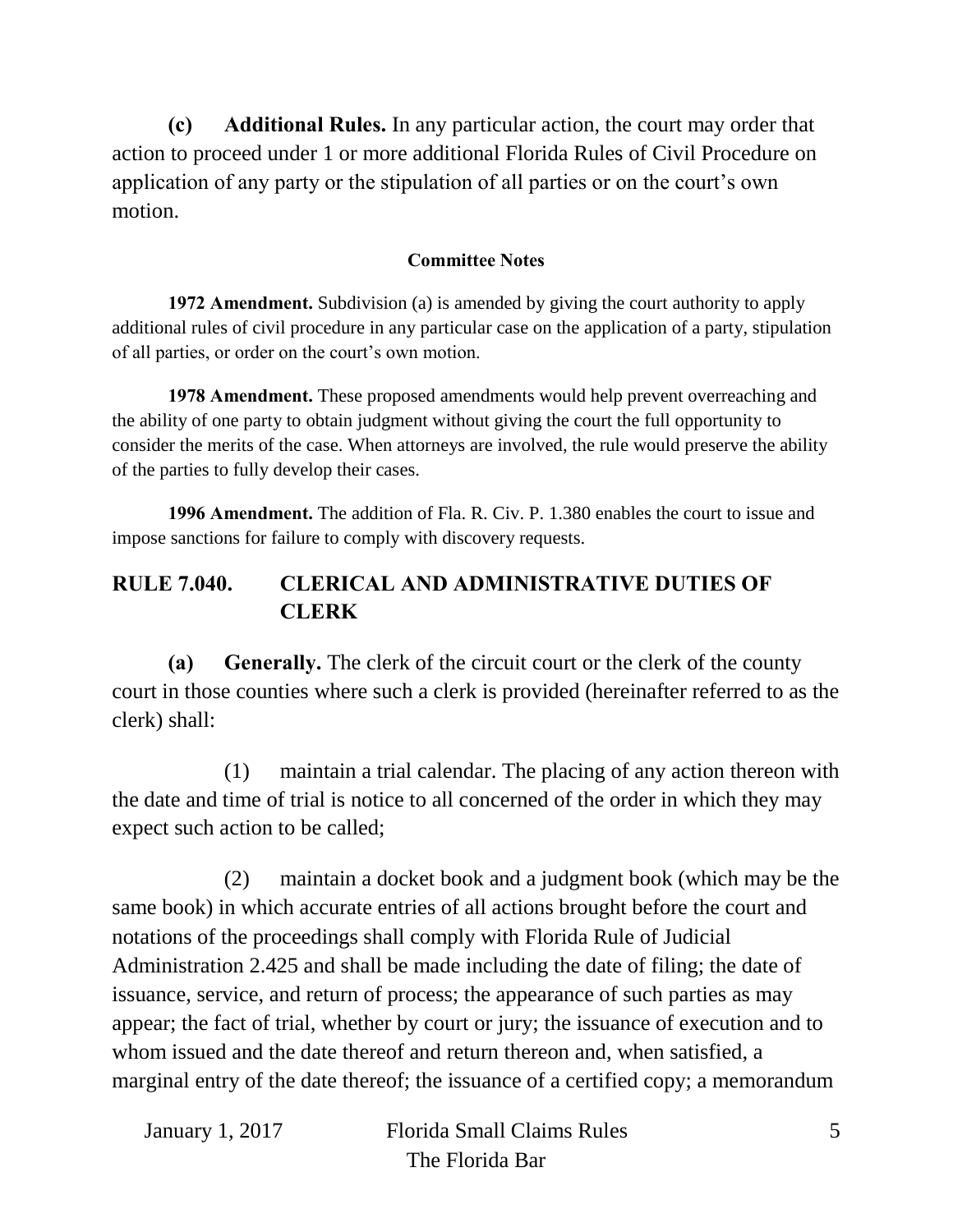of the items of costs including witness fees; and the record of the verdict of the jury or finding of the judge, and the judgment, including damages and costs, which judgments may be kept in a separate judgment book; and

(3) maintain an alphabetical index by parties' names with reference to action and case number.

(b) Minute Book. It shall not be necessary for the clerk to maintain a minute book for small claims.

## Court Commentary

1972 Amendment. See also rule 7.050(c).

# <span id="page-5-0"></span>RULE 7.050. COMMENCEMENT OF ACTION; STATEMENT OF CLAIM

## (a) Commencement.

(1) Statement of Claim. Actions are commenced by the filing of a statement of claim in concise form, which shall inform the defendant of the basis and the amount of the claim. If the claim is based on a written document, a copy or the material part thereof shall be attached to the statement of claim. All documents served upon the defendant with initial process shall be filed with the court.

(2) Party Not Represented by Attorney to Sign. A party, individual, or business entity recognized under Florida law who or which has no attorney handling such cause shall sign that party's statement of claim or other paper and state that party's address and telephone number, including area code, and may include an e-mail address. However, if the trial court in its discretion determines that the plaintiff is engaged in the business of collecting claims and holds such claim being sued upon by purchase, assignment, or management arrangement in the operation of such business, the court may require that business entity to provide counsel in the prosecution of the cause. Any business entity recognized under Florida law may be represented at any stage of the trial court proceedings by any principal of the business entity who has legal authority to bind the business entity or any employee authorized in writing by a principal of the

January 1, 2017 Florida Small Claims Rules 6 The Florida Bar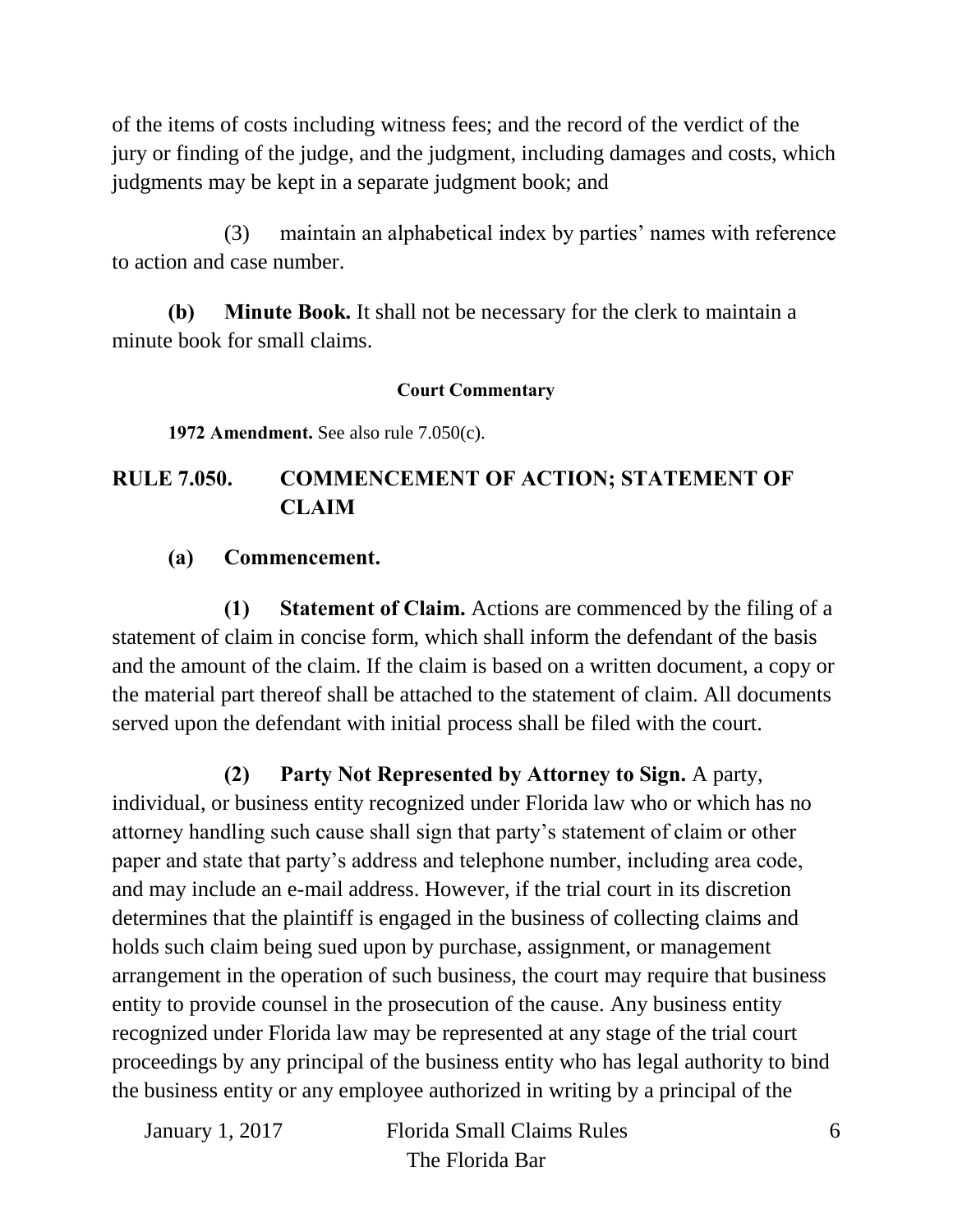business entity. A principal is defined as being an officer, member, managing member, or partner of the business entity.

(b) Parties. The names, addresses, and, if known, telephone numbers, including area code, of all parties or their attorneys, if any, must be stated on the statement of claim. A party not represented by an attorney may include an e-mail address. Additionally, attorneys must include their Florida Bar number on all papers filed with the court, as well as an e-mail address, in compliance with the Florida Rules of Judicial Administration. A statement of claim shall not be subject to dismissal for the failure to include a telephone number.

(c) Clerk's Duties. The clerk shall assist in the preparation of a statement of claim and other papers to be filed in the action at the request of any litigant. The clerk shall not be required to prepare papers on constructive service, substituted service, proceedings supplementary to execution, or discovery procedures.

(d) Memorandum on Hearing Date. The court shall furnish all parties with a memorandum of the day and hour set for the hearing.

(e) Replevin. In those replevin cases to which these rules are applicable, the clerk of the county court shall set the hearing required by section 78.065(2)(a), Florida Statutes, (prejudgment replevin order to show cause hearings) and rule 7.090(b) (pretrial conferences) at the same time.

## Committee Notes

1988 Amendment. Subdivision (a)(2): To clarify who may appear and represent a corporation in a small claims case.

Subdivision (b): First sentence is to conform Florida Small Claims Rules with Florida Rules of Judicial Administration 2.060(d) and 2.060(e). Second sentence is to conform to proposed amendment to rules of judicial administration.

Subdivision (e): Require that the order to show cause hearing required in small claims replevin cases and the pretrial conference required by the small claims rules be held at the same time to save time and avoid confusion.

2013 Amendment. Subdivision (b) is amended to clarify that a party is required to list an opposing party's telephone number only if that telephone number is known. Additionally, the

| January 1, 2017 | <b>Florida Small Claims Rules</b> |  |
|-----------------|-----------------------------------|--|
|                 | The Florida Bar                   |  |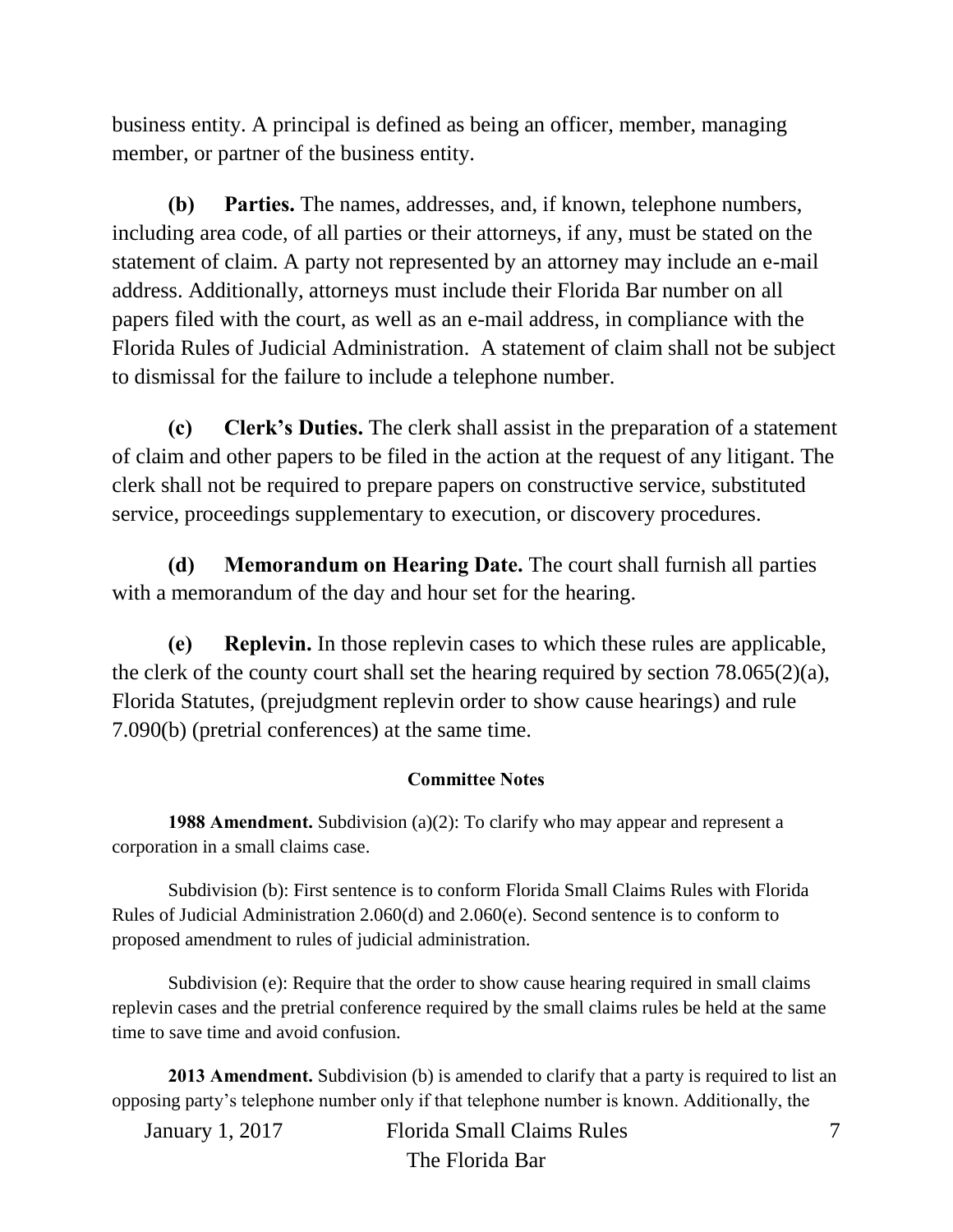rule is amended to clarify that the requirement of including a telephone number is not grounds for dismissal.

## Court Commentary

1972 Amendment. The statement of claim need not be verified.

Subdivision (c) is amended so as to provide that the clerk shall not be required to prepare papers on substituted service.

**2010 Amendment.** A sentence is added to subdivision  $(a)(1)$  to ensure that the courts have access to all documents served with initial process.

## <span id="page-7-0"></span>RULE 7.060. PROCESS AND VENUE

(a) Summons Required. A summons entitled Notice to Appear stating the time and place of hearing shall be served on the defendant. The summons or notice to appear shall inform the defendant, in a separate paragraph containing bold type, of the defendant's right of venue. This paragraph on venue shall read:

**Right to Venue.** The law gives the person or company who has sued you the right to file suit in any one of several places as listed below. However, if you have been sued in any place other than one of these places, you, as the defendant, have the right to request that the case be moved to a proper location or venue. A proper location or venue may be one of the following:

1. Where the contract was entered into.

2. If the suit is on an unsecured promissory note, where the note is signed or where the maker resides.

3. If the suit is to recover property or to foreclose a lien, where the property is located.

4. Where the event giving rise to the suit occurred.

5. Where any one or more of the defendants sued reside.

| <b>January 1, 2017</b> | <b>Florida Small Claims Rules</b> |  |
|------------------------|-----------------------------------|--|
|                        | The Florida Bar                   |  |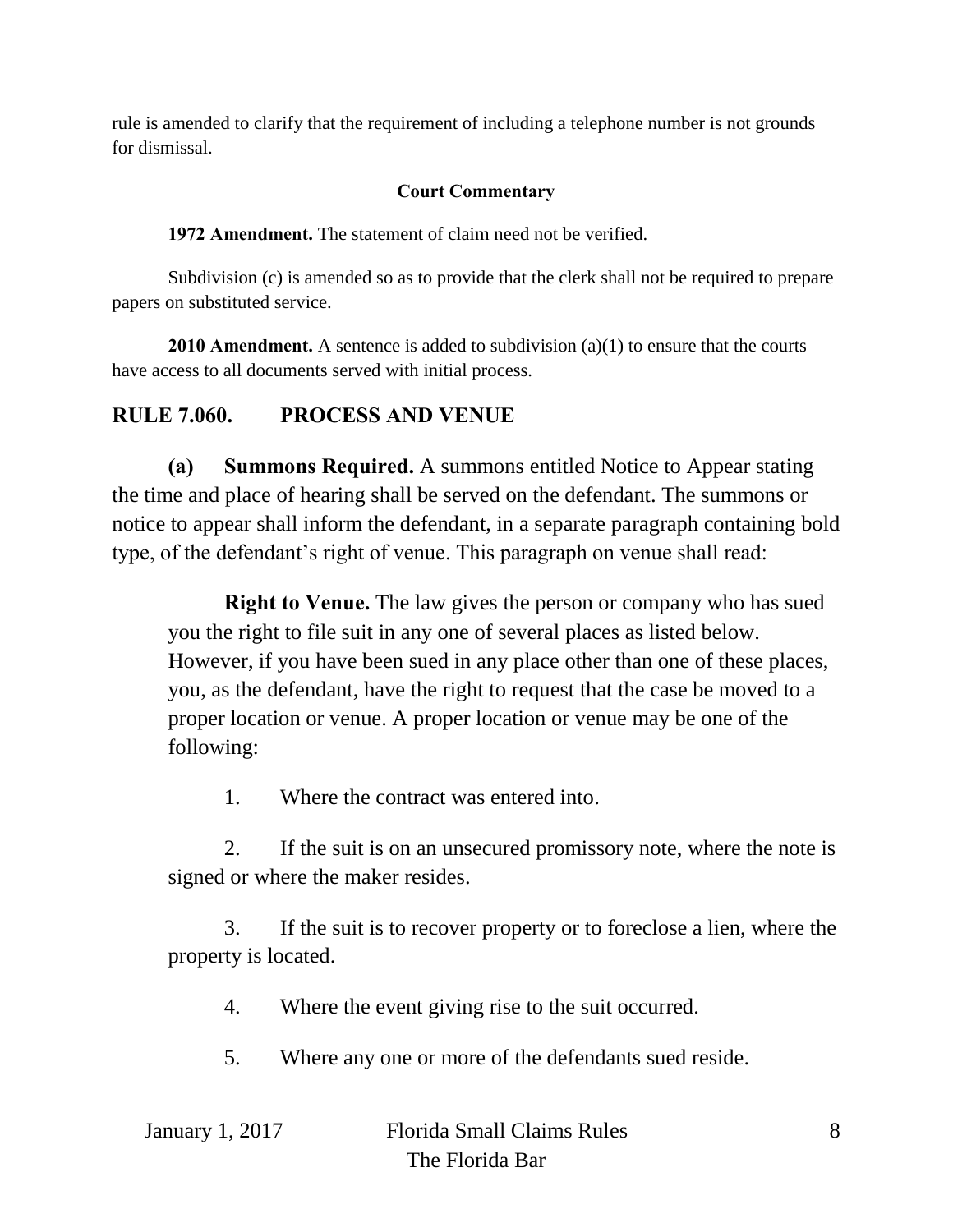6. Any location agreed to in a contract.

7. In an action for money due, if there is no agreement as to where suit may be filed, where payment is to be made.

If you, as a defendant, believe the plaintiff has not sued in one of these correct places, you must appear on your court date and orally request a transfer or you must file a written request for transfer in affidavit form (sworn to under oath) with the court 7 days prior to your first court date and send a copy to the plaintiff or plaintiff's attorney, if any.

(b) Copy of Claim to Be Served. A copy of the statement of claim shall be served with the summons/notice to appear.

#### Committee Notes

1988 Amendment. A statement is added to the "right to venue notice" on the summons/notice to appear that proper venue also lies in the county where payment is to be made. This conforms with Florida law.

Clarification has been made that the notice is now known as the summons/notice to appear.

#### Court Commentary

1980 Amendment. If the statutory venue, chapter 47, Florida Statutes, is changed by the legislature, this change should be reflected in the required notice.

## <span id="page-8-0"></span>RULE 7.070. METHOD OF SERVICE OF PROCESS

Service of process shall be effected as provided by law or as provided by Florida Rule of Civil Procedure 1.070(a)–(h). Constructive service or substituted service of process may be effected as provided by law. Service of process on Florida residents only may also be effected by certified mail, return receipt signed by the defendant, or someone authorized to receive mail at the residence or principal place of business of the defendant. Either the clerk or an attorney of record may mail the certified mail, the cost of which is in addition to the filing fee.

#### Committee Notes

January 1, 2017 Florida Small Claims Rules 9 The Florida Bar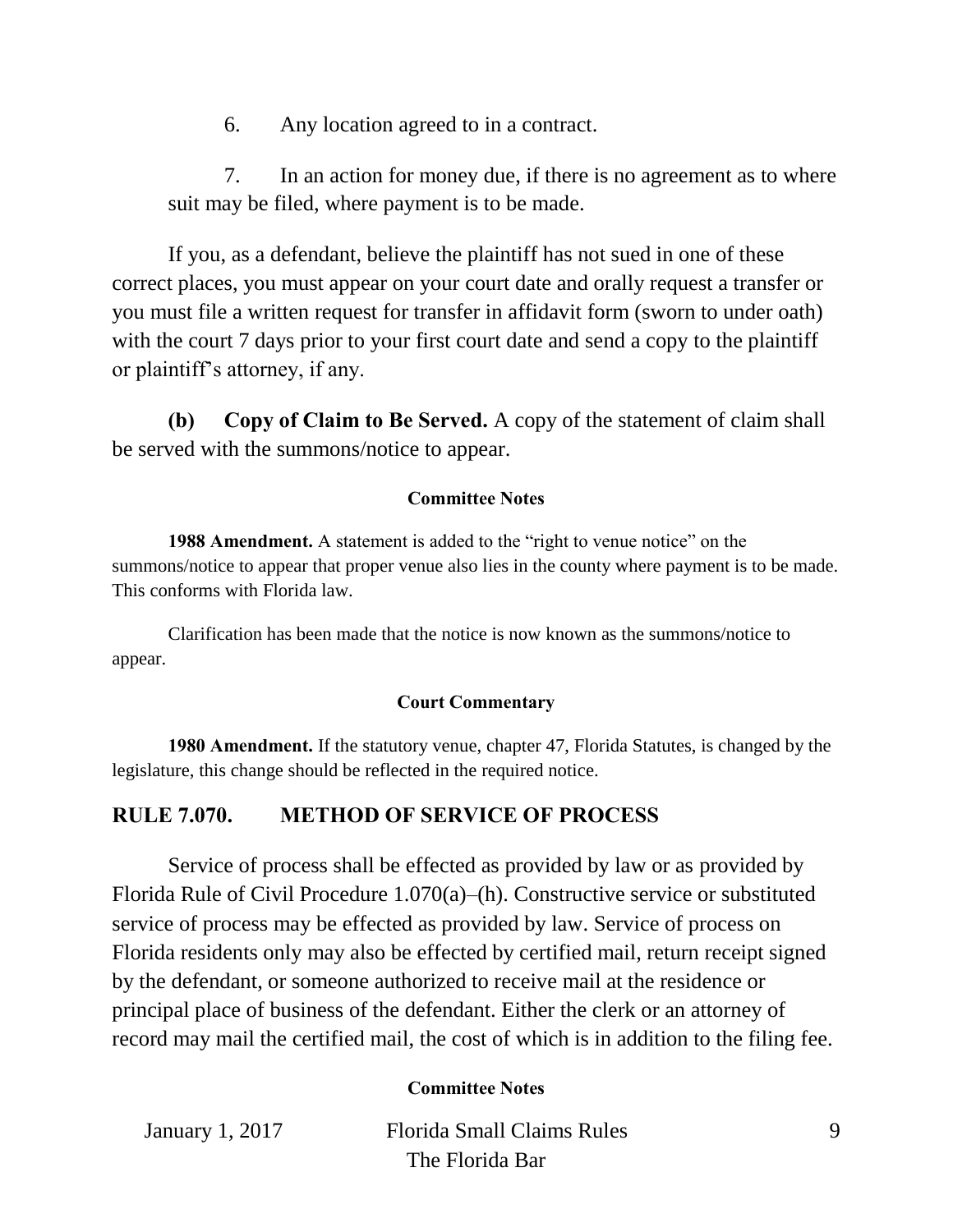1978 Amendment. Present rule provides for certified or registered mail. Certified mail has not been satisfactory since the Postal Service does not deliver to the defendant in all cases.

1984 Amendment. Mail service is allowed on persons authorized to receive mail for the defendant similar to substituted service by the sheriff on a resident of the defendant's abode. The proposal clarifies the rule that service by mail is not available for out-of-state defendants.

1992 Amendment. The committee has found that most jurisdictions forward the summons and complaint for service by certified mail rather than registered mail. Therefore, the rule is changed to conform to the custom and to be more in keeping with the other service requirements that are required by certified mail as opposed to registered mail.

1996 Amendment. The rule is being modified to exclude Fla. R. Civ. P. 1.070(i) because Small Claims Rule 7.110(e) provides for dismissal of a claim for failure to prosecute after 6 months of inactivity.

#### Court Commentary

1972 Amendment. The payment of costs of service by certified or registered mail from the filing fee is authorized by section 34.041(1), Florida Statutes; chapter 72 404, Laws of Florida.

# <span id="page-9-0"></span>RULE 7.080. SERVICE AND FILING OF PLEADINGS AND DOCUMENTS OTHER THAN STATEMENT OF CLAIM

(a) When Required. Copies of all pleadings and papers subsequent to the notice to appear, except applications for witness subpoenas and orders and judgments entered in open court, shall be served on each party. One against whom a default has been entered is entitled to be served only with pleadings asserting new or additional claims.

(b) How Made. When a party is represented by an attorney, service of papers other than the statement of claim and notice to appear shall be made on the attorney unless the court orders service to be made on the party. Service on an attorney or a party not represented by an attorney must be made in compliance with Florida Rule of Judicial Administration 2.516.

(c) Filing. All original pleadings and papers shall be filed with the court either before service or immediately thereafter. The court may allow a copy to be substituted for the original of any document.

| January 1, 2017 | <b>Florida Small Claims Rules</b> |  |
|-----------------|-----------------------------------|--|
|                 | The Florida Bar                   |  |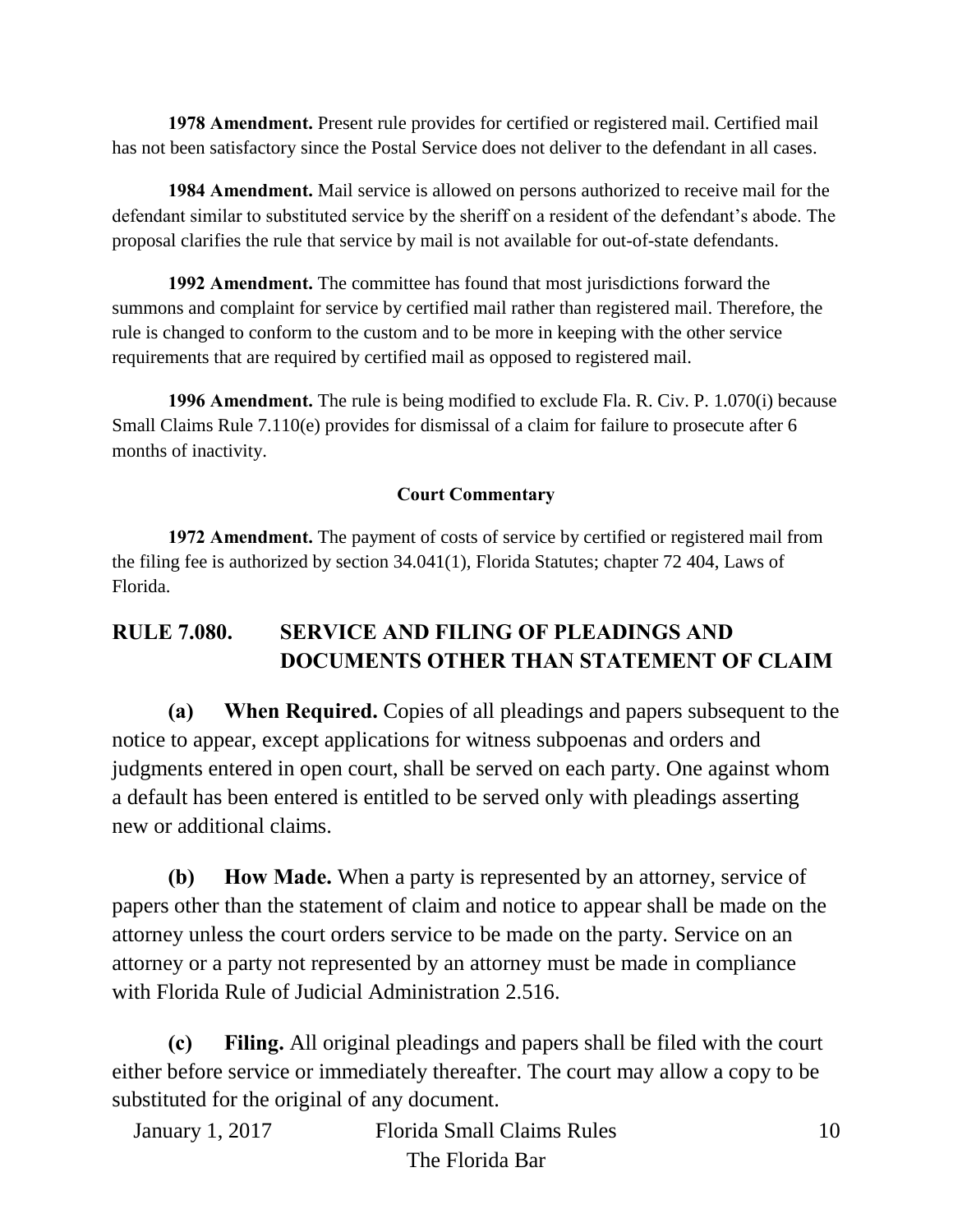(d) Filing with the Court Defined. The filing of documents with the court as required by these rules is made by filing them with the clerk, except that the judge may permit the documents to be filed with the judge, in which event the judge shall note thereon the filing date and transmit them to the clerk, and the clerk shall file them as of the same date they were filed with the judge. Parties represented by an attorney must file documents in compliance with the electronic filing (e-filing) requirements set forth in rule 2.525 of the Florida Rules of Judicial Administration. Parties not represented by an attorney may file documents in compliance with the e-filing requirement if permitted by the Florida Rules of Judicial Administration.

# (e) Certificate of Service.

(1) When any party or attorney in substance certifies:

"I certify that a copy hereof has been furnished to (here insert name or names and address or addresses) by (delivery) (mail) (e-mail) on .....(date)......

Party or party's attorney"

the certificate is prima facie proof of such service in compliance with all rules of court and law.

(2) When any paper is served by the clerk, a docket entry shall be made showing the mode and date of service. Such entry is sufficient proof of service without a separate certificate of service.

(f) When Unrepresented Party Fails to Show Service. If a party who is not represented by an attorney files a paper that does not show service of a copy on all other parties, the clerk shall serve a copy of it on all other parties.

# Court Commentary

1972 Amendment. Subdivisions (a), (b), (c), (d), and (e) are substantially the same as Florida Rule of Civil Procedure 1.080(a), (b), (d), (e), and (f).

January 1, 2017 Florida Small Claims Rules 11 The Florida Bar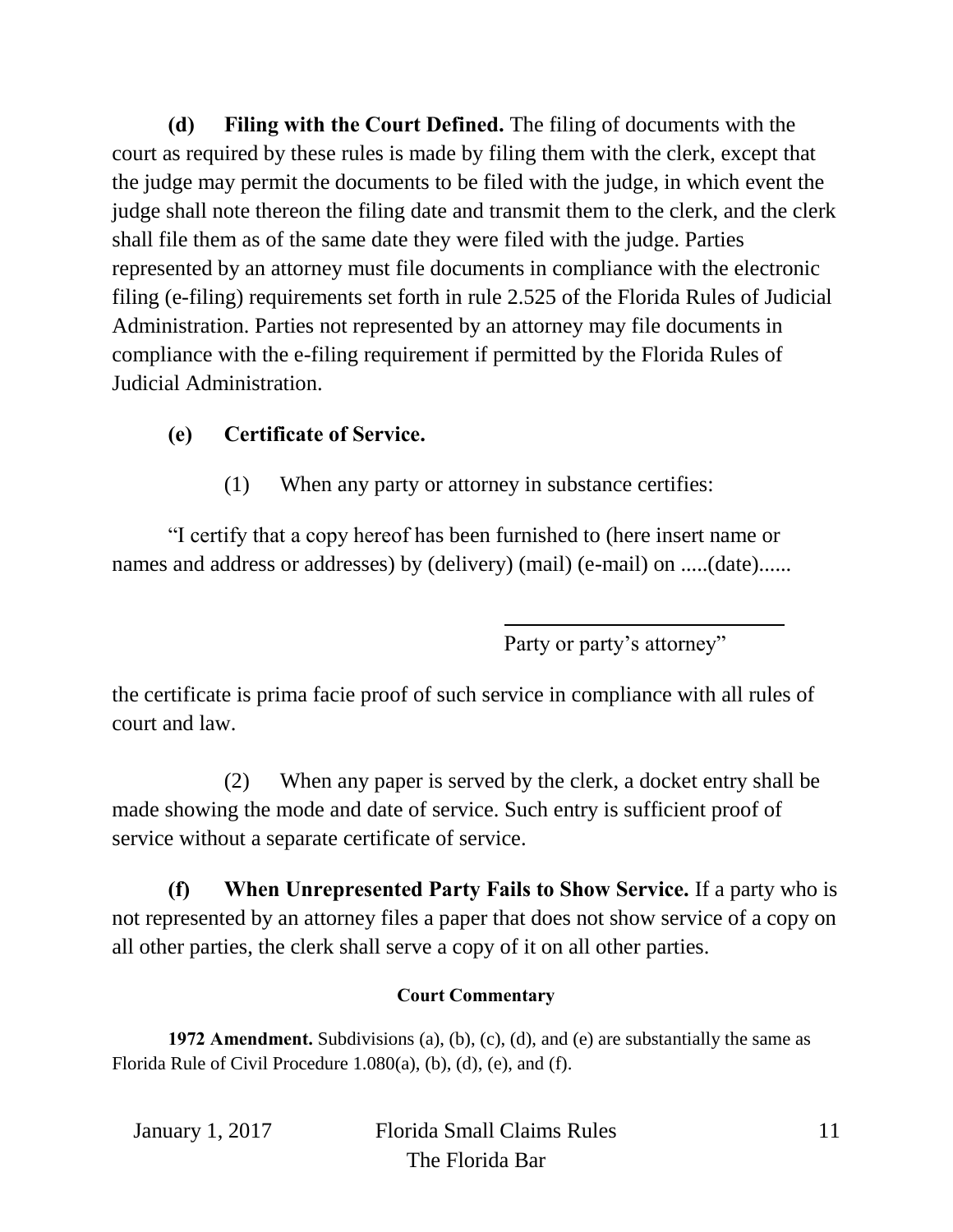# <span id="page-11-0"></span>RULE 7.090. APPEARANCE; DEFENSIVE PLEADINGS; TRIAL **DATE**

(a) Appearance. On the date and time appointed in the notice to appear, the plaintiff and defendant shall appear personally or by counsel, subject to subdivision (b).

(b) Notice to Appear; Pretrial Conference. The summons/notice to appear shall specify that the initial appearance shall be for a pretrial conference. The initial pretrial conference shall be set by the clerk not more than 50 days from the date of the filing of the action. In the event the summons/notice to appear is non-served and the return of service is filed 5 days before the pretrial conference, the pretrial conference shall be canceled by the court as to any non-served party. The plaintiff may request a new summons/notice to appear and include a new initial appearance date for the pretrial conference. The pretrial conference may be managed by nonjudicial personnel employed by or under contract with the court. Nonjudicial personnel must be subject to direct oversight by the court. A judge must be available to hear any motions or resolve any legal issues. At the pretrial conference, all of the following matters shall be considered:

- (1) The simplification of issues.
- (2) The necessity or desirability of amendments to the pleadings.

(3) The possibility of obtaining admissions of fact and of documents that avoid unnecessary proof.

- (4) The limitations on the number of witnesses.
- (5) The possibilities of settlement.
- (6) Such other matters as the court in its discretion deems

necessary.

Form 7.322 shall and form 7.323 may be used in conjunction with this rule.

January 1, 2017 Florida Small Claims Rules 12 The Florida Bar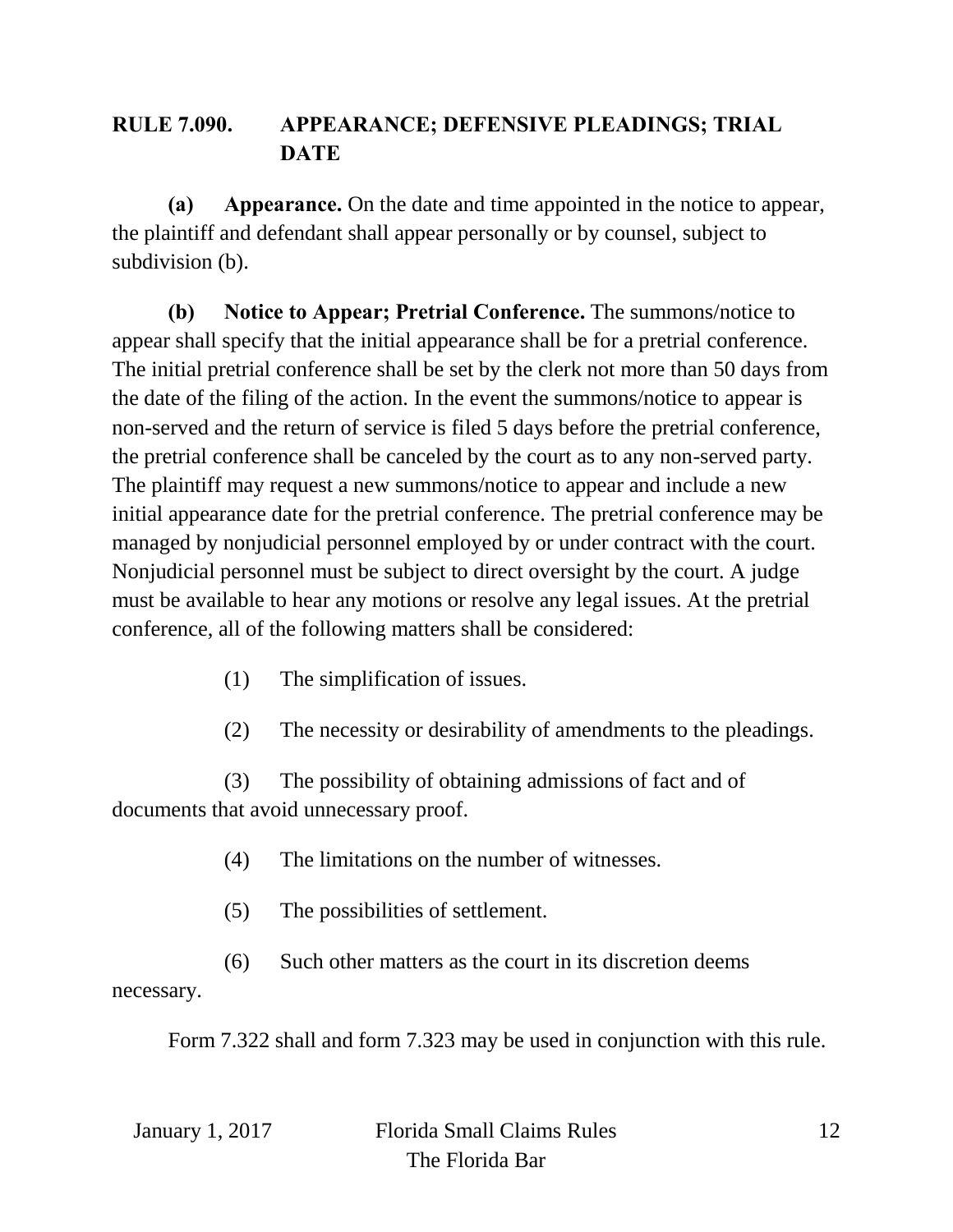(c) Defensive Pleadings. Unless required by order of court, written pretrial motions and defensive pleadings are not necessary. If filed, copies of such pleadings shall be served on all other parties to the action at or prior to the pretrial conference or within such time as the court may designate. The filing of a motion or a defensive pleading shall not excuse the personal appearance of a party or attorney on the initial appearance date (pretrial conference).

(d) Trial Date. The court shall set the case for trial not more than 60 days from the date of the pretrial conference. Notice of at least 10 days of the time of trial shall be given. The parties may stipulate to a shorter or longer time for setting trial with the approval of the court. This rule does not apply to actions to which chapter 51, Florida Statutes, applies.

(e) Waiver of Appearance at Pretrial Conference. Where all parties are represented by an attorney, counsel may agree to waive personal appearance at the initial pretrial conference, if a written agreement of waiver signed by all attorneys is presented to the court prior to or at the pretrial conference. The agreement shall contain a short statement of the disputed issues of fact and law, the number of witnesses expected to testify, an estimate of the time needed to try the case, and any stipulations of fact. The court shall forthwith set the case for trial within the time prescribed by these rules.

(f) Appearance at Mediation; Sanctions. In small claims actions, an attorney may appear on behalf of a party at mediation if the attorney has full authority to settle without further consultation. Unless otherwise ordered by the court, a nonlawyer representative may appear on behalf of a party to a small claims mediation if the representative has the party's signed written authority to appear and has full authority to settle without further consultation. In either event, the party need not appear in person. Mediation may take place at the pretrial conference. Whoever appears for a party must have full authority to settle. Failure to comply with this subdivision may result in the imposition [of] costs and attorney fees incurred by the opposing party.

(g) Agreement. Any agreements reached as a result of small claims mediation shall be written in the form of a stipulation. The stipulation may be entered as an order of the court.

| January 1, 2017 | <b>Florida Small Claims Rules</b> |  |
|-----------------|-----------------------------------|--|
|                 | The Florida Bar                   |  |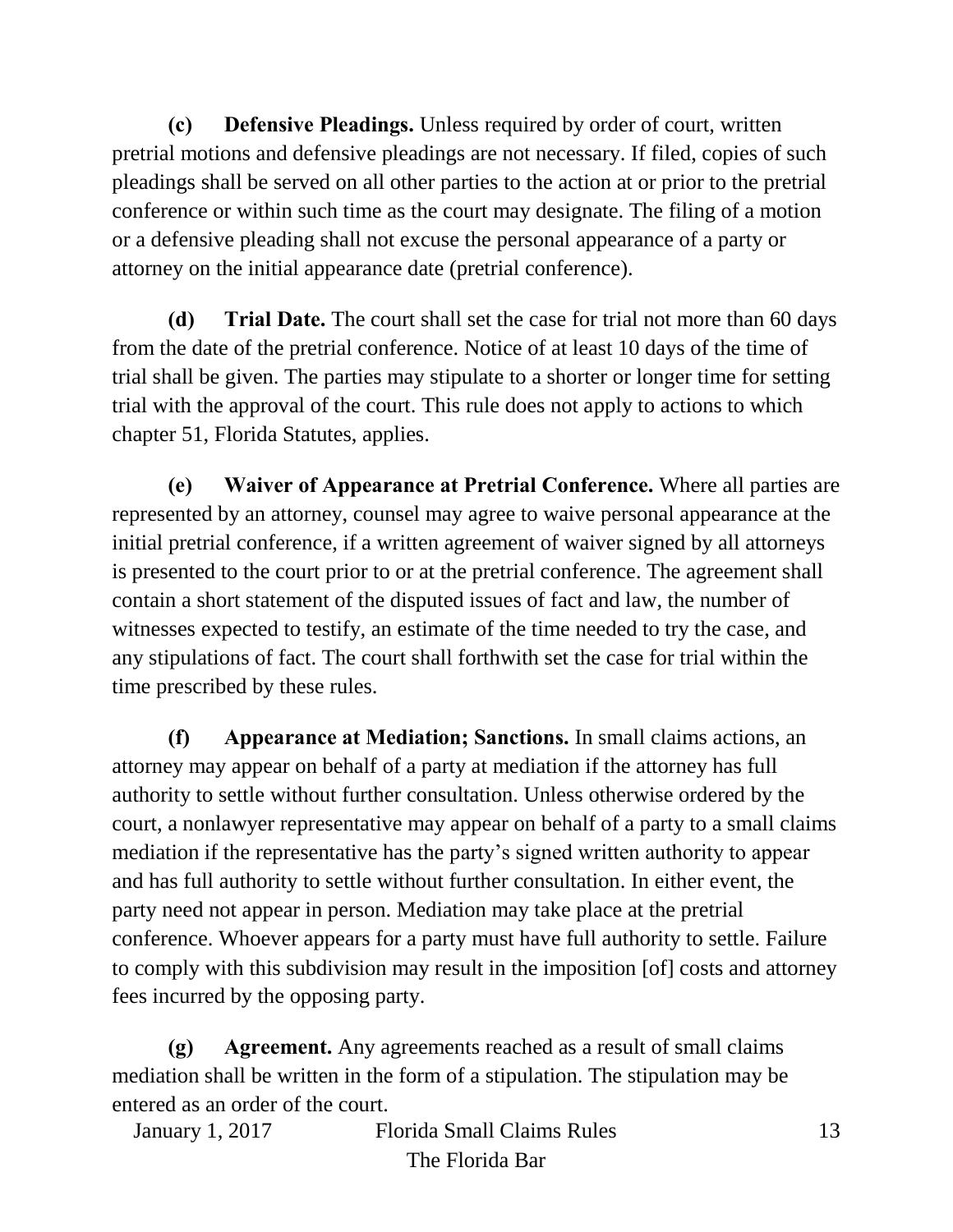#### Committee Notes

1972 Amendment. Rule 7.120 is incorporated in subdivision (c). It is slightly expanded to provide for a computation period from service by mail and to give the parties the right to stipulate to a shorter time for the trial.

1984 Amendment. This change requires the use of a pretrial procedure and requires both parties to attend the pretrial conference which can be used to resolve pretrial motions. The use of a pretrial previously varied from county to county.

1988 Amendment. (b) 1st sentence — Chair's clarification.

2nd sentence — Require the clerk to set the initial pretrial conference within a reasonable time after filing of the action taking into consideration the fact that the time standards guideline for small claims cases is 95 days.

3rd sentence — State within the small claims rules what matters shall be considered at the pretrial conference rather than by reference to Florida Rule of Civil Procedure 1.220(a), which has been amended several times and is generally not applicable to small claims cases.

4th sentence — Direct that new form 7.322 shall and that new form 7.323 may be used statewide.

(c) Clarifies that a personal appearance is required at the pretrial conference when a defense motion is filed.

(e) Adds a provision for waiving counsel's appearance at the pretrial conference where all parties are represented by counsel.

#### Court Commentary

2008 Amendment. The requirement that an attorney attending mediation on behalf of the client have full authority to settle should not be equated to a requirement to settle where one or more parties wants to proceed to trial.

# <span id="page-13-0"></span>RULE 7.100. COUNTERCLAIMS, SETOFFS, THIRD-PARTY COMPLAINTS, TRANSFER WHEN JURISDICTION **EXCEEDED**

(a) Compulsory Counterclaim. Any claim of the defendant against the plaintiff, arising out of the same transaction or occurrence which is the subject matter of the plaintiff's claim, shall be filed not less than 5 days prior to the initial

| January 1, 2017 | <b>Florida Small Claims Rules</b> | 14 |
|-----------------|-----------------------------------|----|
|                 | The Florida Bar                   |    |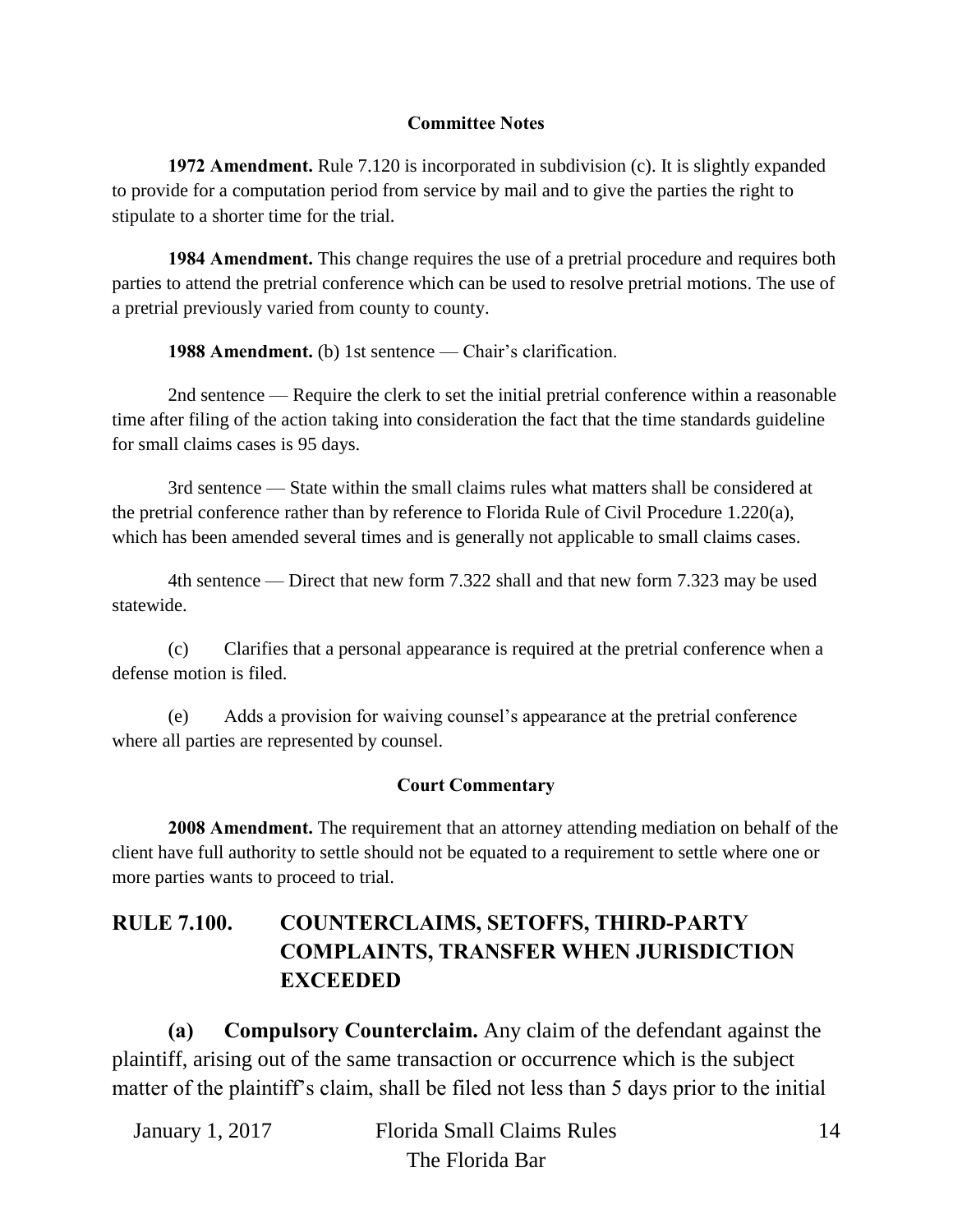appearance date (pretrial conference) or within such time as the court designates or it is deemed to be abandoned.

(b) Permissive Counterclaim. Any claim or setoff of the defendant against the plaintiff, not arising out of the transaction or occurrence which is the subject matter of the plaintiff's claim, may be filed not less than 5 days before the initial appearance date (pretrial conference) or within such time as the court designates, and tried, providing that such permissive claim is within the jurisdiction of the court.

(c) How Filed. Counterclaims and setoffs shall be filed in writing. If additional time is needed to prepare a defense, the court may continue the action.

(d) Transfer When beyond Jurisdiction. When a counterclaim or setoff exceeds the jurisdiction of the court, it shall be filed in writing before or at the hearing, and the action shall then be transferred to the court having jurisdiction thereof. As evidence of good faith, the counterclaimant shall deposit a sum sufficient to pay the filing fee in the court to which the case is to be transferred with the counterclaim, which shall be sent with the record to the court to which transferred. Failure to make the deposit waives the right to transfer.

(e) Third-Party Complaints. A defendant may cause a statement of claim to be served on a person not a party to the action who is or may be liable to the defendant for all or part of the plaintiff's claim against the defendant. A defendant must obtain leave of court on motion made at the initial appearance date (pretrial conference) and must file the third-party complaint within such time as the court may allow. The clerk shall schedule a supplemental pretrial conference, and on the date and time appointed in the notice to appear the third-party plaintiff and the third-party defendant shall appear personally or by counsel. If additional time is needed for the third-party defendant to prepare a defense, the court may continue the action. Any party may move to strike the third-party claim or for its severance or separate trial. When a counterclaim is asserted against the plaintiff, the plaintiff may bring in a third-party defendant under circumstances that would entitle a defendant to do so under this rule.

Committee Notes

January 1, 2017 Florida Small Claims Rules 15 The Florida Bar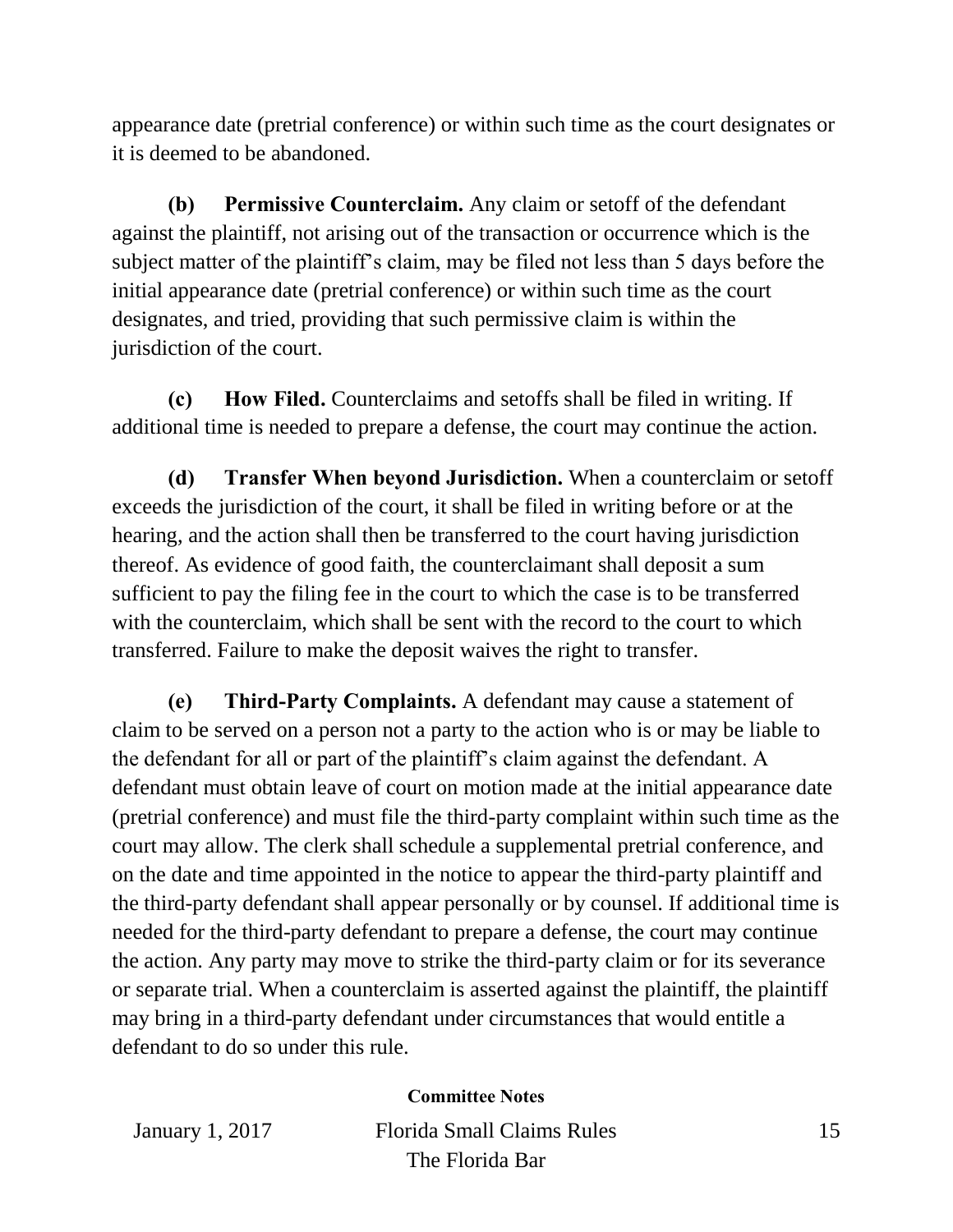1988 Amendment. Provides for and authorizes third-party claims so that all issues may be addressed and resolved. Also provides for a title change.

# <span id="page-15-0"></span>RULE 7.110. DISMISSAL OF ACTIONS

# (a) Voluntary Dismissal; Effect Thereof.

(1) By Parties. Except in actions where property has been seized or is in the custody of the court, an action may be dismissed by the plaintiff without order of court (A) by the plaintiff informing the defendant and clerk of the dismissal before the trial date fixed in the notice to appear, or before retirement of the jury in a case tried before a jury or before submission of a nonjury case to the court for decision, or (B) by filing a stipulation of dismissal signed by all parties who have appeared in the action. Unless otherwise stated, the dismissal is without prejudice, except that a dismissal operates as an adjudication on the merits when a plaintiff has once dismissed in any court an action based on or including the same claim.

(2) By Order of the Court; If Counterclaim. Except as provided in subdivision (a)(1) of this rule, an action shall not be dismissed at a party's instance except upon order of the court and on such terms and conditions as the court deems proper. If a counterclaim has been made by the defendant before the plaintiff dismisses voluntarily, the action shall not be dismissed against the defendant's objections unless the counterclaim can remain pending for independent adjudication. Unless otherwise specified in the order, a dismissal under this subdivision is without prejudice.

(b) Involuntary Dismissal. Any party may move for dismissal of an action or of any claim against that party for failure of an adverse party to comply with these rules or any order of court. After a party seeking affirmative relief in an action has completed the presentation of evidence, any other party may move for a dismissal on the ground that upon the facts and the law the party seeking affirmative relief has shown no right to relief without waiving the right to offer evidence in the event the motion is not granted. The court may then determine them and render judgment against the party seeking affirmative relief or may decline to render any judgment until the close of all the evidence. Unless the court

January 1, 2017 Florida Small Claims Rules 16 The Florida Bar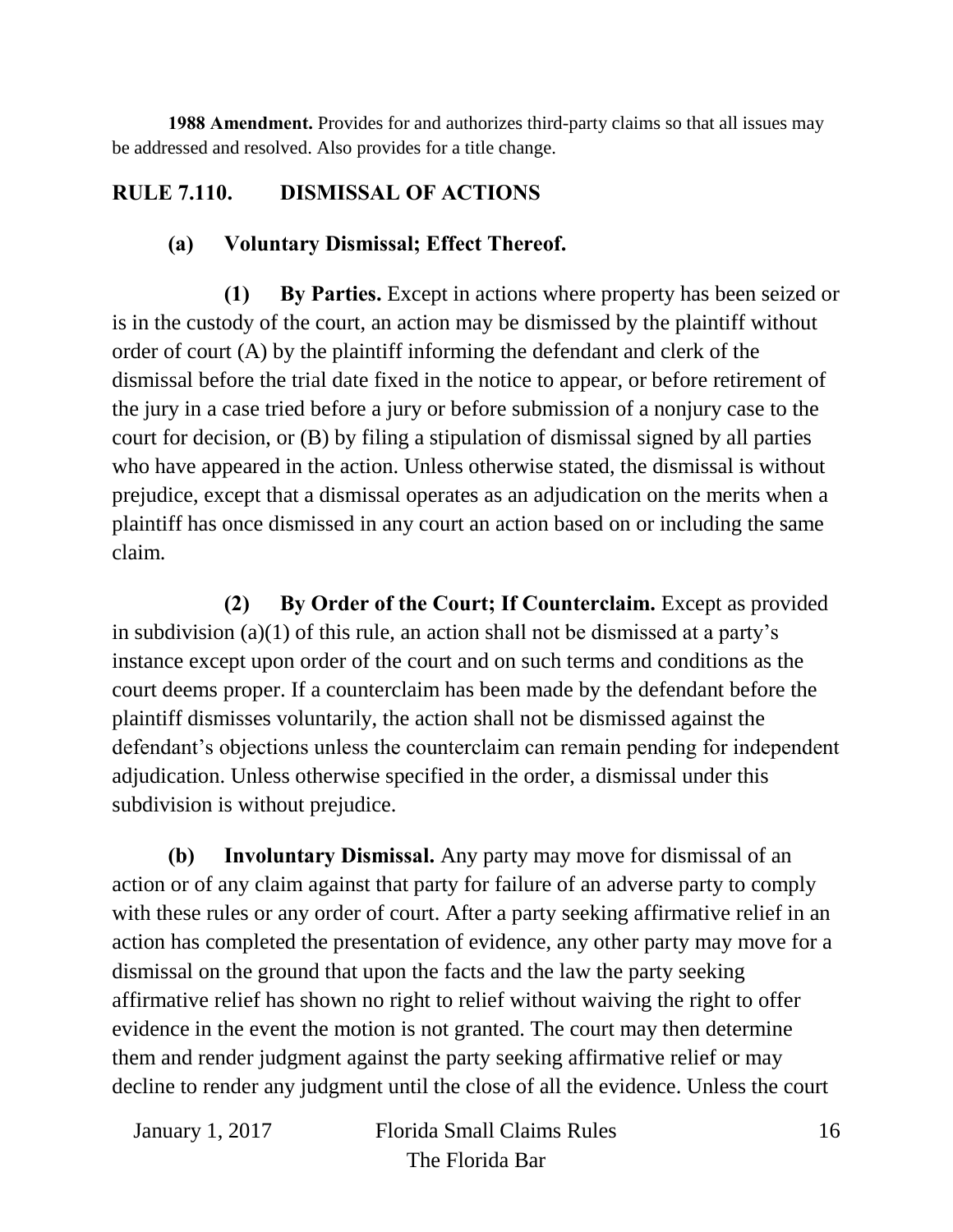in its order for dismissal otherwise specifies, a dismissal under this subdivision and any dismissal not provided for in this rule, other than a dismissal for lack of jurisdiction or for improper venue or for lack of an indispensable party, operates as an adjudication on the merits.

(c) Dismissal of Counterclaim. The provisions of this rule apply to the dismissal of any counterclaim.

(d) Costs. Costs in any action dismissed under this rule shall be assessed and judgment for costs entered in that action. If a party who has once dismissed a claim in any court of this state commences an action based on or including the same claim against the same adverse party, the court shall make such order for the payment of costs of the claim previously dismissed as it may deem proper and shall stay the proceedings in the action until the party seeking affirmative relief has complied with the order.

(e) Failure to Prosecute. All actions in which it affirmatively appears that no action has been taken by filing of pleadings, order of court, or otherwise for a period of 6 months shall be dismissed by the court on its own motion or on motion of any interested person, whether a party to the action or not, after 30 days' notice to the parties, unless a stipulation staying the action has been filed with the court, or a stay order has been filed, or a party shows good cause in writing at least 5 days before the hearing on the motion why the action should remain pending.

## Committee Notes

1978 Amendment. Former subdivision (e) provided for 1 year rather than 6 months.

1984 Amendment. Subdivision (e) is changed to allow more time for an attorney to inquire about the status of a claim. Many actions are disposed of by a stipulation to pay, and it may take longer than 10 days to determine the amount due, if any.

1996 Amendment. Subdivision (e) is amended to be consistent with Fla. R. Civ. P. 1.420(e), which includes specific language concerning a stipulation staying the action approved by the court or a stay order as a condition when an action would not automatically be up for dismissal based on lack of prosecution.

## Court Commentary

January 1, 2017 Florida Small Claims Rules 17 The Florida Bar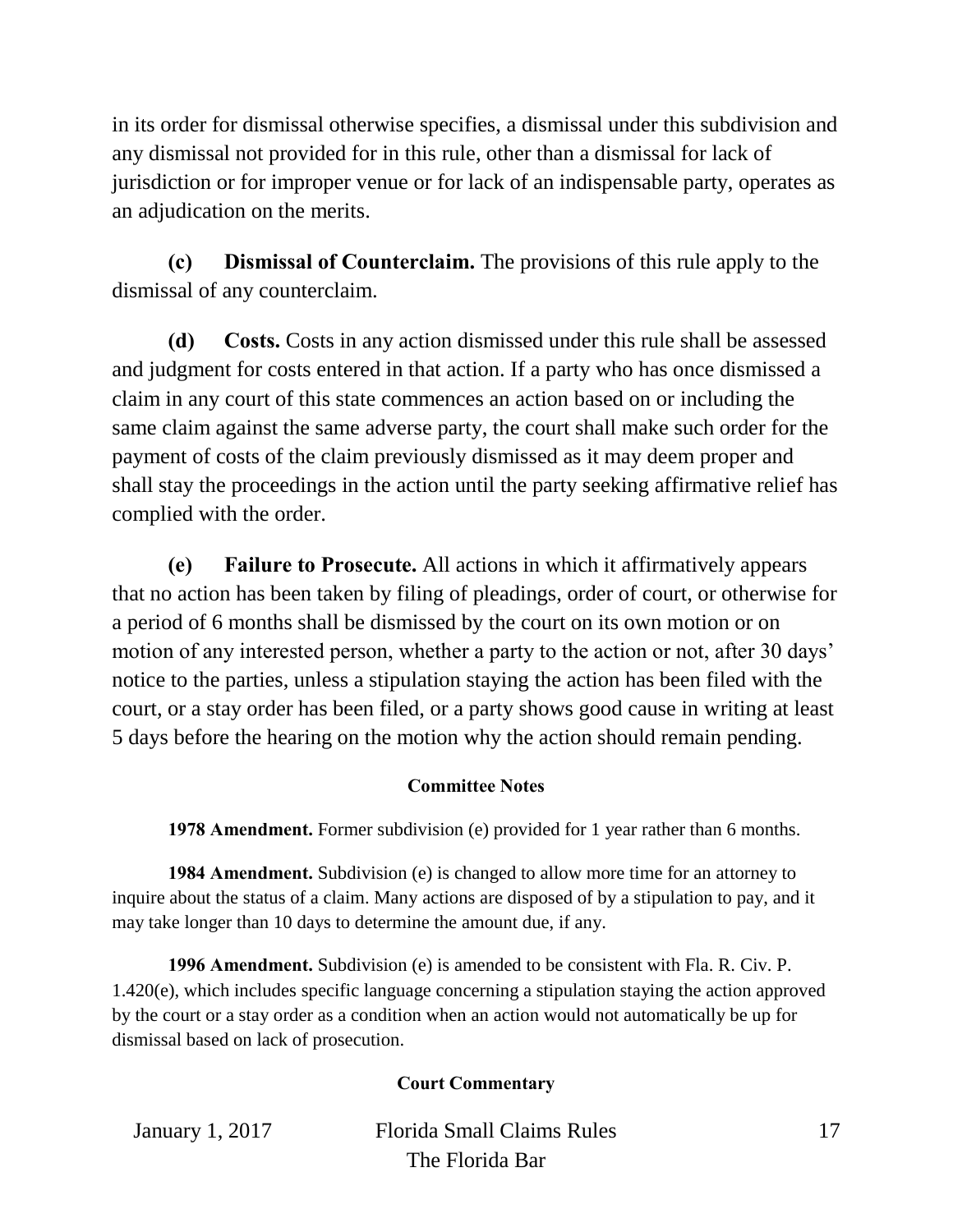1972 Amendment. Substantially the same as Florida Rule of Civil Procedure 1.420.

# <span id="page-17-0"></span>RULE 7.130. CONTINUANCES AND SETTLEMENTS

(a) Continuances. A continuance may be granted only upon good cause shown. The motion for continuance may be oral, but the court may require that it be reduced to writing. The action shall be set again for trial as soon as practicable and the parties shall be given timely notice.

(b) Settlements. Settlements in full or by installment payments made by the parties out of the presence of the court are encouraged. The plaintiff shall notify the clerk of settlement, and the case may be dismissed or continued pending payments. Upon failure of a party to perform the terms of any stipulation or agreement for settlement of the claim before judgment, the court may enter appropriate judgment without notice upon the creditor's filing of an affidavit of the amount due.

## Committee Notes

**1984 Amendment.** Subdivision (b) is altered to conform with rule  $7.210(c)$ , which provides for an affidavit but no notice.

# <span id="page-17-1"></span>RULE 7.135. SUMMARY DISPOSITION

At pretrial conference or at any subsequent hearing, if there is no triable issue, the court shall summarily enter an appropriate order or judgment.

# <span id="page-17-2"></span>RULE 7.140. TRIAL

(a) Time. The trial date shall be set by the court at the pretrial conference.

(b) Determination. Issues shall be settled and motions determined summarily.

(c) Pretrial. The pretrial conference should narrow contested factual issues. The case may proceed to trial with the consent of both parties.

January 1, 2017 Florida Small Claims Rules 18 The Florida Bar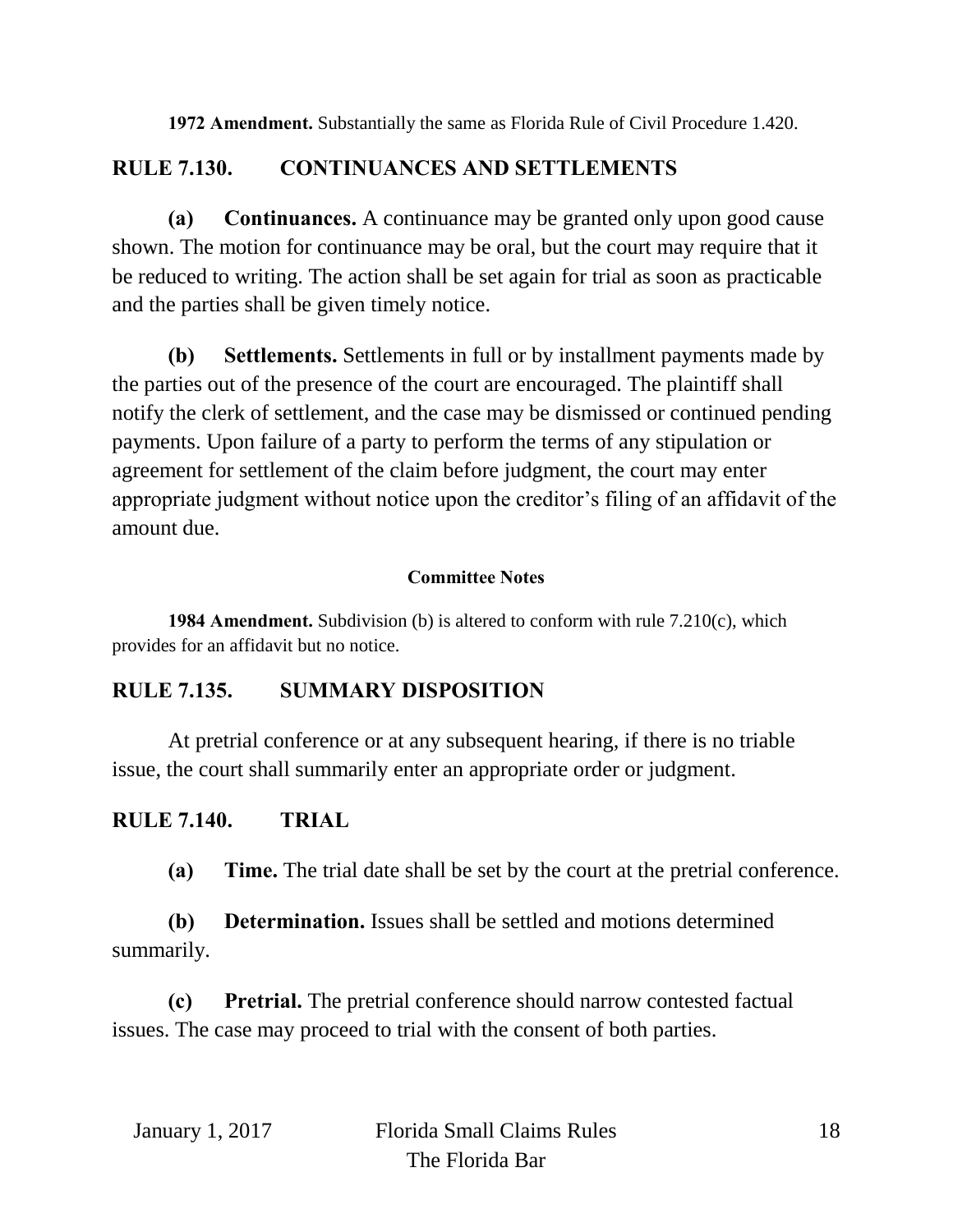(d) Settlement. At any time before judgment, the judge shall make an effort to assist the parties in settling the controversy by conciliation or compromise.

(e) Unrepresented Parties. In an effort to further the proceedings and in the interest of securing substantial justice, the court shall assist any party not represented by an attorney on:

- (1) courtroom decorum;
- (2) order of presentation of material evidence; and
- (3) handling private information.

The court may not instruct any party not represented by an attorney on accepted rules of law. The court shall not act as an advocate for a party.

(f) How Conducted. The trial may be conducted informally but with decorum befitting a court of justice. The rules of evidence applicable to trial of civil actions apply but are to be liberally construed. At the discretion of the court, testimony of any party or witness may be presented over the telephone. Additionally, at the discretion of the court an attorney may represent a party or witness over the telephone without being physically present before the court. Any witness utilizing the privilege of testimony by telephone as permitted in this rule shall be treated for all purposes as a live witness, and shall not receive any relaxation of evidentiary rules or other special allowance. A witness may not testify over the telephone in order to avoid either the application of Florida's perjury laws or the rules of evidence.

## Committee Notes

1984 Amendment. (a) Changed to conform this rule with the requirement for pretrials.

(c) Allows the cases to proceed to trial with consent of the parties.

(f) This is similar to the proposed amendment to the Florida Rules of Civil Procedure to allow depositions by telephone. Since the court has discretion to allow this testimony, all

| January 1, 2017 | <b>Florida Small Claims Rules</b> | 19 |
|-----------------|-----------------------------------|----|
|                 | The Florida Bar                   |    |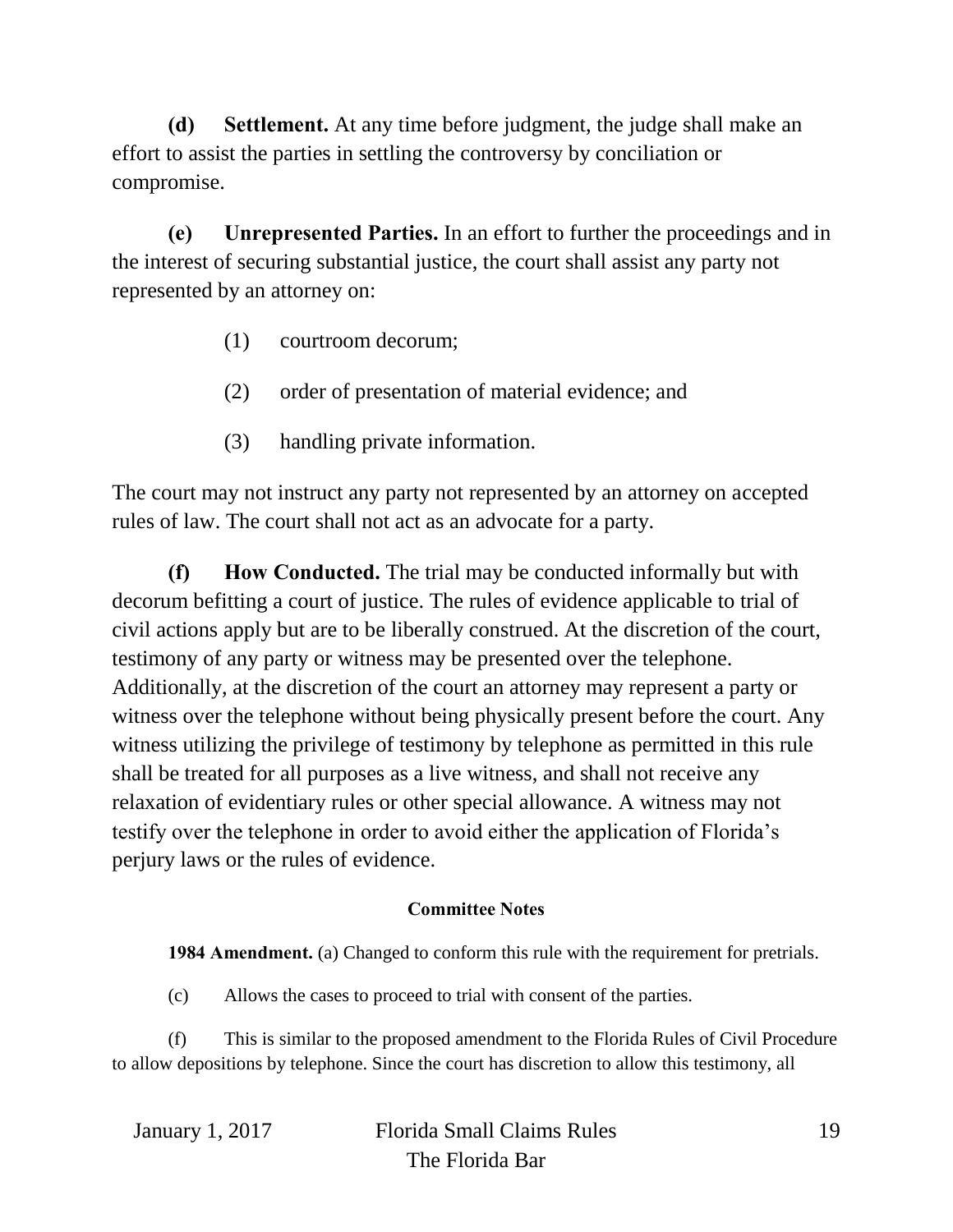procedural safeguards could be maintained by the court. Since the court is also the trier of fact, the testimony could be rejected if unreliable.

1988 Amendment. Extends the taking of testimony over the telephone to include parties, deletes the agreement of the parties provision, and adds authorization for an attorney to represent a party or witness over the telephone without being physically present before the court.

1996 Amendment. The revised version of subdivision (e) addresses the need to expressly provide that the judge, while able to assist an unrepresented party, should not act as an advocate for that party.

**2011 Amendment.** Subdivision  $(e)(3)$  was added so that a judge can assist an unrepresented party in the handling of private information that might otherwise inadvertently become public by placement in the court file.

# <span id="page-19-0"></span>RULE 7.150. JURY TRIALS

Jury trials may be had upon written demand of the plaintiff at the time of the commencement of the suit, or by the defendant within 5 days after service of notice of suit or at the pretrial conference, if any. Otherwise jury trial shall be deemed waived.

## Committee Notes

1984 Amendment. The purpose of the cost deposit formerly required was to discourage frivolous demands for jury trials. The committee feels that there should be no distinction between the taxation of costs in a \$300 claim and a \$3,000 claim.

# <span id="page-19-1"></span>RULE 7.160. FAILURE OF PLAINTIFF OR BOTH PARTIES TO APPEAR

(a) Plaintiff. If plaintiff fails to appear on the initial appearance date (pretrial conference), or fails to appear at trial, the action may be dismissed for want of prosecution, defendant may proceed to trial on the merits, or the action may be continued as the judge may direct, subject to rule 7.090(b).

(b) Both Parties. If both parties fail to appear, the judge may continue the action or dismiss it for want of prosecution at that time or later as justice requires, subject to rule 7.090(b).

| January 1, 2017 | Florida Small Claims Rules | 20 |
|-----------------|----------------------------|----|
|                 | The Florida Bar            |    |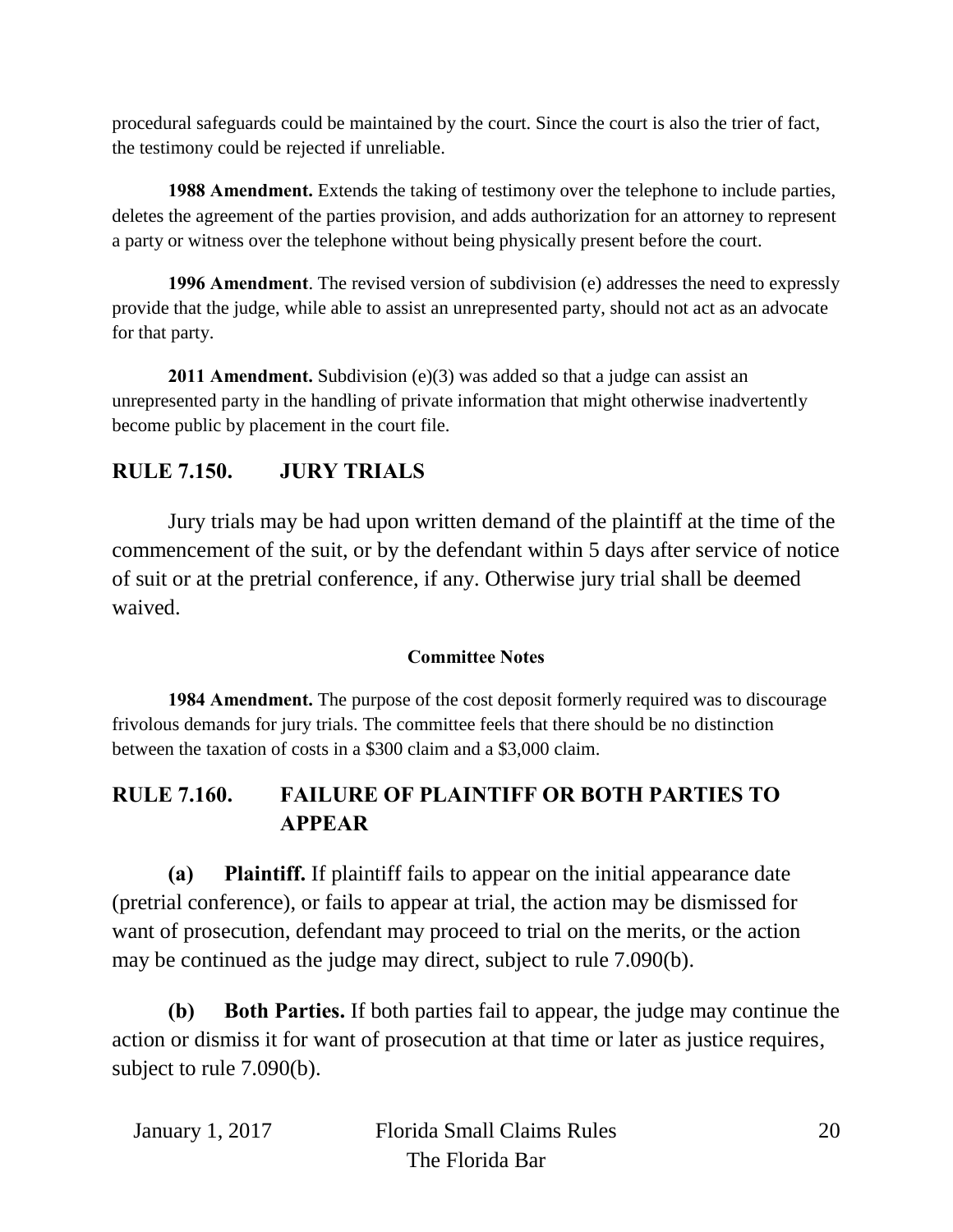# <span id="page-20-0"></span>RULE 7.170. DEFAULT; JUDGMENT

(a) Default. If the defendant does not appear at the scheduled time, the plaintiff is entitled to a default to be entered by either the judge or clerk.

(b) Final Judgment. After default is entered, the judge shall receive evidence establishing the damages and enter judgment in accordance with the evidence and the law. The judge may inquire into and prevent abuses of venue prior to entering judgment.

## Court Commentary

1972 Amendment. Evidence may be by testimony, affidavit, or other competent means.

1980 Amendment. By the amendment to this rule, the judge is permitted to ensure by any means which the judge deems appropriate that venue is not being abused.

# <span id="page-20-1"></span>RULE 7.175. MOTIONS FOR COSTS AND ATTORNEYS' FEES

Any party seeking a judgment taxing costs or attorneys' fees, or both, shall serve a motion no later than 30 days after filing of the judgment, including a judgment of dismissal, or the service of a notice of voluntary dismissal. In the event of a default judgment, no further motions are needed if costs or attorneys' fees, or both, were sought in the statement of claim.

# <span id="page-20-2"></span>RULE 7.180. MOTIONS FOR NEW TRIAL; TIME FOR; CONTENTS

(a) Time. A motion for new trial shall be filed not later than 10 days after return of verdict in a jury action or the date of filing of the judgment in a nonjury action. A timely motion may be amended to state new grounds at any time before it is disposed of in the discretion of the court.

(b) Determination. The motion shall set forth the basis with particularity. Upon examination of the motion, the court may find it without merit and deny it summarily, or may grant a hearing on it with notice.

(c) Grounds. All orders granting a new trial shall specify the specific grounds therefor. If such an order is appealed and does not state the specific

| January 1, 2017 | <b>Florida Small Claims Rules</b> |  |
|-----------------|-----------------------------------|--|
|                 | The Florida Bar                   |  |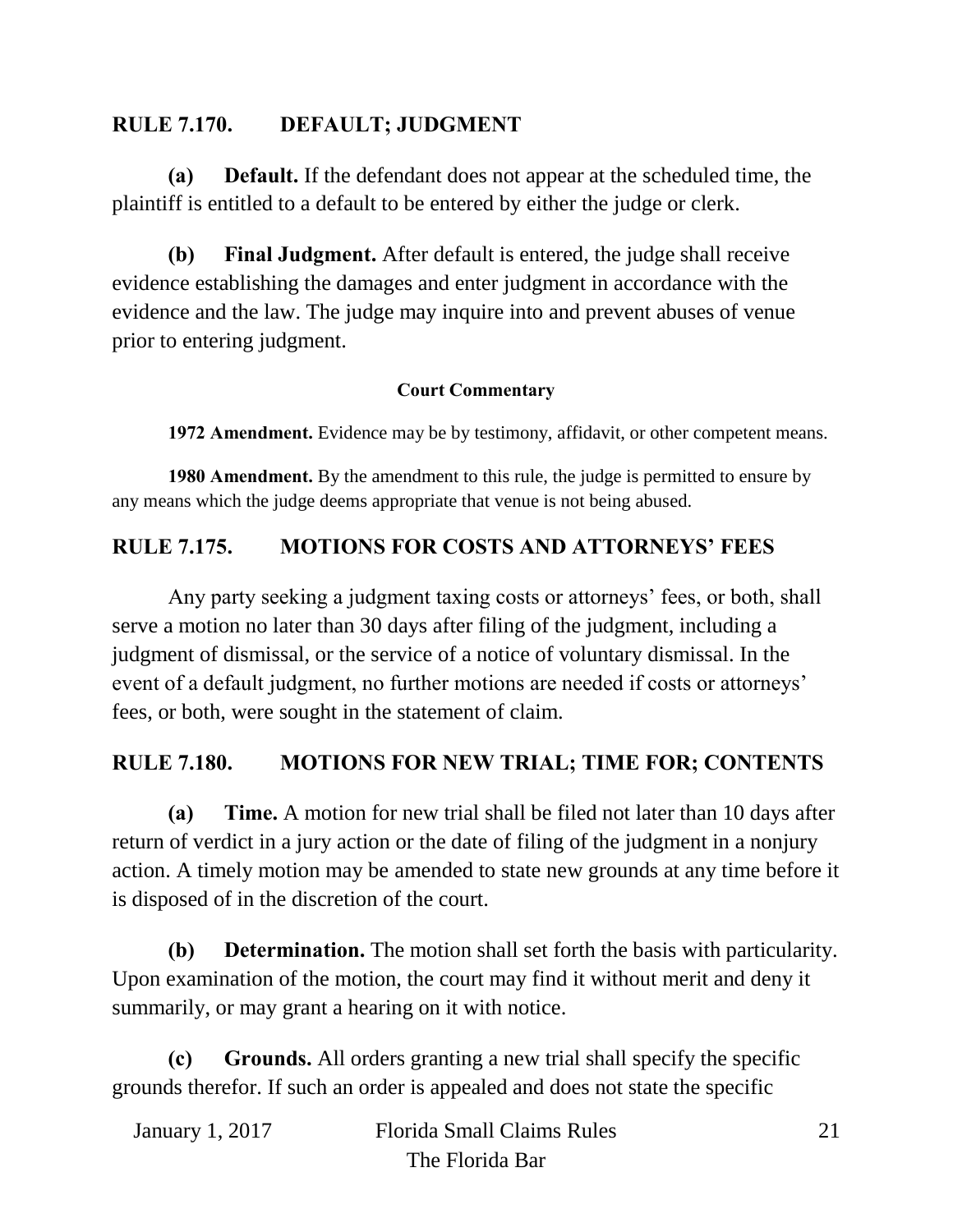grounds, the appellate court shall relinquish its jurisdiction to the trial court for entry of an order specifying the grounds for granting the new trial.

#### Committee Notes

1972 Amendment. Subdivisions (a) and (c) are substantially the same as Florida Rule of Civil Procedure 1.530(b) and (f).

1984 Amendment. This change will be in conformity with the proposed amendment to Florida Rule of Civil Procedure 1.530.

# <span id="page-21-0"></span>RULE 7.190. RELIEF FROM JUDGMENT OR ORDER; CLERICAL **MISTAKES**

(a) Clerical Mistakes. Clerical mistakes in judgments, orders, or other parts of the record and errors therein arising from oversight or omission may be corrected by the court at any time on its own initiative or on the motion of any party and after such notice, if any, as the court orders. During the pendency of an appeal, such mistakes may be so corrected before the record on appeal is docketed in the appellate court, and thereafter while the appeal is pending may be so corrected with leave of the appellate court.

(b) Mistakes; Inadvertence; Excusable Neglect; Newly Discovered Evidence; Fraud; etc. On motion and on such terms as are just, the court may relieve a party or a party's legal representative from a final judgment, order, or proceeding for the following reasons: (1) mistake, inadvertence, surprise, or excusable neglect; (2) newly discovered evidence which by due diligence could not have been discovered in time to move for a new trial or rehearing; (3) fraud (whether heretofore denominated intrinsic or extrinsic), misrepresentation, or other misconduct of an adverse party; (4) the judgment is void; or (5) the judgment has been satisfied, released, or discharged or a prior judgment on which it is based has been reversed or otherwise vacated or it is no longer equitable that the judgment should have prospective application. The motion shall be made within a reasonable time, and for reasons (1), (2), and (3) not more than 1 year after the judgment, order, or proceeding was entered or taken. A motion under this subdivision does not affect the finality of a judgment or suspend its operation.

January 1, 2017 Florida Small Claims Rules 22 The Florida Bar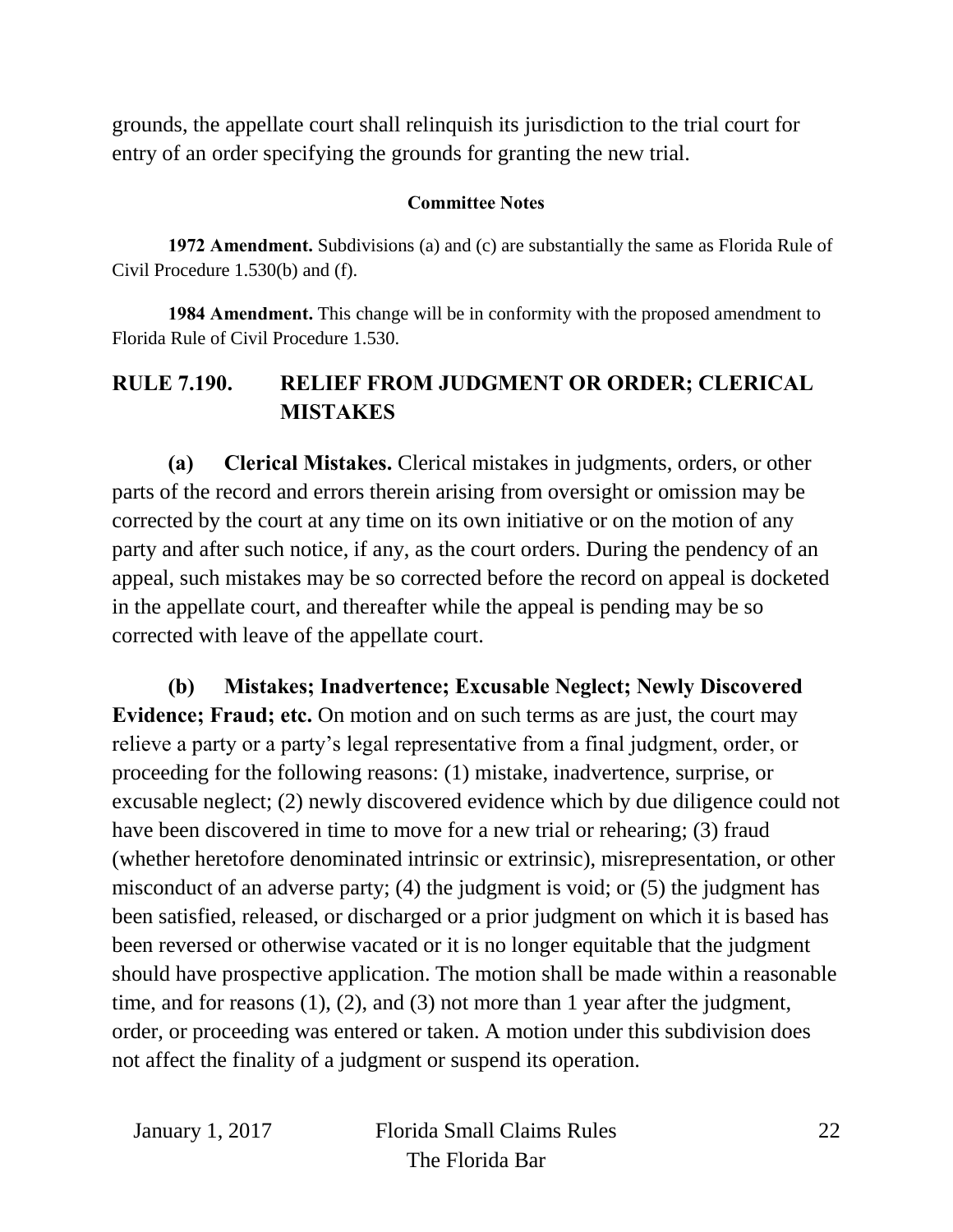## <span id="page-22-0"></span>RULE 7.200. EXECUTIONS

Executions on judgments shall issue during the life of the judgment on the oral request of the party entitled to it or that party's attorney without praecipe. No execution or other final process shall issue until the judgment on which it is based has been rendered or within the time for serving a motion for new trial and, if a motion for new trial is timely served, until it is determined; provided execution or other final process may be issued on special order of the court at any time after judgment.

## <span id="page-22-1"></span>RULE 7.210. STAY OF JUDGMENT AND EXECUTION

(a) Judgment or Execution or Levy Stayed. When judgment is to be entered against a party, the judge may inquire and permit inquiry about the earnings and financial status of the party and has discretionary power to stay an entry of judgment or, if entered, to stay execution or levy on such terms as are just and in consideration of a stipulation on the part of the judgment debtor to make such payments as will ensure a periodic reduction of the judgment until it is satisfied.

(b) Stipulation. The judge shall note the terms of such stipulation in the file; the stipulation may be set out in the judgment or made a part of the judgment by reference to "the stipulation made in open court."

(c) Execution. When judgment is entered and execution stayed pending payments, if the judgment debtor fails to pay the installment payments, the judgment creditor may have execution without further notice for the unpaid amount of the judgment upon filing an affidavit of the amount due.

(d) Oral Stipulations. Oral stipulations may be made in the presence of the court that upon failure of the judgment debtor to comply with any agreement, judgment may be entered or execution issued, or both, without further notice.

#### Committee Notes

1988 Amendment. Adds the staying of levy as an alternative for the court when arranging payment. Provides lien rights priority protection for judgment creditors.

| January 1, 2017 | <b>Florida Small Claims Rules</b> | 23 |
|-----------------|-----------------------------------|----|
|                 | The Florida Bar                   |    |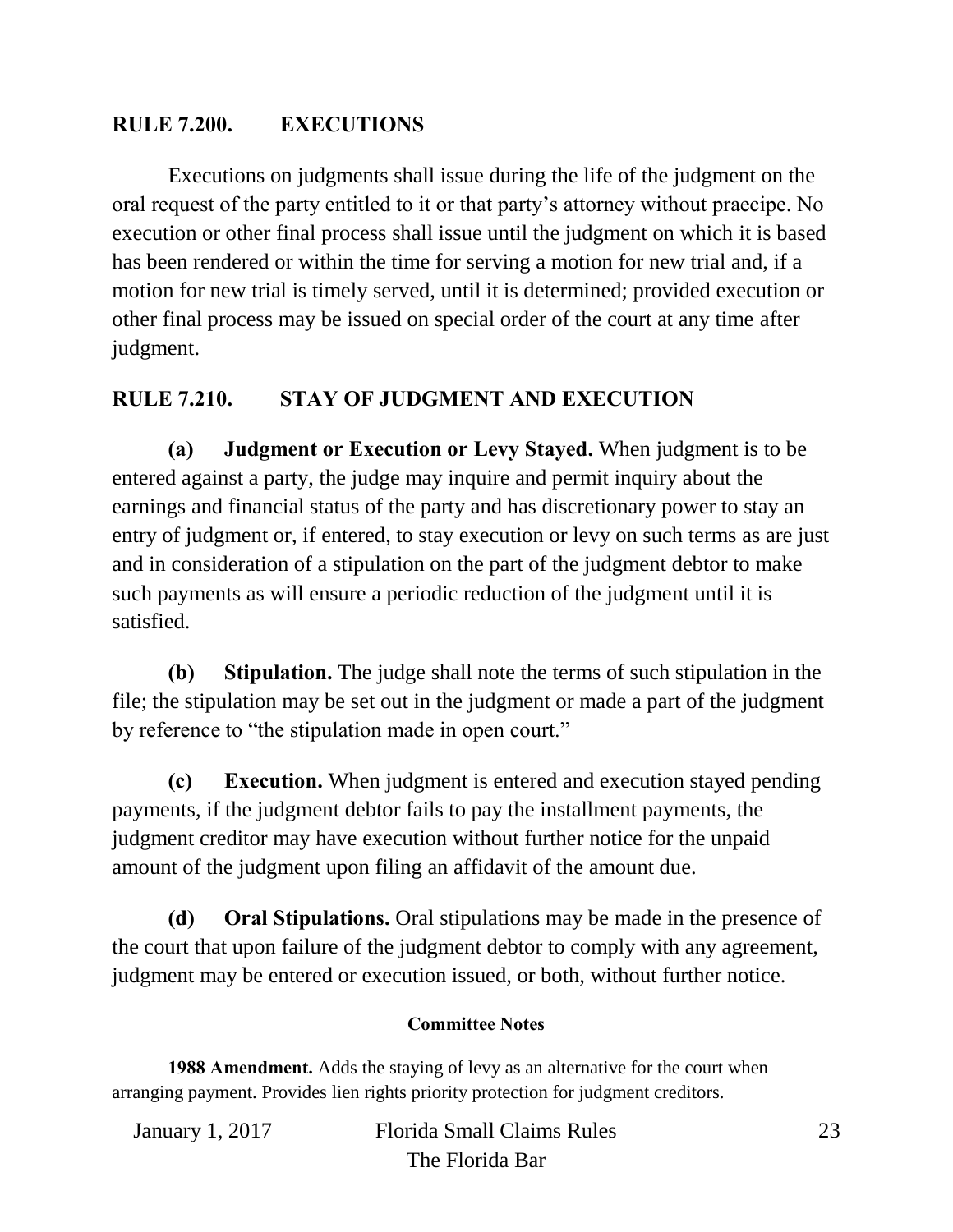# <span id="page-23-0"></span>RULE 7.220. SUPPLEMENTARY PROCEEDINGS

Proceedings supplementary to execution may be had in accordance with proceedings provided by law or by the Florida Rules of Civil Procedure.

# <span id="page-23-1"></span>RULE 7.221. HEARING IN AID OF EXECUTION

(a) Use of Form 7.343. In any final judgment, the judge shall include the Enforcement Paragraph of form 7.340 if requested by the prevailing party or attorney. In addition to the forms of discovery available to the judgment creditor under Fla. R. Civ. P. 1.560, the judge, at the request of the judgment creditor or the judgment creditor's attorney, shall order a judgment debtor to complete form 7.343 within 30 days of the order or other such reasonable time determined by the court. If the judgment debtor fails to obey the order, Fla. R. Civ. P. Form 1.982 may be used in conjunction with this subdivision of this rule.

(b) Purpose of Hearing. The judge, at the request of the judgment creditor, shall order a judgment debtor to appear at a hearing in aid of execution at a time certain 30 or more days from the date of entry of a judgment for the purpose of inquiring of the judgment debtor under oath as to earnings, financial status, and any assets available in excess of exemptions to be applied towards satisfaction of judgment. The provisions of this subdivision of this rule shall only apply to a judgment creditor who is a natural person and was not represented by an attorney prior to judgment. Forms 7.342, 7.343, and 7.344 shall be used in connection with this subdivision of this rule.

## Committee Notes

1988 Amendment. Provides a procedure for postjudgment, court-assisted discovery for natural person judgment creditors, unrepresented by counsel prior to judgment.

1996 Amendment. The purpose of the change is to make form 7.343 (Fact Information Sheet) available for use by both a party and the party's attorney, even though the hearing in aid of execution is not available to the attorney. The rule will allow the court to include the order as part of the final judgment or to issue the order after the judgment. The court may adjust the time allowed for the response to the Fact Information Sheet to fit the circumstances.

January 1, 2017 Florida Small Claims Rules 24 The Florida Bar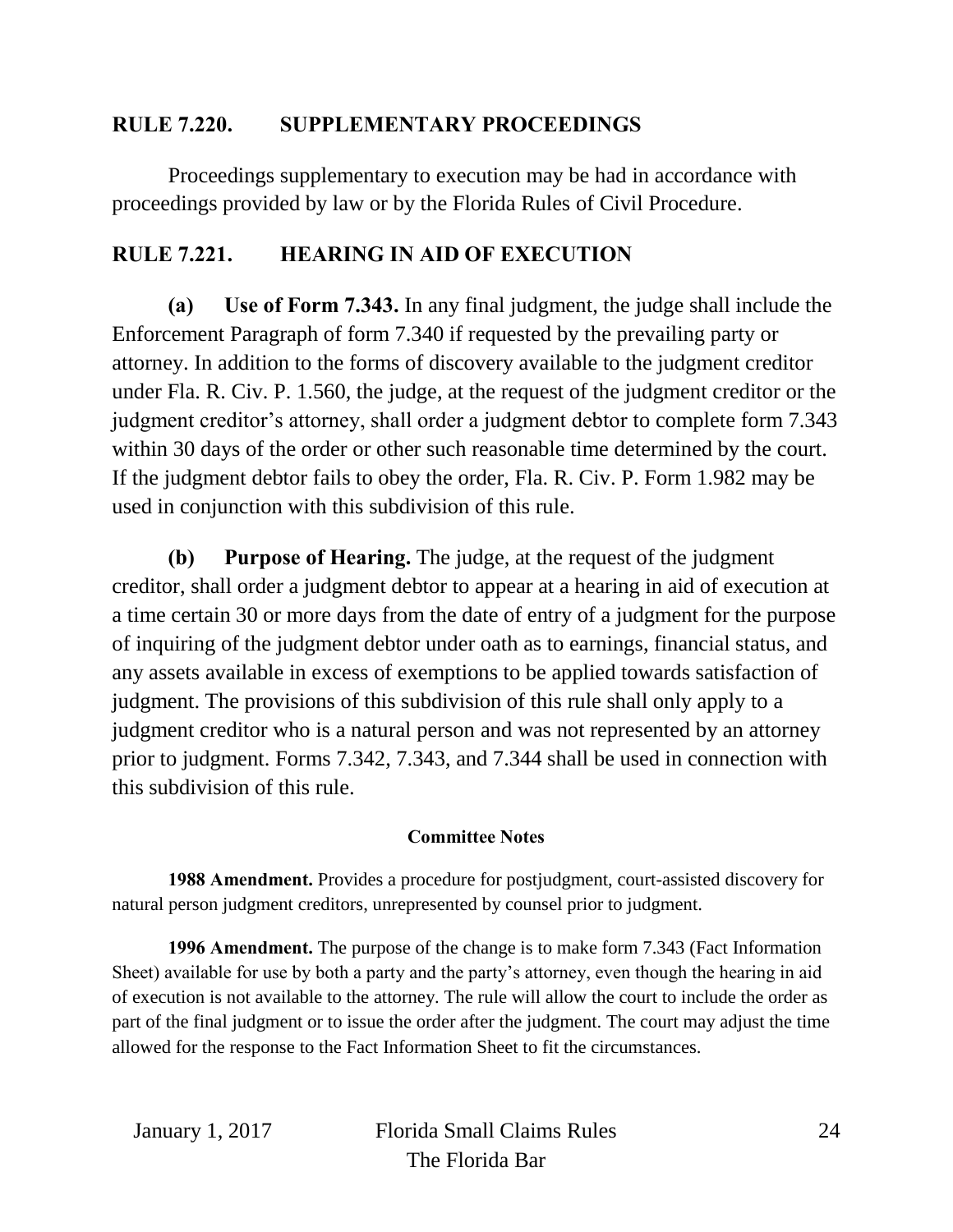## <span id="page-24-0"></span>RULE 7.230. APPELLATE REVIEW

Review of orders and judgments of the courts governed by these rules shall be prosecuted in accordance with the Florida Rules of Appellate Procedure.

#### Committee Notes

1972 Amendment. Attention is directed to Florida Appellate Rule 4.7, which authorizes the circuit court to modify or dispense with any of the steps to be taken after filing of the notice of appeal.

## <span id="page-24-1"></span>RULE 7.300. FORMS

The following forms of process are sufficient in all actions.

The following forms of statements of claim and other papers are sufficient for the types of actions which they respectively cover. They are intended for illustration only. They and like forms may be used with such modifications as may be necessary to meet the facts of each particular action so long as the substance thereof is expressed without prolixity. The common counts are not sufficient. The complaint forms appended to the Florida Rules of Civil Procedure may be utilized if appropriate.

The following forms are approved:

## <span id="page-24-2"></span>FORM 7.310. CAPTION

|        |            | (name of court) |
|--------|------------|-----------------|
| A. B., |            |                 |
|        |            |                 |
|        | Plaintiff, |                 |
|        |            |                 |
| $-VS-$ |            | No.             |
|        |            |                 |
| C.D.,  |            |                 |
|        |            |                 |
|        | Defendant. |                 |
|        |            |                 |
|        |            |                 |

January 1, 2017 Florida Small Claims Rules 25 The Florida Bar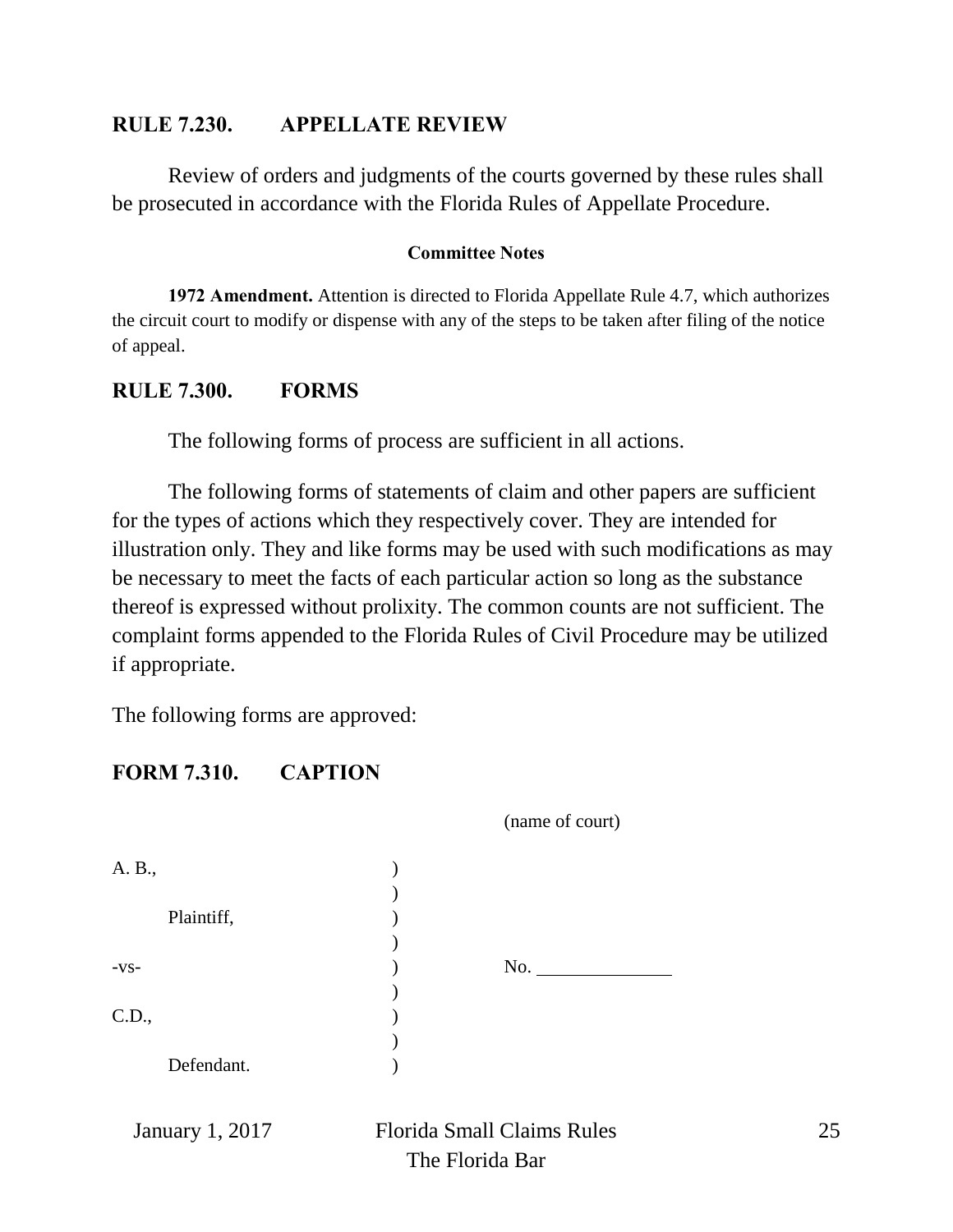(designation of pleading)

# <span id="page-25-0"></span>FORM 7.322. SUMMONS/NOTICE TO APPEAR FOR PRETRIAL **CONFERENCE**

(CAPTION)

STATE OF FLORIDA — NOTICE TO PLAINTIFF(S) AND DEFENDANT(S)....

....................................................................................................................................

....................................................................................................................................

YOU ARE HEREBY NOTIFIED that you are required to appear in person or by attorney at the ..... in Courtroom #....., located at ...................., on .....(date)....., at ......m., for a PRETRIAL CONFERENCE before a judge of this court. IMPORTANT — READ CAREFULLY THE CASE WILL NOT BE TRIED AT THAT

# TIME. DO NOT BRING WITNESSES — APPEAR IN PERSON OR BY ATTORNEY

The defendant(s) must appear in court on the date specified in order to avoid a default judgment. The plaintiff(s) must appear to avoid having the case dismissed for lack of prosecution. A written MOTION or ANSWER to the court by the plaintiff(s) or the defendant(s) shall not excuse the personal appearance of a party or its attorney in the PRETRIAL CONFERENCE. The date and time of the pretrial conference CANNOT be rescheduled without good cause and prior court approval.

Any business entity recognized under Florida law may be represented at any stage of the trial court proceedings by any principal of the business entity who has legal authority to bind the business entity or any employee authorized in writing by a principal of the business entity. A principal is defined as being an officer, member, managing member, or partner of the business entity. Written authorization must be brought to the Pretrial Conference.

The purpose of the pretrial conference is to record your appearance, to determine if you admit all or part of the claim, to enable the court to determine the nature of the case, and to set the case for trial if the case cannot be resolved at the pretrial conference. You or your attorney should be prepared to confer with the court and to explain briefly the nature of your dispute, state what efforts have been made to settle the dispute, exhibit any documents necessary to prove the case, state the names and addresses of your witnesses, stipulate to the facts that will require no proof and will expedite the trial, and estimate how long it will take to try the case.

Mediation may take place at the pretrial conference. Whoever appears for a party must have full authority to settle. Failure to have full authority to settle at this pretrial conference may result in the imposition of costs and attorney fees incurred by the opposing party.

| January 1, 2017 | <b>Florida Small Claims Rules</b> | 26 |
|-----------------|-----------------------------------|----|
|                 | The Florida Bar                   |    |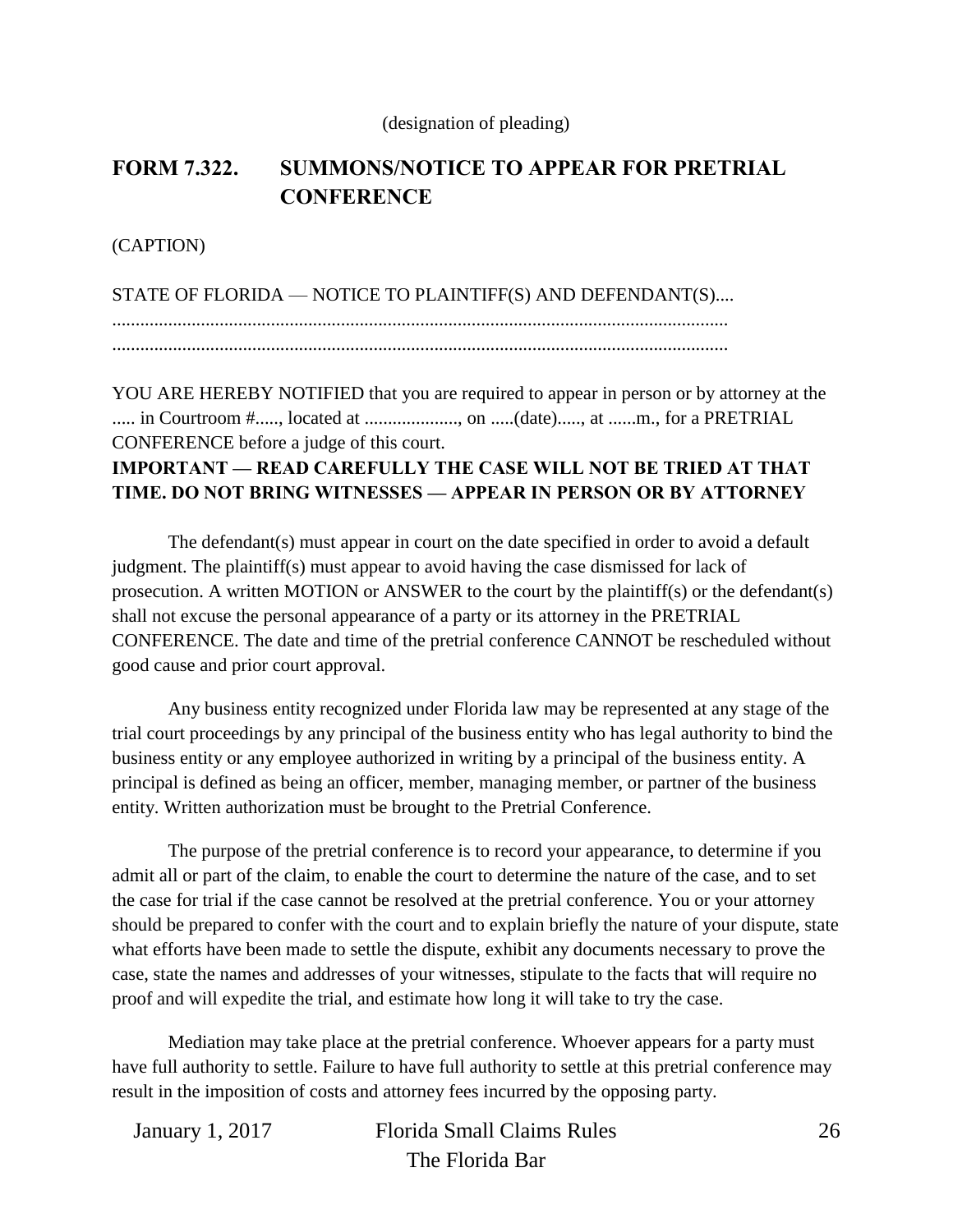If you admit the claim, but desire additional time to pay, you must come and state the circumstances to the court. The court may or may not approve a payment plan and withhold judgment or execution or levy.

RIGHT TO VENUE. The law gives the person or company who has sued you the right to file in any one of several places as listed below. However, if you have been sued in any place other than one of these places, you, as the defendant(s), have the right to request that the case be moved to a proper location or venue. A proper location or venue may be one of the following: (1) where the contract was entered into; (2) if the suit is on an unsecured promissory note, where the note is signed or where the maker resides; (3) if the suit is to recover property or to foreclose a lien, where the property is located; (4) where the event giving rise to the suit occurred; (5) where any one or more of the defendants sued reside; (6) any location agreed to in a contract; (7) in an action for money due, if there is no agreement as to where suit may be filed, where payment is to be made.

If you, as the defendant(s), believe the plaintiff(s) has/have not sued in one of these correct places, you must appear on your court date and orally request a transfer, or you must file a WRITTEN request for transfer in affidavit form (sworn to under oath) with the court 7 days prior to your first court date and send a copy to the plaintiff(s) or plaintiff's(s') attorney, if any.

A copy of the statement of claim shall be served with this summons.

DATED at ......................, Florida, on .....(date)......

As Clerk of the County Court

# <span id="page-26-0"></span>FORM 7.323. PRETRIAL CONFERENCE ORDER AND NOTICE OF TRIAL

IN THE COUNTY COURT FOR .................... COUNTY, FLORIDA

#### CIVIL DIVISION

CASE NO. ................

Plaintiff Telephone by attorney

by self by agent

vs.

January 1, 2017 Florida Small Claims Rules 27 The Florida Bar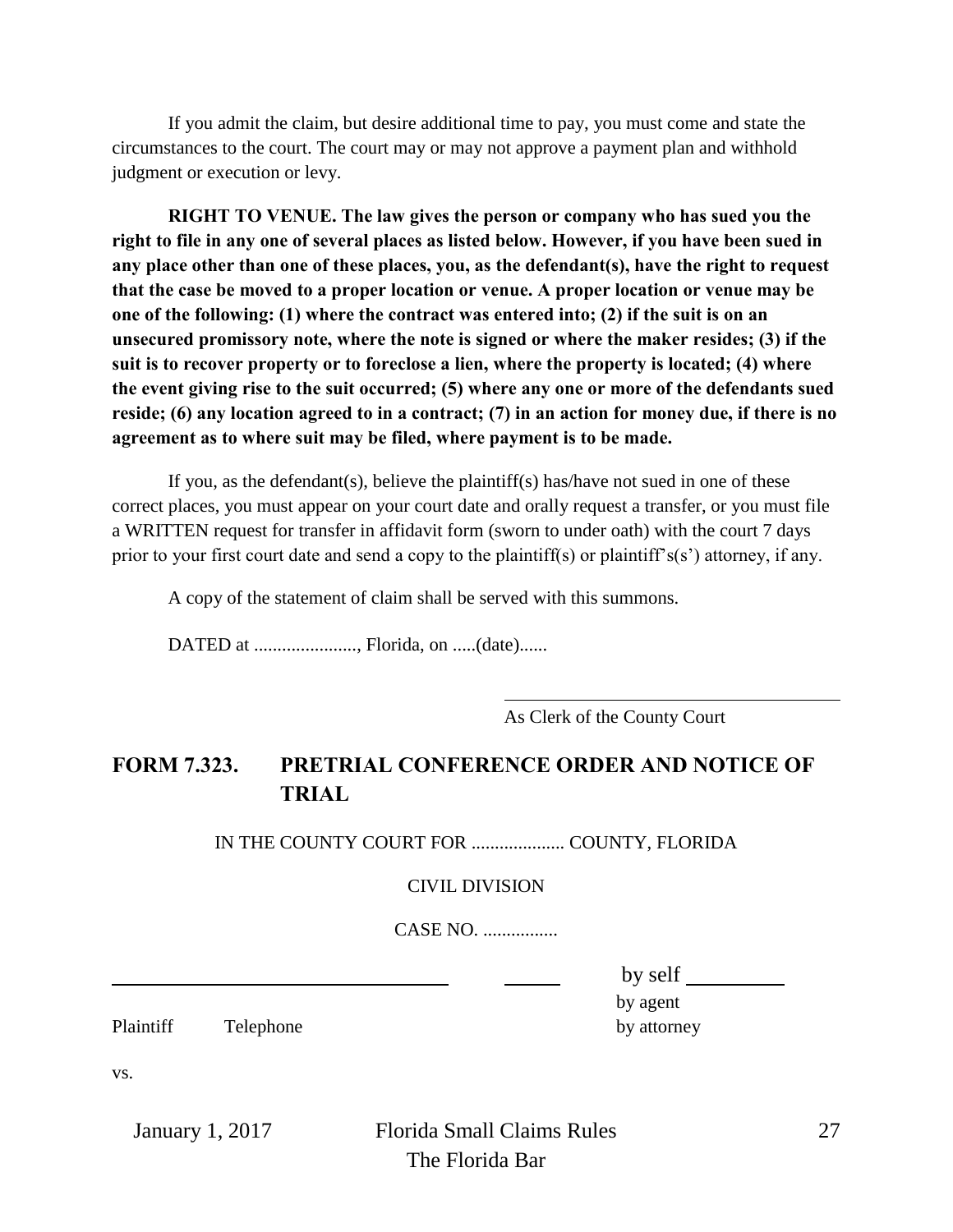| Defendant    | Telephone                                                                                                                                                                                                                  | by self<br>by agent<br>by attorney                                                                                              |
|--------------|----------------------------------------------------------------------------------------------------------------------------------------------------------------------------------------------------------------------------|---------------------------------------------------------------------------------------------------------------------------------|
|              |                                                                                                                                                                                                                            | PRETRIAL CONFERENCE ORDER AND NOTICE OF TRIAL                                                                                   |
| 1.           | DEFENDANT:<br>denies liability and damages<br>admits liability – denies damages<br>granted _______ days to file a<br>counterclaim and/or third-party<br>complaint<br>advised of probably need for<br>expert testimony from | <b>ISSUES:</b><br>Liability and damages<br>Liability only<br>Damages only                                                       |
| 2.           | WITNESSES (total)<br>Plaintiff Defendant                                                                                                                                                                                   | Parties advised of availability of<br>subpoena power                                                                            |
| 3.           | EXHIBITS, DOCUMENTS, AND TANGIBLE EVIDENCE                                                                                                                                                                                 |                                                                                                                                 |
|              |                                                                                                                                                                                                                            |                                                                                                                                 |
|              | <u> 1989 - Johann Barnett, fransk politiker (d. 1989)</u>                                                                                                                                                                  | Parties instructed that they must permit<br>inspection after notice or furnish copies to<br>opposite party within _______ days: |
| Defendant    |                                                                                                                                                                                                                            | Witnesses' names and addresses<br>Documents and things to be used at<br>trial                                                   |
| 4.<br>7.020. |                                                                                                                                                                                                                            | DISCOVERY MAY BE HAD IN ACCORDANCE WITH SMALL CLAIMS RULE                                                                       |
| 5.           | STIPULATION OR OTHER:<br>TRIAL DATE: (date), at m., for  hour(s)<br>$\cdot$ EL<br>JUDGE: _____________, Telephone No.: _____________                                                                                       | PLACE: County Courthouse, Courtroom No.                                                                                         |
|              | <b>January 1, 2017</b>                                                                                                                                                                                                     | <b>Florida Small Claims Rules</b><br>28<br>The Florida Bar                                                                      |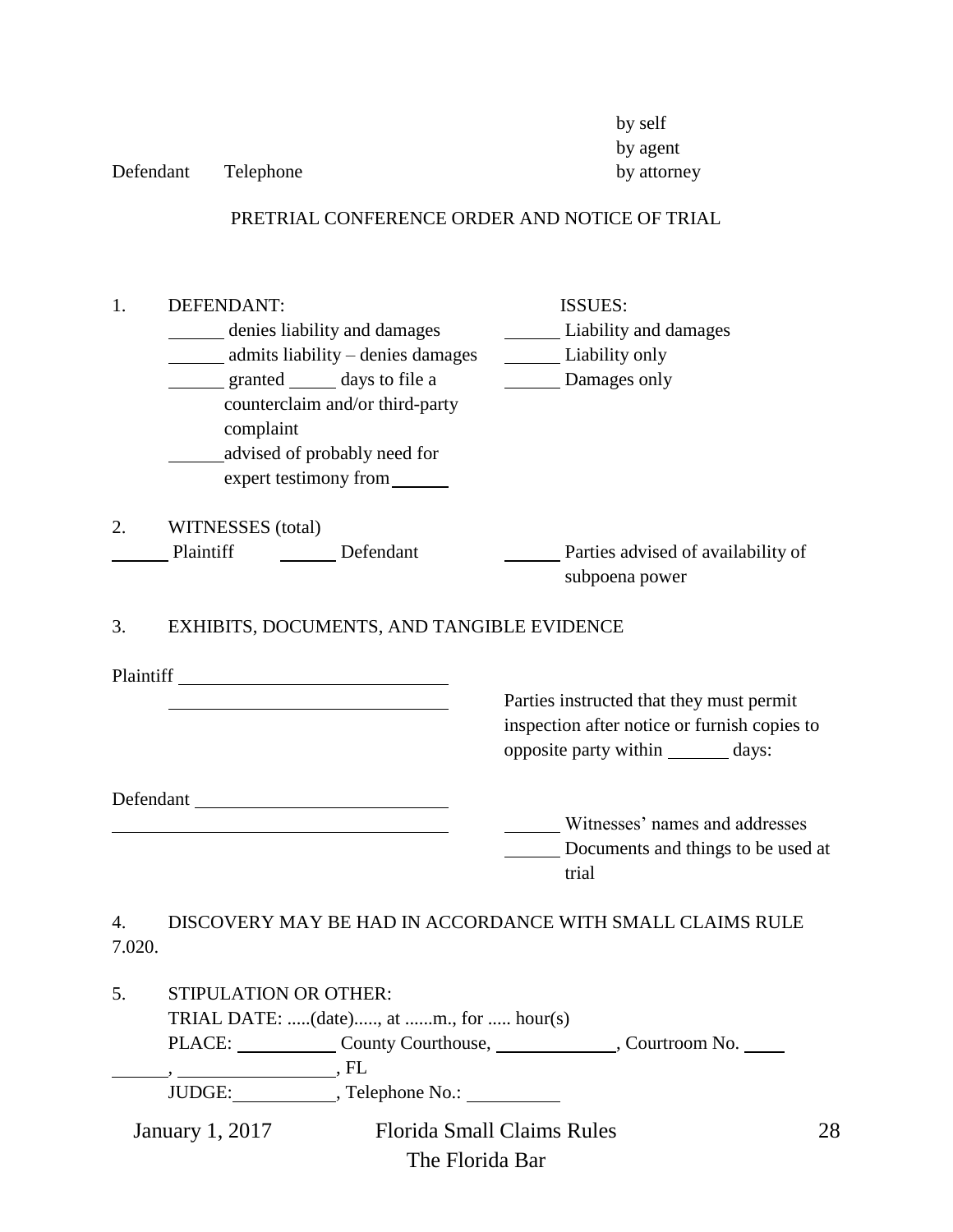ORDERED ON .....(date)......

## IMPORTANT — TURN OVER AND READ TRIAL INSTRUCTIONS ON REVERSE SIDE.

## RECEIVED FOR:

For Plaintiff For Defendant

[The following instructions are to be placed on the reverse side of the order and notice of trial.]

## IMPORTANT — READ CAREFULLY!

YOU HAVE NOW ATTENDED A PRETRIAL CONFERENCE ON A SMALL CLAIMS ACTION. THIS WILL BE THE ONLY NOTICE YOU WILL RECEIVE CONCERNING YOUR TRIAL DATE AND WHAT YOU NEED TO DO TO PREPARE FOR YOUR TRIAL. DO NOT LOSE THIS ORDER AND NOTICE OF TRIAL. YOU ARE NOW SCHEDULED FOR A TRIAL AS LISTED ON THE REVERSE SIDE OF THIS PAPER. MAKE SURE YOU ARE AWARE OF ALL OF THE FOLLOWING:

1. NONJURY TRIAL — You are now scheduled for a nonjury trial before a county court judge.

2. TRIAL DATE — Do not forget your trial date. Failure to come to court on the given date at the right time may result in your losing the case and the other party winning.

3. EXCHANGE OF DOCUMENTS AND INFORMATION — If the judge told you to submit any documents or give any information to the other party (such as a list of your witnesses' names and addresses), DO IT. Failure to do this as directed by the judge may cause court sanctions against you such as extra court costs, contempt of court, or delays.

4. COUNTERCLAIMS — If you are the plaintiff and you have been given a written notice that a counterclaim has been filed against you in this lawsuit, this means that you are now being sued by the defendant. Also, if at the pretrial conference the judge allowed the defendant a certain number of days to file a counterclaim, the defendant must file that counterclaim within that number of days from the date of this pretrial conference order. If the defendant does that, the defendant has a claim now pending against you. If, at the time of the trial, the counterclaim has been properly filed, there are 2 lawsuits being considered by the judge at the same time: the plaintiff's suit against the defendant and the defendant's suit against the plaintiff. In the event that both claims are settled by the parties, both parties should notify the Clerk of the County Court, Civil Division, MED 1988 METING, of the settlement. Only after both the plaintiff and the defendant have notified the clerk in writing of the settlement is it not necessary for the parties to appear in court. Settlement of one claim, either the plaintiff's claim against the defendant or the defendant's claim against the plaintiff, has no effect as to the other

January 1, 2017 Florida Small Claims Rules 29 The Florida Bar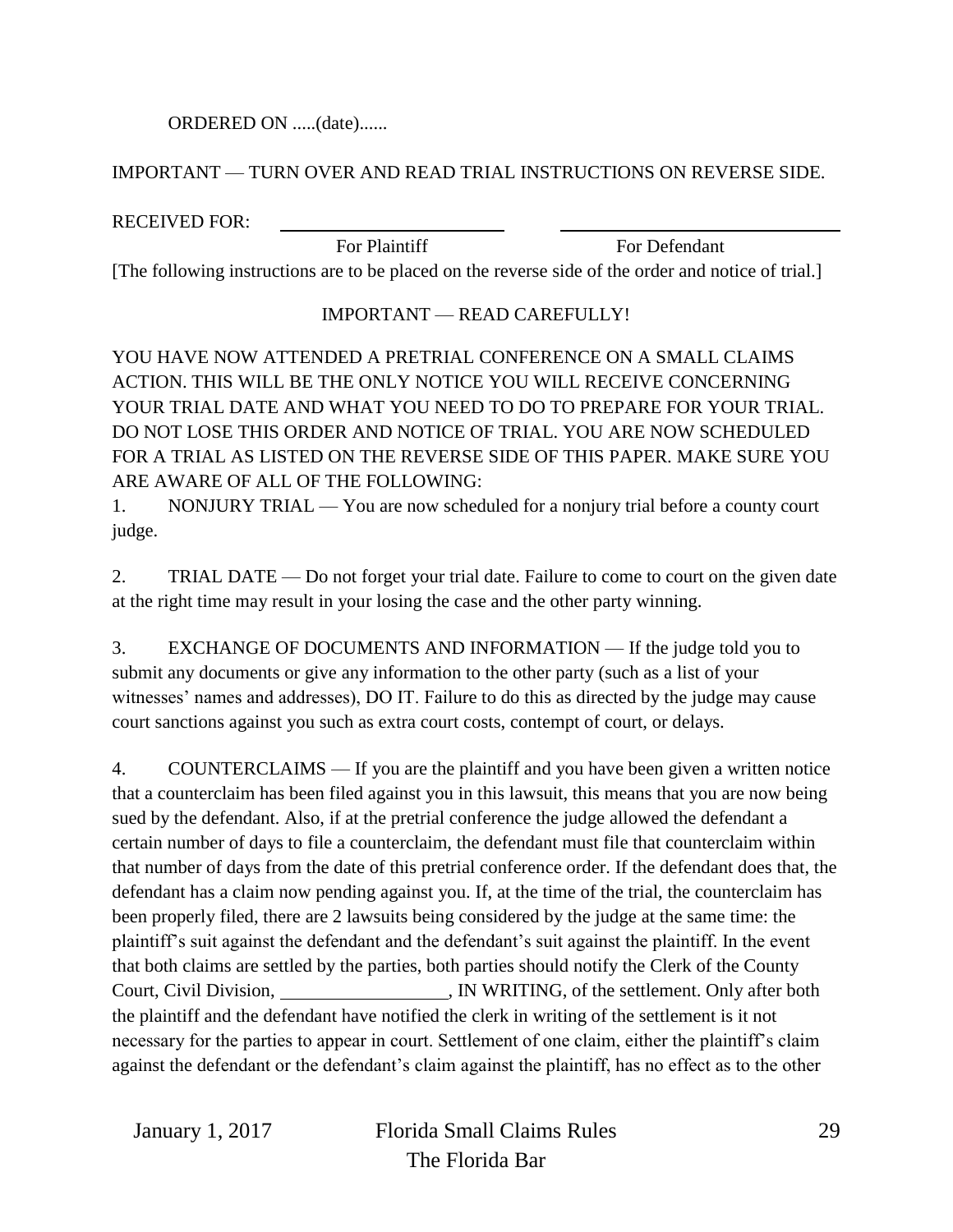claim, and that remaining claim will proceed to trial on the trial date listed on the pretrial conference order.

5. THIRD-PARTY COMPLAINTS — If you are the defendant and you believe that the plaintiff may win the suit against you, but, if the plaintiff does, someone else should pay you so you can pay the plaintiff, then you must file a third-party complaint against that person and serve that person with notice of your claim. Once served, that person must appear in court as you have to answer your complaint against that person. This must be done prior to trial within the time allowed you by the judge.

6. TRIAL PREPARATION — Bring all witnesses and all documents and all other evidence you plan to use at the trial. There is only one trial! Have everything ready and be on time. If the judge advised you at the pretrial conference hearing that you needed something for the trial, such as an expert witness (an automobile mechanic, an automobile body worker, a carpenter, a painter, etc.) or a particular document (a note, a lease, receipts, statements, etc.), make sure that you have that necessary person or evidence at the trial. Written estimates of repairs are usually not acceptable as evidence in court unless both parties agree that the written estimates are proper for the judge to consider or unless the person who wrote the estimates is present to testify as to how that person arrived at the amounts on the estimates and that those amounts are reasonable in that particular line of business.

7. COURT REPORTER AND APPEALS — Your nonjury trial will not be recorded. If you wish a record of the proceedings, a court reporter is necessary. To obtain a court reporter to record your final hearing, you must immediately contact the official court reporter, , Florida , Phone ( ) . The cost to secure the presence of a court reporter is a minimum of  $\$\$  for the first one-half hour or any portion thereof and  $\$\$  per each additional half hour or portion thereof. To have the record of the proceeding transcribed, the cost is \$ per page for the original and per page for each copy. Payment for the court reporter's appearance must be made in advance to the official court reporter. Appeals to a higher court because you are not satisfied with the outcome of the trial are governed by special rules. One of these rules requires that the appellate court have a complete record of the trial to review for errors. If you do not have a court reporter at your trial, your chances for success on appeal will be severely limited.

8. SETTLEMENT — If all parties agree on settlement of all claims before trial, each party must notify the judge by telephone so that the allotted trial time may be reassigned to someone else. Immediately thereafter, the parties must, in writing, notify the clerk of the settlement, and the court will thereafter dismiss the case. The mailing address is: Clerk of the County Court, Civil Division, .

January 1, 2017 Florida Small Claims Rules 30 The Florida Bar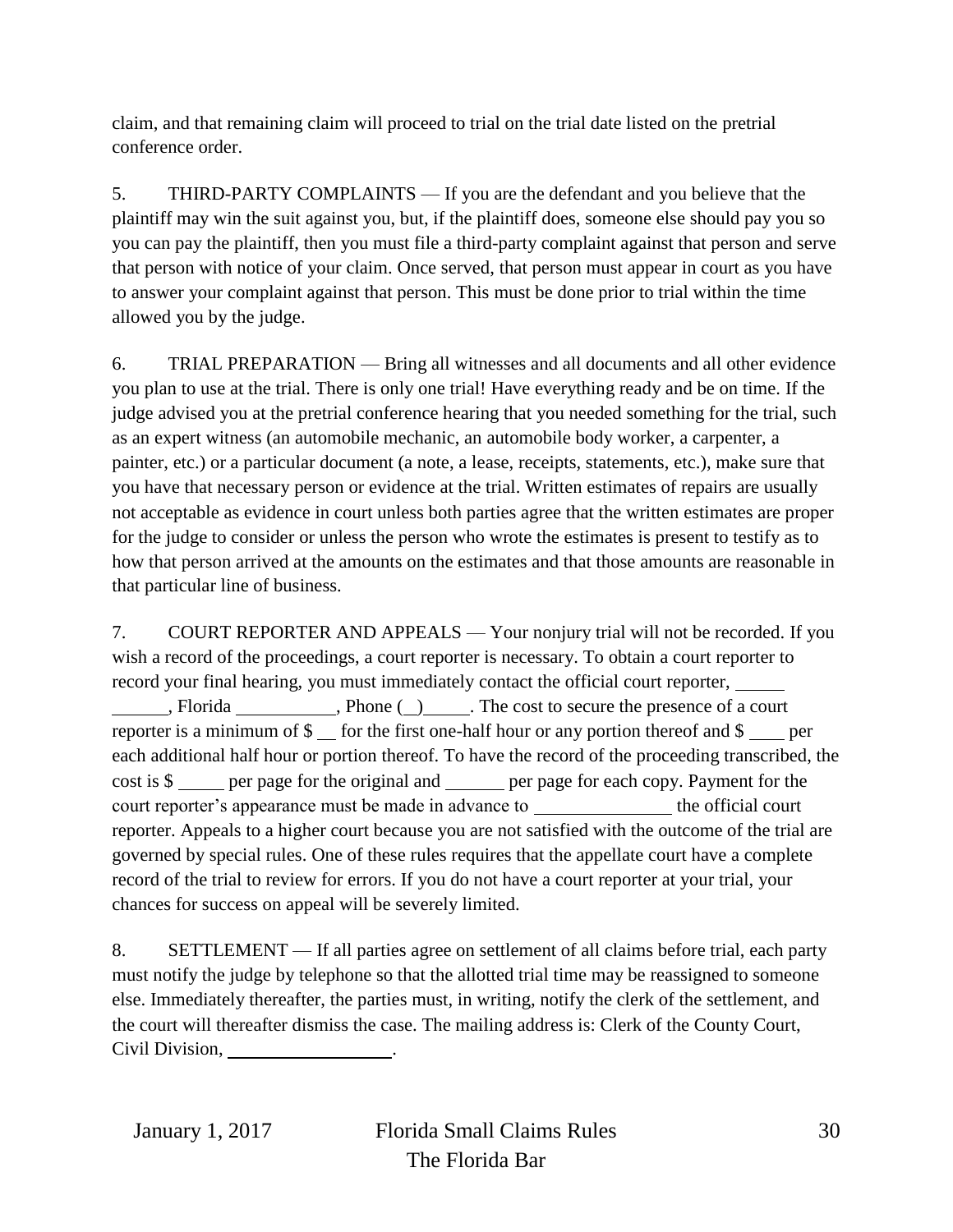9. ADDRESS CHANGES — All changes in mailing addresses must be furnished in writing to the clerk and to the opposing party.

10. ADDITIONAL PROBLEMS — For anything you do not understand about the above information and for any additional questions you may have concerning the preparation of your case for trial, please contact the Clerk of the County Court, Civil Division, in person or by telephone  $\bigcirc$  . The clerk is not authorized to practice law and therefore cannot give you legal advice on how to prove your case. However, the clerk can be of assistance to you in questions of procedure. If you need legal advice, please contact an attorney of your choice. If you know of none, call the County Bar Association, Lawyer Referral Service, for assistance,  $( )$  .

## <span id="page-30-0"></span>FORM 7.330. STATEMENT OF CLAIM (AUTO NEGLIGENCE)

(CAPTION)

#### STATEMENT OF CLAIM

The plaintiff sues the defendant and says: On or about , in the vicinity of , on a public highway in County, Florida, plaintiff's motor vehicle, being operated by , collided with defendant's motor vehicle, being operated by ; and the collision with plaintiff's vehicle was caused by the negligent and careless operation of defendant's vehicle, whereby plaintiff's vehicle was damaged and depreciated in value.

WHEREFORE, plaintiff demands judgment in the sum of \$

# <span id="page-30-1"></span>FORM 7.331. STATEMENT OF CLAIM (FOR GOODS SOLD)

(CAPTION)

## STATEMENT OF CLAIM

Plaintiff, A. B., sues defendant, C. D., and alleges: There is now due, owing, and unpaid from defendant to plaintiff \$ with interest since .....(date)....., for the following goods sold and delivered by plaintiff to defendant between .....(date)....., and .....(date).....:

(list goods and prices and any credits)

WHEREFORE, plaintiff demands judgment for damages against defendant.

January 1, 2017 Florida Small Claims Rules 31 The Florida Bar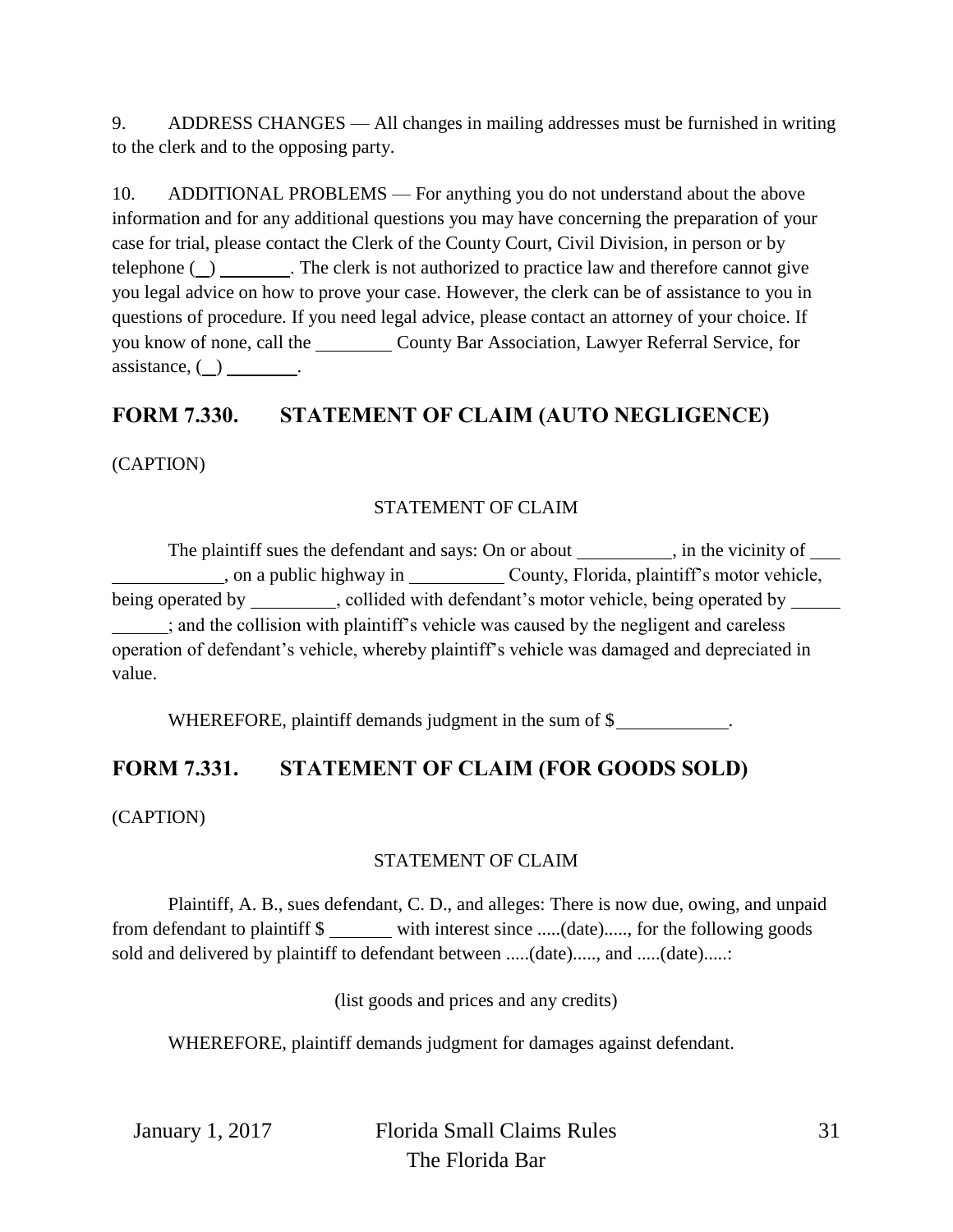# <span id="page-31-0"></span>FORM 7.332. STATEMENT OF CLAIM (FOR WORK DONE AND MATERIALS FURNISHED)

(CAPTION)

#### STATEMENT OF CLAIM

Plaintiff, A. B., sues defendant, C. D., and alleges: There is now due, owing, and unpaid from defendant to plaintiff \$ with interest since .....(date)....., for the following items of labor and materials furnished to defendant at his/her request between .....(date)....., and .....(date).....:

(list time and materials, showing charges therefor and any credits)

WHEREFORE, plaintiff demands judgment for damages against defendant.

## <span id="page-31-1"></span>FORM 7.333. STATEMENT OF CLAIM (FOR MONEY LENT)

(CAPTION)

#### STATEMENT OF CLAIM

Plaintiff, A. B., sues defendant, C. D., and alleges: There is now due, owing, and unpaid from defendant to plaintiff \$ for money lent by plaintiff to defendant on .....(date)....., with interest thereon since .....(date)......

WHEREFORE, plaintiff demands judgment for damages against defendant.

## <span id="page-31-2"></span>FORM 7.334. STATEMENT OF CLAIM (PROMISSORY NOTE)

(CAPTION)

#### STATEMENT OF CLAIM

Plaintiff, A. B., sues defendant, C. D., and alleges:

1. This is an action for damages that do not exceed the sum of \$ (insert jurisdictional amount of court).

2. On .....(date)....., defendant executed and delivered to plaintiff a promissory note, a copy being attached, in County, Florida.

| <b>January 1, 2017</b> | <b>Florida Small Claims Rules</b> |  |
|------------------------|-----------------------------------|--|
|                        | The Florida Bar                   |  |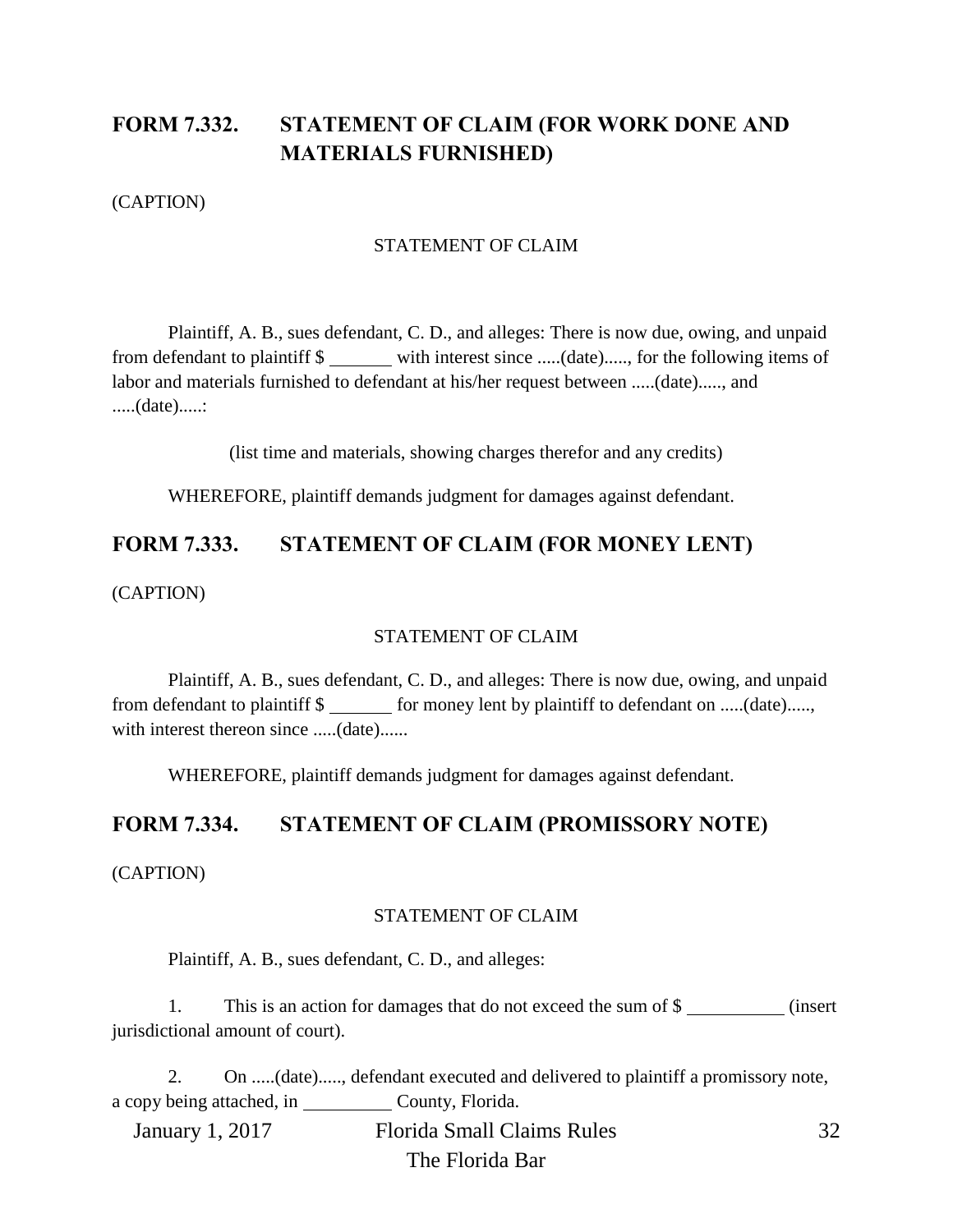3. Defendant failed to pay

(a) said note when due; or

(b) the installment payment due on said note on .....(date)....., and plaintiff elected to accelerate payment of the balance.

4. There is now due, owing, and unpaid from defendant to plaintiff \$ on said note with interest since .....(date)......

5. Plaintiff has obligated himself/herself to pay his/her attorneys a reasonable fee for their services in bringing this action.

WHEREFORE, plaintiff demands judgment for damages against defendant.

#### Committee Notes

1972 Amendment. Attach copy of note to each copy of the statement of claim. Use  $3(a)$ or (b) and 5 as applicable.

# <span id="page-32-0"></span>FORM 7.335. STATEMENT OF CLAIM (FOR RETURN OF STOLEN PROPERTY FROM PAWNBROKER)

|                | IN THE COUNTY COURT, IN AND |
|----------------|-----------------------------|
| <b>FOR</b>     | <b>COUNTY</b>               |
| <b>FLORIDA</b> |                             |
| CASE NO.:      |                             |

Plaintiff,

vs.

Defendant/Pawnbroker

## STATEMENT OF CLAIM FOR RETURN OF PROPERTY FROM PAWNBROKER

Plaintiff, , sues defendant/pawnbroker, , and says:

January 1, 2017 Florida Small Claims Rules 33 The Florida Bar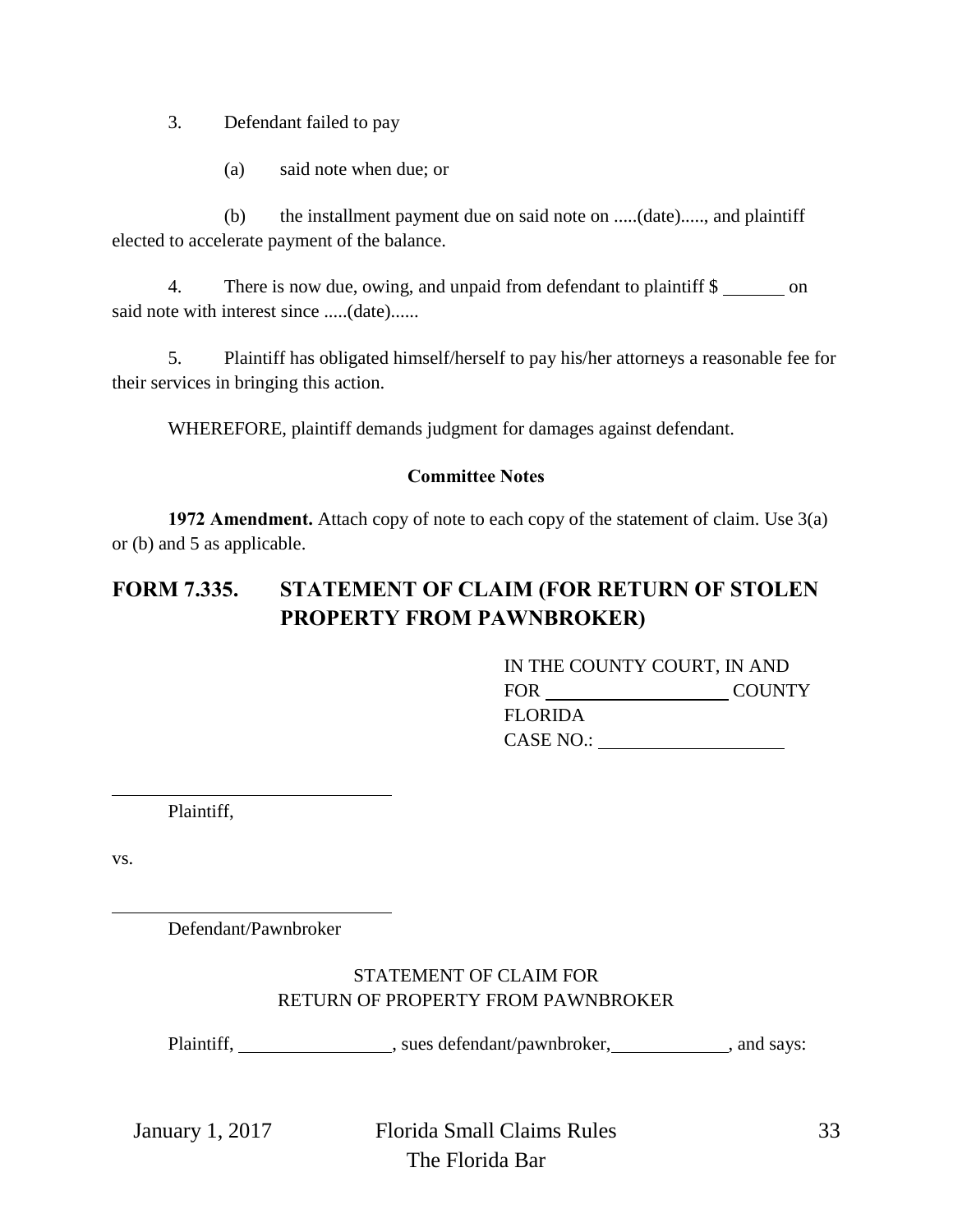1. This is an action for the return of stolen or misappropriated property pursuant to section 539.001, Florida Statutes.

2. Plaintiff is the owner of the following described property:

3. The above-described property was stolen or otherwise misappropriated from plaintiff on or about the day of , 20 . A copy of the law enforcement report outlining the theft/misappropriation is attached hereto and incorporated into this statement of claim.

4. The above-described property is currently in the possession of defendant and is located at a pawnshop as defined in section 539.001, Florida Statutes, the address of which is

5. Plaintiff has complied with the procedural requirements of section 539.001, Florida Statutes. Specifically, plaintiff notified the pawnbroker of plaintiff's claim to the property:

\_\_\_\_\_ by certified mail, return receipt requested, OR

.

\_\_\_\_\_ in person evidenced by a signed receipt.

The notice contains a complete and accurate description of the purchased or pledged goods and was accompanied by a legible copy of the aforementioned police report regarding the theft or misappropriation of the property. No resolution between plaintiff and defendant pawnbroker could be reached within 10 days after the delivery of the notice.

WHEREFORE, the plaintiff demands judgment for the return of the property. Plaintiff further asks this court to award plaintiff the costs of this action, including reasonable attorneys' fees.

Plaintiff (signature)

Name

January 1, 2017 Florida Small Claims Rules 34 The Florida Bar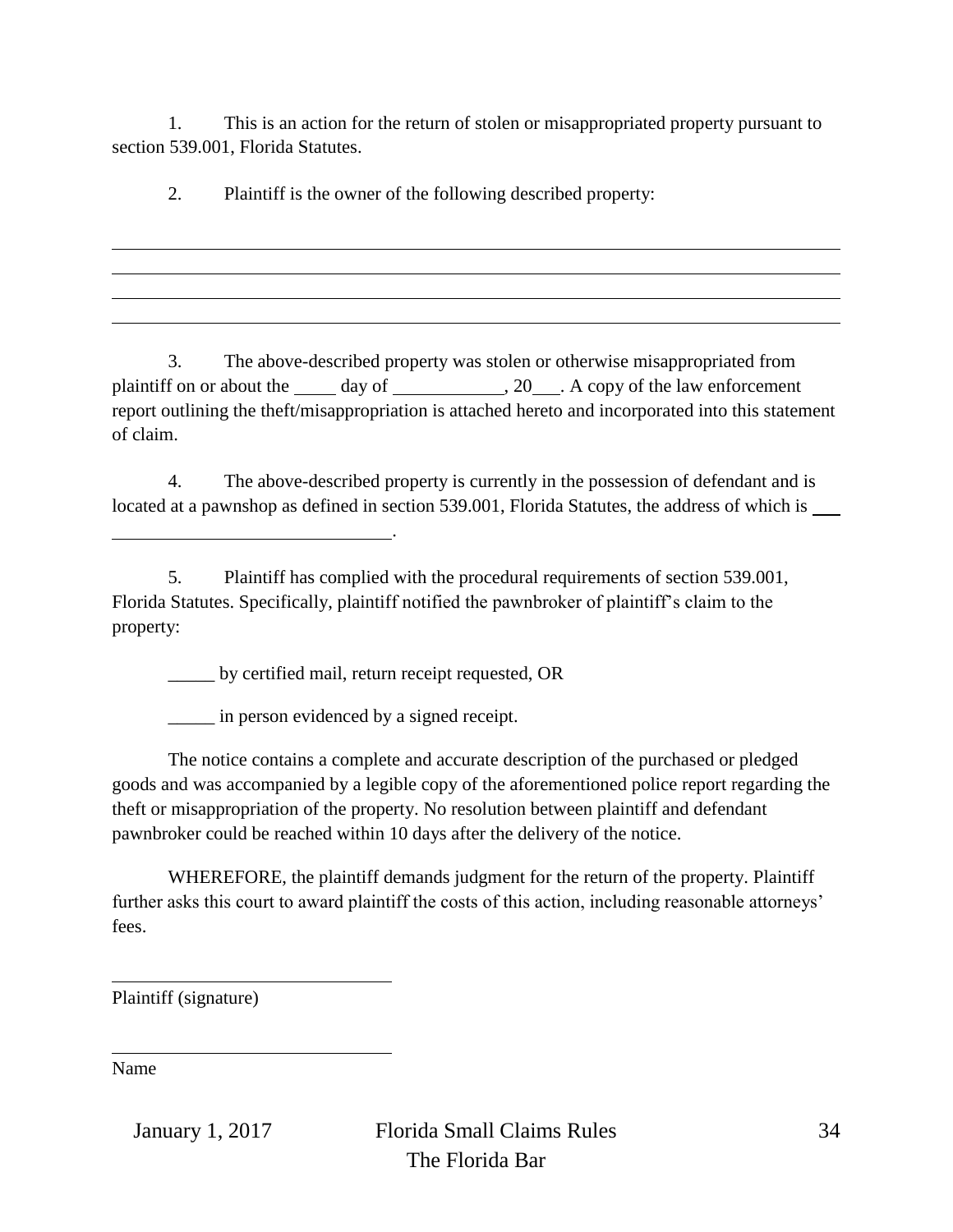Address

City, State, Zip code

Day telephone number

State of Florida County of \_\_\_\_\_\_\_\_\_\_\_\_\_\_\_\_\_\_\_\_

The foregoing instrument was acknowledged before me on .....(date)....., by , who is personally known to me or has produced as identification and who did/did not take an oath.

WITNESS my hand and official seal, on .....(date)......

Notary Public State of Florida

Note to Clerk of Court and to Sheriff: Pursuant to Section 539.001(15), filing fees and service fees shall be waived. Waiver does not require the filing of an affidavit of insolvency.

# <span id="page-34-0"></span>FORM 7.336. STATEMENT OF CLAIM FOR REPLEVIN (FOR RETURN OF PERSONAL PROPERTY/WEAPON FROM GOVERNMENT ENTITY)

(CAPTION)

#### STATEMENT OF CLAIMS FOR REPLEVIN

Plaintiff(s) sues Defendant(s) and alleges:

1. This is an action to recover possession of personal property.

2. The description of the property is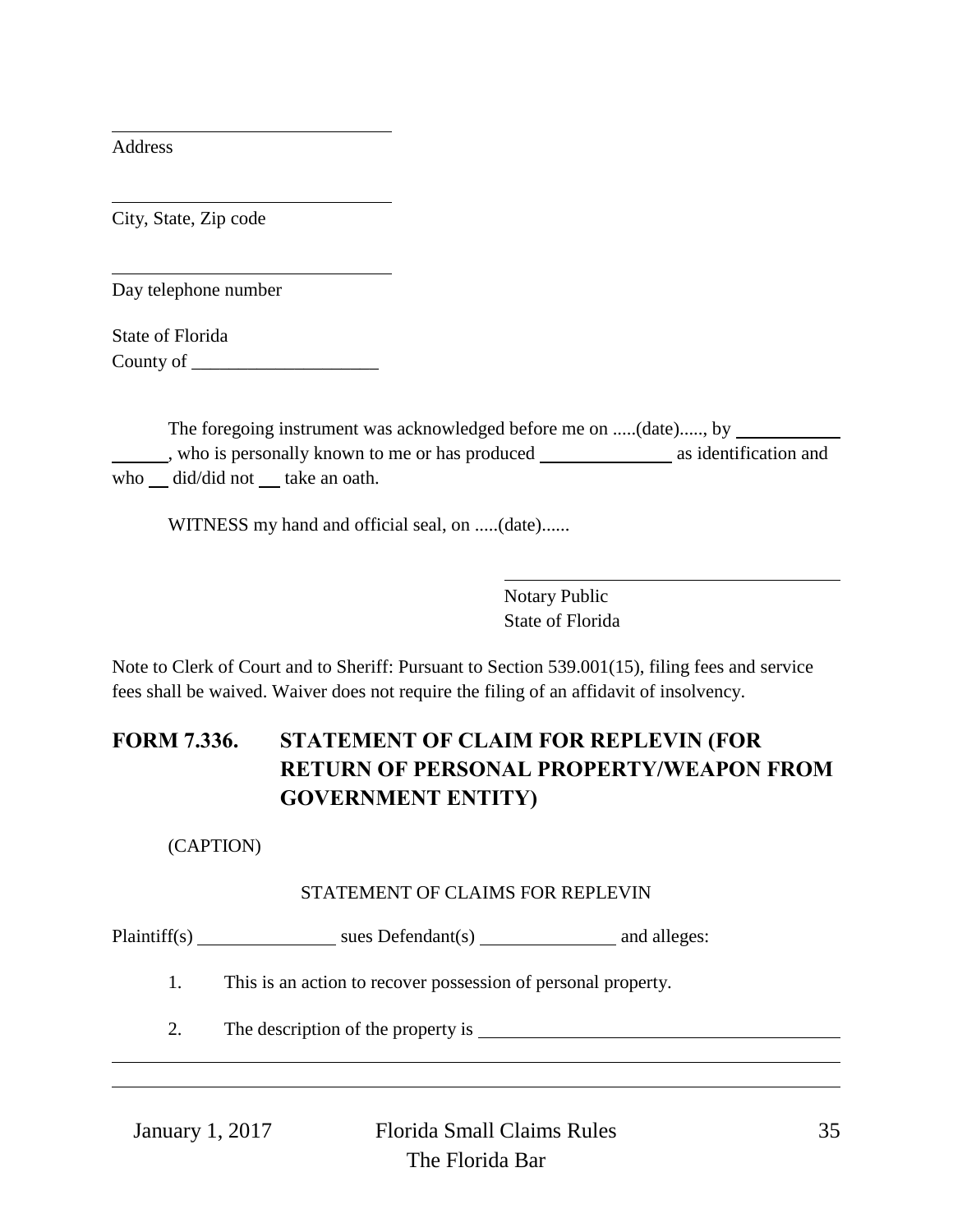3. To Plaintiff's best knowledge, information, and belief the value of the property is \$

4. Plaintiff is the owner of the claimed property or is entitled to possession of it by virtue of the following source of title, or right of possession:

(If interest is based on a written instrument a copy is attached.)

5. The property cannot be released by the defendant without a court order, or the property is wrongfully detained by the defendant who obtained possession by:

6. To Plaintiff's best knowledge, information, and belief, defendant detains property because:

7. The property has not been taken for any tax, assessment, or fine pursuant to law, nor has it been taken under an execution or attachment against plaintiff's property, or if so taken, it is by law exempt from such taking by the following reference to the exemption law relied upon:

8. Written demand for return of the property was provided to Defendant and [if Defendant is not a municipality] also to the Department of Financial Services at least 90 days prior to the filing of this Complaint. Section 768.28(6)(a), Florida Statutes. A copy of the demand is attached hereto.

9. The property is not contraband, was not the fruit of criminal activity, and is not being held for some evidentiary purposes.

10. The property came into possession of Defendant on or about .....(date).....

11. Plaintiff has the legal right to possess the property and is not subject to any legal prohibition against such possession.

Pursuant to section 92.525, Florida Statutes, under penalties of perjury, I declare that I have read the foregoing Statement of Claim and the facts stated in it are true.

January 1, 2017 Florida Small Claims Rules 36 The Florida Bar Plaintiff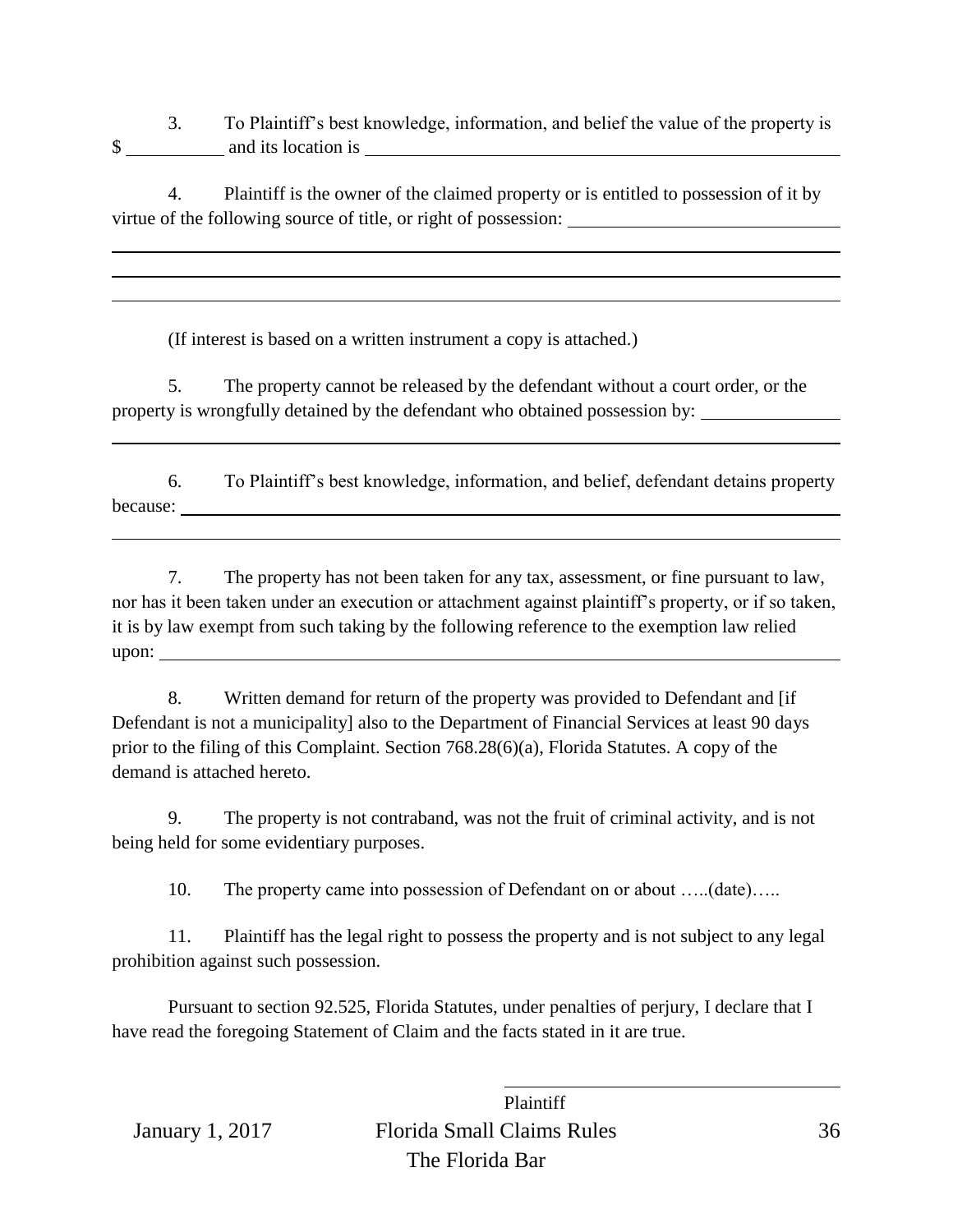NOTE: This form is to be used by those seeking return of personal property (including weapons) taken by a government entity for purposes other than for a criminal investigation, as an incident to arrest, pursuant to a search warrant, or any other seizure for which the Florida Statutes provide a specific procedure for return. Rather, this form is for use by those who seek return of personal property taken for other purposes, such as "safekeeping," and for which the Florida Statutes provide no procedures.

## <span id="page-36-0"></span>FORM 7.340. FINAL JUDGMENT

(CAPTION)

## FINAL JUDGMENT AGAINST (DEFENDANT(S)'S NAME)

It is adjudged that the plaintiff(s),  $\frac{1}{\sqrt{1-\frac{1}{n}}\sqrt{1-\frac{1}{n}}}$ , recover from the defendant(s),  $\frac{1}{\sqrt{1-\frac{1}{n}}\sqrt{1-\frac{1}{n}}}$ , the sum of \$ on principal, \$ as prejudgment interest, \$ for attorneys' fees, with costs of \$ , all of which shall bear interest at the rate of % per year as provided for by Florida Statute, for all of which let execution issue.

ORDERED at \_\_\_\_\_\_\_\_\_\_\_\_, Florida, on .....(date)......

County Court Judge

Copies furnished to: PLAINTIFF(S) DEFENDANT(S)

Plaintiff(s)'s address:

Defendant(s)'s last known address and last four digits of defendant(s)'s Social Security Number (if known):

## (OPTIONAL ENFORCEMENT PARAGRAPH — TO BE INCLUDED UPON REQUEST PURSUANT TO RULE 7.221)

January 1, 2017 Florida Small Claims Rules 37 The Florida Bar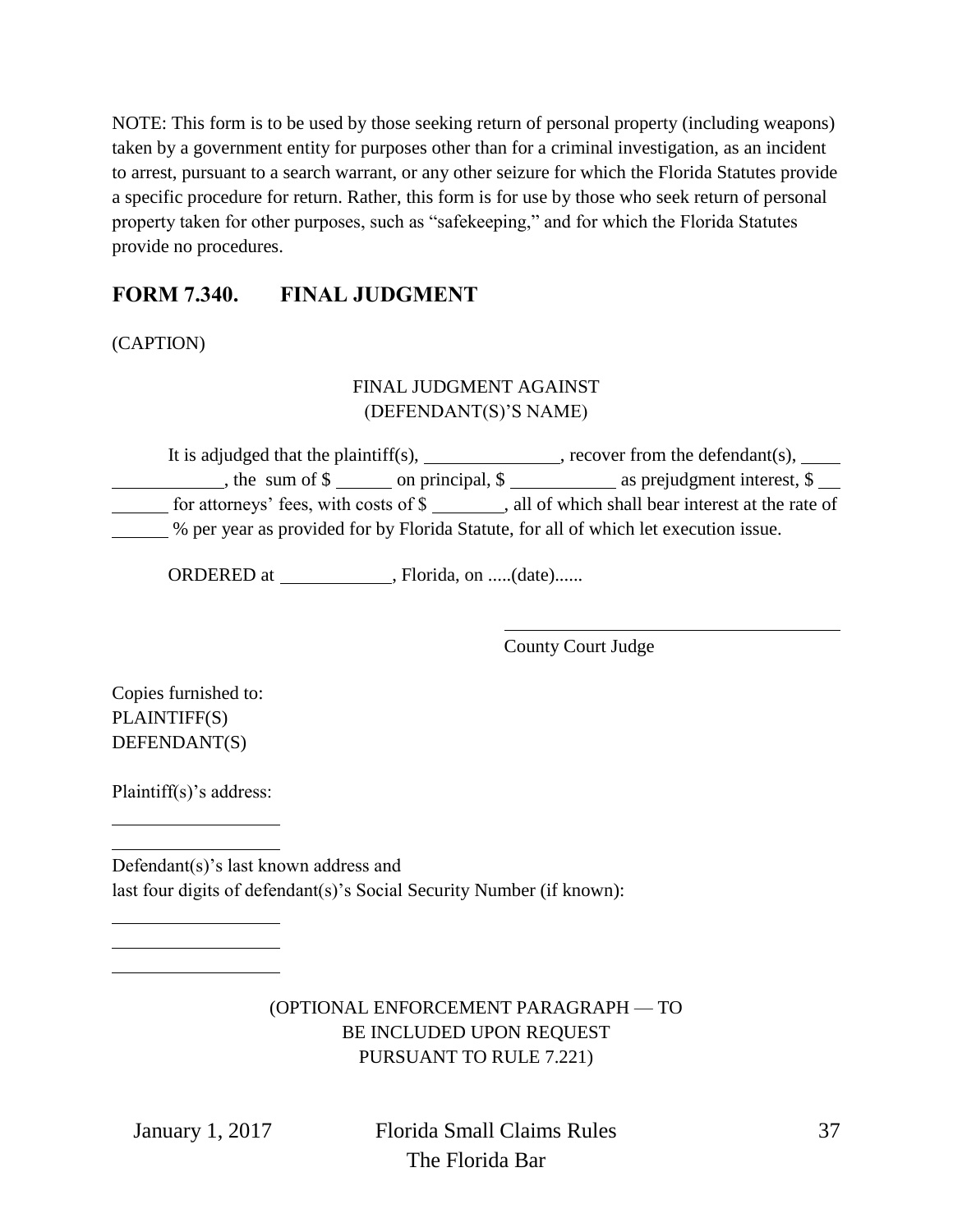It is further ordered and adjudged that the defendant(s) shall complete Florida Small Claims Rules Form 7.343 (Fact Information Sheet) and return it to the plaintiff's attorney, or to the plaintiff if the plaintiff is not represented by an attorney, within 45 days from the date of this final judgment, unless the final judgment is satisfied or a motion for new trial or notice of appeal is filed. The defendant should NOT file the completed form 7.343 with the court.

Jurisdiction of this case is retained to enter further orders that are proper to compel the defendant(s) to complete form 7.343 and return it to the plaintiff's attorney, or the plaintiff if the plaintiff is not represented by an attorney.

#### Committee Notes

1992 Amendment. The optional enforcement paragraph was added to facilitate discovery.

## <span id="page-37-0"></span>FORM 7.341. EXECUTION

(CAPTION)

#### **EXECUTION**

#### THE STATE OF FLORIDA:

To Each Sheriff of the State:

YOU ARE HEREBY COMMANDED to levy on the goods and chattels, lands, and tenements of in the sum of \$ with legal interest thereon from .....(date)....., until paid and that you have this writ before the court when satisfied.

WITNESS my hand and the seal of the court on .....(date)......

(SEAL)

Clerk of the Court

# <span id="page-37-1"></span>FORM 7.342. EX PARTE MOTION AND ORDER FOR HEARING IN AID OF EXECUTION

(CAPTION)

January 1, 2017 Florida Small Claims Rules 38 The Florida Bar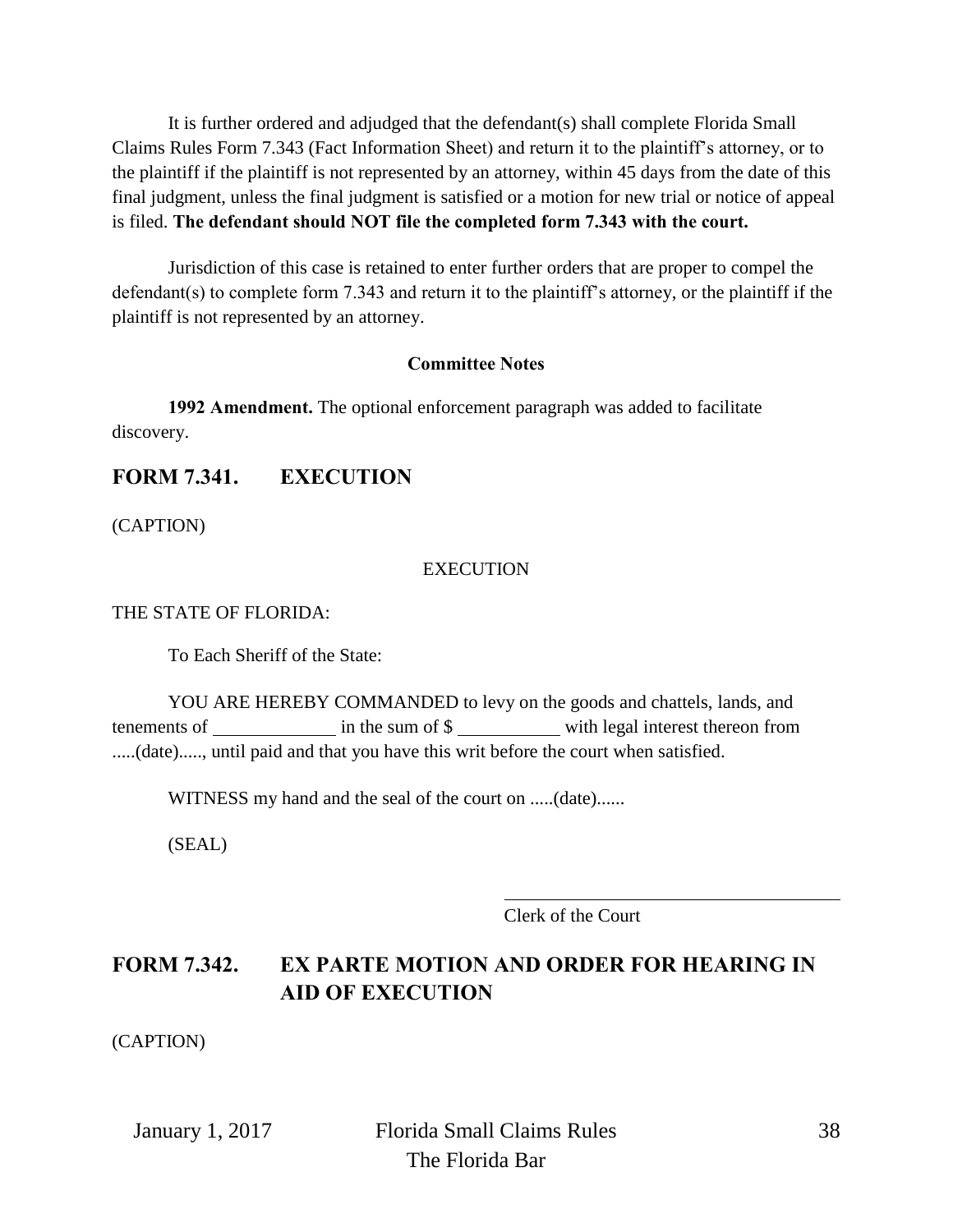#### EX PARTE MOTION FOR HEARING IN AID OF EXECUTION

The judgment creditor, help was pursuant to Florida Small Claims Rule 7.221, moves for an order requiring the judgment debtor(s),  $\qquad \qquad$ , to appear at a hearing in aid of execution for the purpose of examining the judgment debtor(s) regarding his/her/their ability to satisfy the final judgment entered in this cause and requiring the judgment debtor(s) to complete a FACT INFORMATION SHEET and bring it to the hearing in aid of execution.

Judgment Creditor

## ORDER FOR HEARING IN AID OF EXECUTION

IT IS ORDERED AND ADJUDGED that the judgment debtor(s),  $\qquad \qquad$ , Address: \_\_\_\_\_\_\_\_\_\_\_\_, shall:

1. appear before Judge on .....(date)....., at o'clock m., in Courtroom , located at: , , Florida, to be examined as to the judgment debtor('s)(s') ability to satisfy the final judgment entered in this cause; and

2. bring to the hearing all documents and papers that relate to the judgment debtor('s)(s') financial condition and the completed, notarized fact information sheet attached hereto.

Judgment debtor('s)(s') failure to comply with this order shall be grounds for contempt.

ORDERED at \_\_\_\_\_\_\_\_\_\_\_\_\_\_, Florida, on .....(date)......

County Court Judge

## <span id="page-38-0"></span>FORM 7.343. FACT INFORMATION SHEET

(a) For Individuals

(CAPTION)

#### FACT INFORMATION SHEET — INDIVIDUAL

Full Legal Name:

January 1, 2017 Florida Small Claims Rules 39 The Florida Bar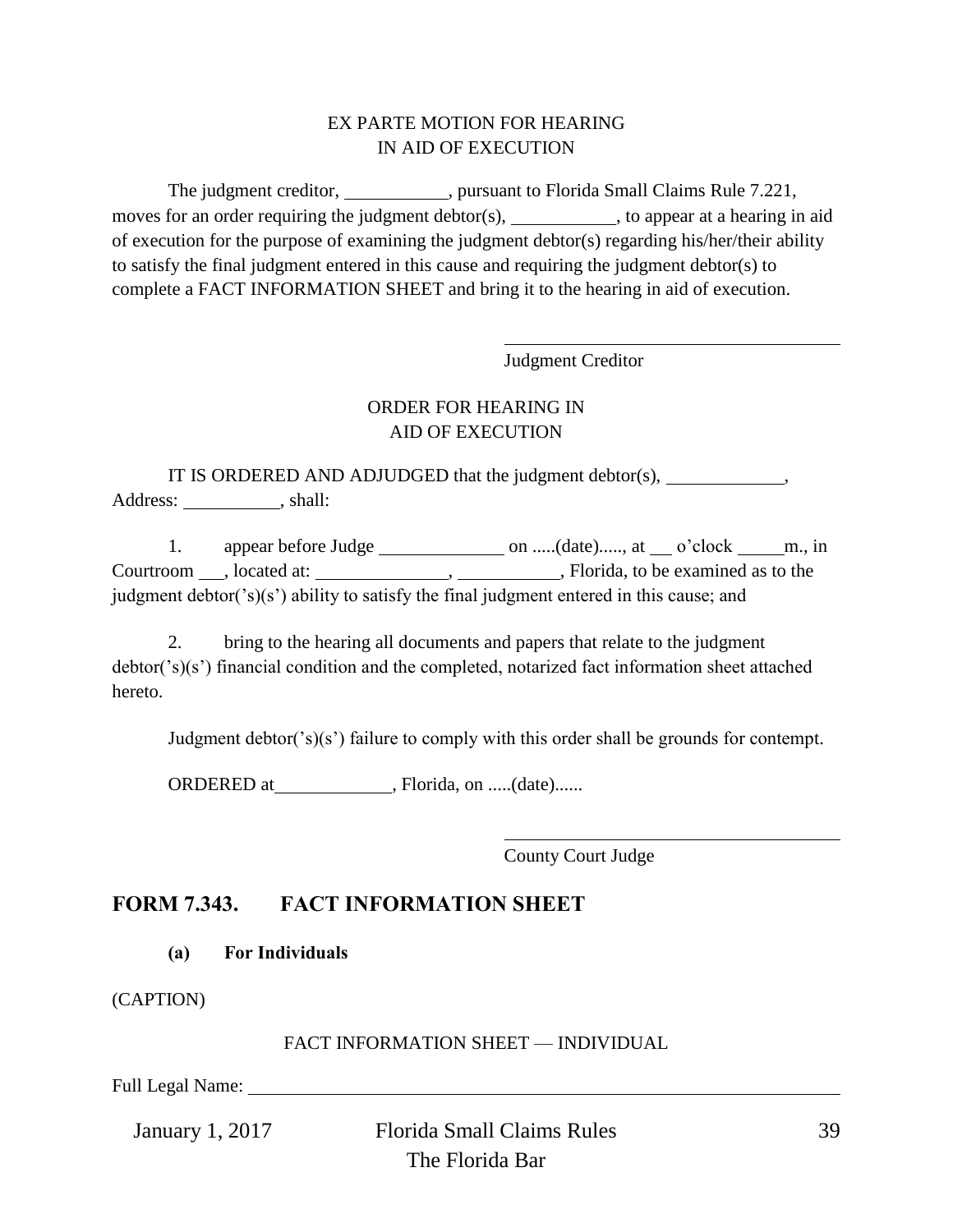| Telephone Numbers: (Home) (Business) (Business)                                                        |  |  |
|--------------------------------------------------------------------------------------------------------|--|--|
|                                                                                                        |  |  |
|                                                                                                        |  |  |
|                                                                                                        |  |  |
|                                                                                                        |  |  |
| Average Commissions or Bonuses: \$ _____ per __________ Commissions or bonuses are based               |  |  |
| on $\qquad$                                                                                            |  |  |
|                                                                                                        |  |  |
| (Explain details on the back of this sheet or an additional sheet if necessary.)                       |  |  |
|                                                                                                        |  |  |
|                                                                                                        |  |  |
|                                                                                                        |  |  |
|                                                                                                        |  |  |
|                                                                                                        |  |  |
|                                                                                                        |  |  |
|                                                                                                        |  |  |
| Other Family Income: \$ _________________ per ___________ (Explain details on back of this sheet or an |  |  |
| additional sheet if necessary.)                                                                        |  |  |
| Names and Ages of All Your Children (and addresses if not living with you): ________________________   |  |  |
|                                                                                                        |  |  |
|                                                                                                        |  |  |
| Names of Others You Live With:                                                                         |  |  |
|                                                                                                        |  |  |
|                                                                                                        |  |  |
|                                                                                                        |  |  |
| (Describe all other accounts or investments you may have, including stocks, mutual funds,              |  |  |
| savings bonds, or annuities, on the back of this sheet or an additional sheet if necessary.)           |  |  |
|                                                                                                        |  |  |
| For Real Estate (land) You Own or Are Buying:                                                          |  |  |
|                                                                                                        |  |  |
|                                                                                                        |  |  |
| Mortgage Owed to:                                                                                      |  |  |
|                                                                                                        |  |  |
| Monthly Payment: \$                                                                                    |  |  |
| (Attach a copy of the deed or mortgage, or list the legal description of the property on the back of   |  |  |
| this sheet or an additional sheet if necessary. Also provide the same information on any other         |  |  |
| property you own or are buying.)                                                                       |  |  |

| <b>January 1, 2017</b> | Florida Small Claims Rules |  |
|------------------------|----------------------------|--|
|                        | The Florida Bar            |  |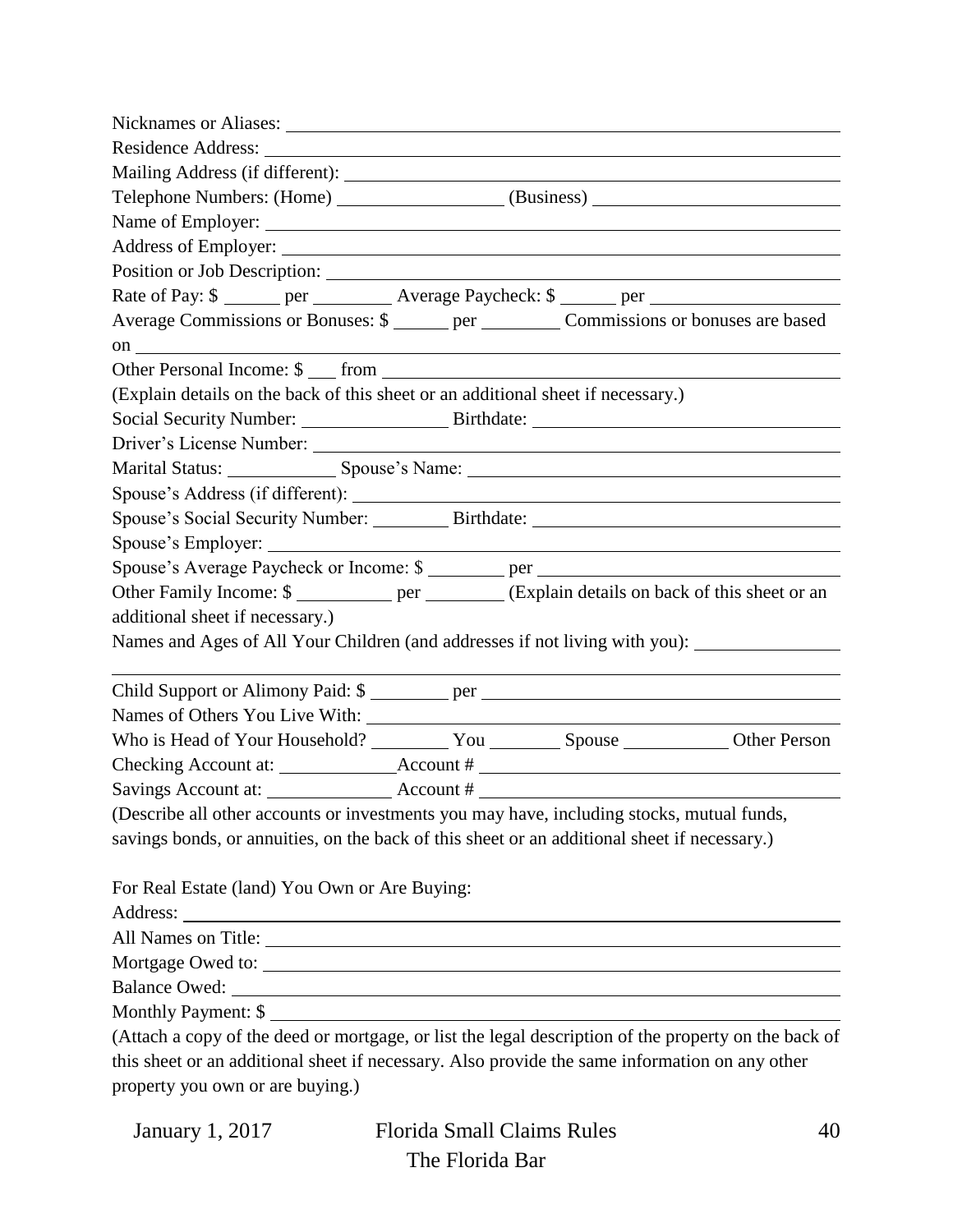|                |                                        | For All Motor Vehicles You Own or Are Buying: |                                                                                                    |
|----------------|----------------------------------------|-----------------------------------------------|----------------------------------------------------------------------------------------------------|
|                |                                        |                                               | Year/Make/Model: Color: Color:                                                                     |
|                |                                        |                                               | Vehicle ID #: Tag No: Mileage: Mileage:                                                            |
|                |                                        |                                               |                                                                                                    |
|                |                                        |                                               | Loan Owed to:                                                                                      |
|                |                                        | Balance on Loan: \$                           |                                                                                                    |
|                |                                        |                                               | Monthly Payment: \$ _____________(List all other automobiles, as well as other vehicles, such      |
| necessary.)    |                                        |                                               | as boats, motorcycles, bicycles, or aircraft, on the back of this sheet or an additional sheet if  |
|                |                                        |                                               | Have you given, sold, loaned, or transferred any real or personal property worth more than \$100   |
|                |                                        |                                               | to any person in the last year? If your answer is "yes," describe the property and sale price, and |
|                |                                        |                                               | give the name and address of the person who received the property.                                 |
|                |                                        |                                               | Does anyone owe you money? Amount Owed: \$                                                         |
|                |                                        |                                               |                                                                                                    |
|                |                                        |                                               |                                                                                                    |
|                |                                        |                                               |                                                                                                    |
|                | Please attach copies of the following: |                                               |                                                                                                    |
| 1.             | Your last pay stub.                    |                                               |                                                                                                    |
| 2.<br>account. |                                        |                                               | Your last 3 statements for each bank, savings, credit union, or other financial                    |

3. Your motor vehicle registrations and titles.

4. Any deeds or titles to any real or personal property you own or are buying, or leases to property you are renting.

## UNDER PENALTY OF PERJURY, I SWEAR OR AFFIRM THAT THE FOREGOING ANSWERS ARE TRUE AND COMPLETE.

Judgment Debtor

## STATE OF FLORIDA COUNTY OF ....................

The foregoing instrument was acknowledged before me on .....(date)....., by .................... who is personally known to me or has produced .................... as identification and who .....did/did not..... take an oath.

January 1, 2017 Florida Small Claims Rules 41 The Florida Bar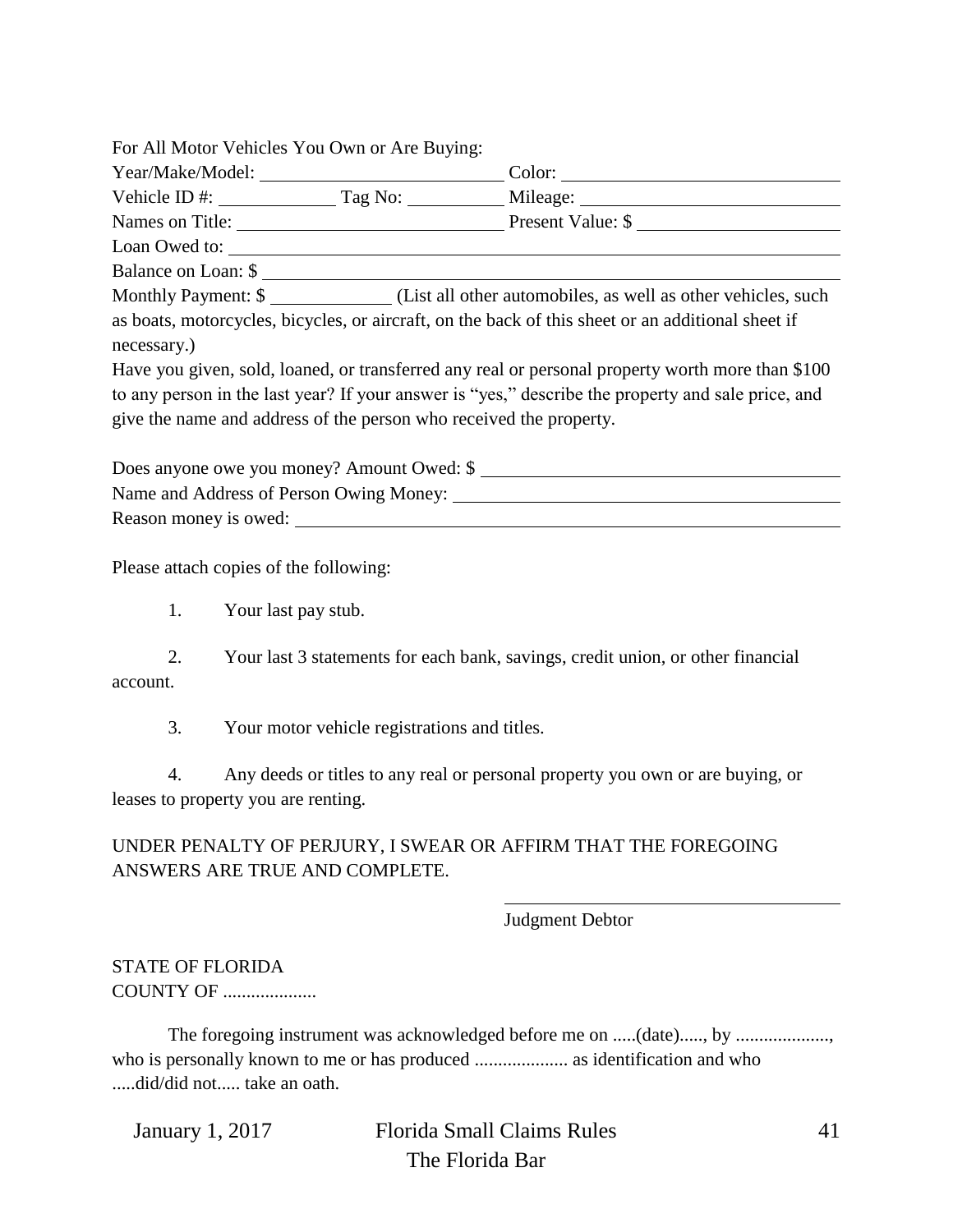WITNESS my hand and official seal, on .....(date)......

Notary Public State of Florida

My Commission expires: .....................

## MAIL OR DELIVER THE COMPLETED FORM TO THE JUDGMENT CREDITOR OR THE JUDGMENT CREDITOR'S ATTORNEY. DO NOT FILE THIS FORM WITH THE COURT.

#### (b) For Corporate Entities

(CAPTION)

#### FACT INFORMATION SHEET - BUSINESS ENTITY

| Type of Entity: (Check One) $\Box$ Corporation $\Box$ Partnership $\Box$ Limited Partnership $\Box$ Sole |               |
|----------------------------------------------------------------------------------------------------------|---------------|
| Proprietorship $\Box$ Limited Liability Corporation (LLC) $\Box$ Professional Association (PA) $\Box$    |               |
| Other: (Please Explain)                                                                                  |               |
| Does Business Entity own/have interest in any other business entity? If so please explain.               |               |
| Gross/Taxable income reported for Federal Income Tax purposes last three years:                          |               |
| $\frac{\text{S}}{\text{S}}$                                                                              | $\frac{1}{2}$ |
|                                                                                                          |               |
| List Partners (General or Limited and Designate Percentage of Ownership):                                |               |
|                                                                                                          |               |
| Names of Officers and Directors:                                                                         |               |
|                                                                                                          |               |
|                                                                                                          | Account No:   |
|                                                                                                          |               |
|                                                                                                          |               |
|                                                                                                          |               |
|                                                                                                          |               |
|                                                                                                          |               |
|                                                                                                          |               |
| If Yes: Address:                                                                                         |               |
| Please check if the business entity owns the following:                                                  |               |

January 1, 2017 Florida Small Claims Rules 42 The Florida Bar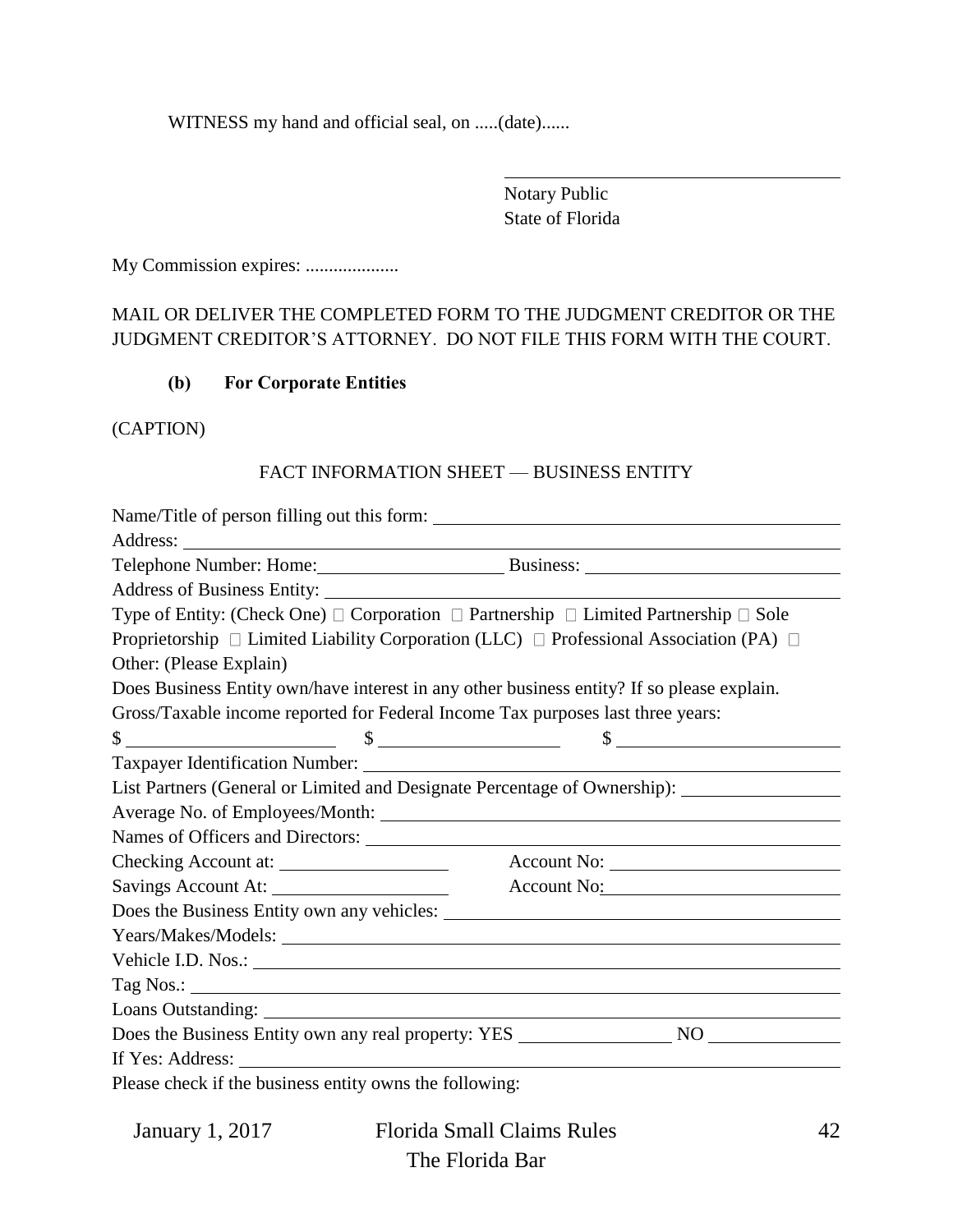Boat Camper Stocks/Bonds **Other Real Property** 

**CHECK** Other Personal Property **Intangible Property** 

Please attach copies of the following:

1. All tax returns for the past 3 years, including but not limited to state and federal income tax returns and tangible personal property tax returns.

2. All bank, savings and loan, and other account books or statements for accounts in institutions in which the defendant had any legal or equitable interest for the past 3 years.

3. All canceled checks for the 12 months immediately preceding the date of this judgment for accounts in which the defendant held any legal or equitable interest.

4. All deeds, leases, mortgages, or other written instruments evidencing any interest in or ownership of real property at any time within the 12 months immediately preceding the date of this judgment.

5. Bills of sale or other written evidence of the gift, sale, purchase, or other transfer of any personal or real property to or from the defendant within the 12 months immediately preceding the date of filing this lawsuit. Any transfer of property within the last year other than ordinary course of business transactions.

6. Motor vehicle documents, including titles and registrations relating to any motor vehicles owned by the defendant alone or with others.

7. Financial statements and any other business records, including but not limited to accounts payable and accounts receivable ledgers, as to the defendant's assets and liabilities prepared within the 12 months immediately preceding the date of this judgment.

8. Copies of articles, by-laws, partnership agreement, operating agreement, and any other governing documents, and minutes of all meetings of the defendant's shareholders, board of directors, or members held within 2 years of the date of this judgment.

9. Resolutions of the shareholders, board of directors, or members passed within 2 years of the date of this judgment.

10. A list or schedule of all inventory and equipment.

January 1, 2017 Florida Small Claims Rules 43 The Florida Bar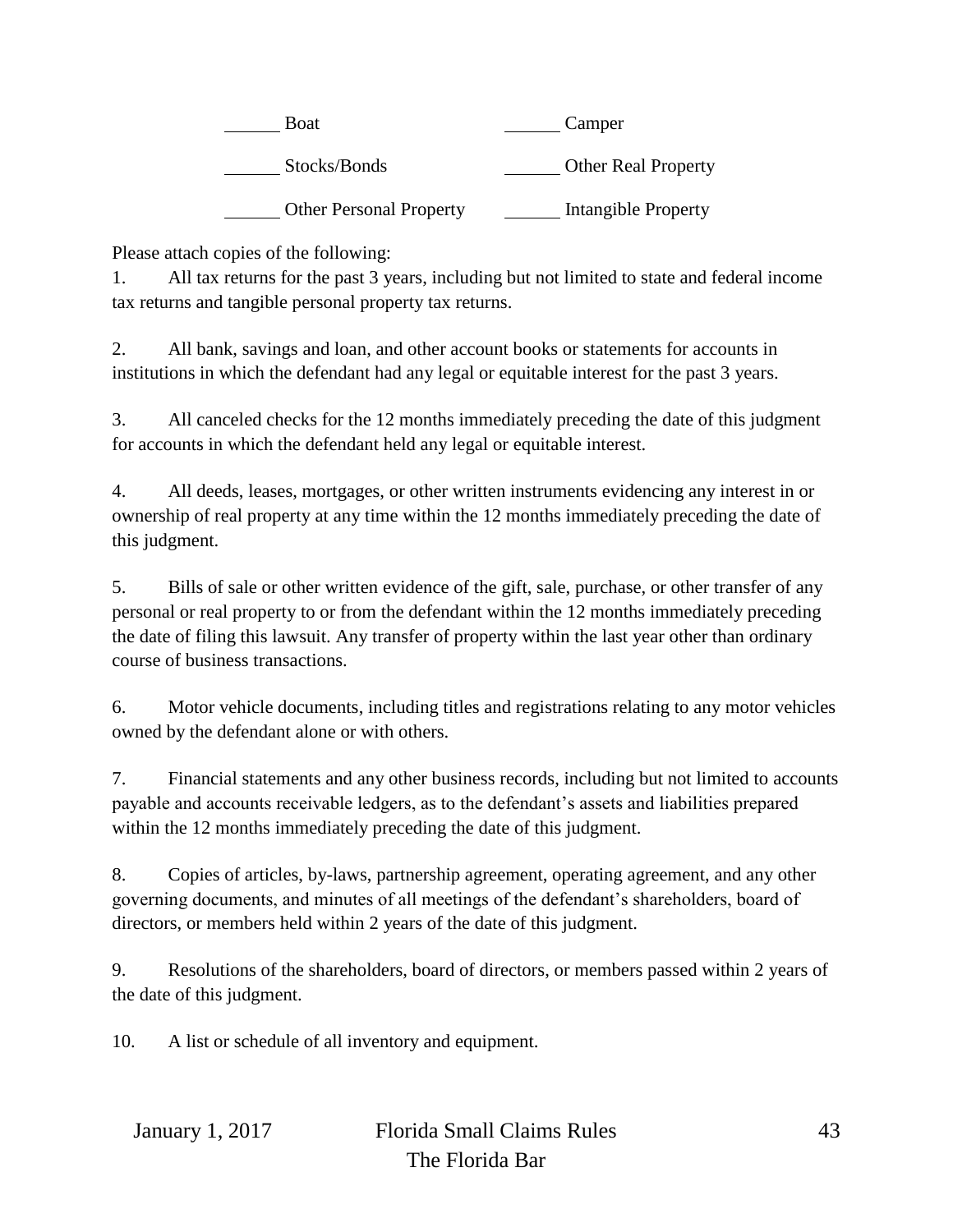## UNDER PENALTY OF PERJURY, I SWEAR OR AFFIRM THAT THE FOREGOING ANSWERS ARE TRUE AND COMPLETE.

Defendant's Designated Representative Title:

STATE OF FLORIDA COUNTY OF

The foregoing instrument was acknowledged before me on .....(date)....., by \_\_\_\_\_ as the defendant's duly authorized representative, who is personally known to me or has produced as identification and who did/did not take an oath.

WITNESS my hand and official seal, on .....(date)......

Notary Public State of Florida

My Commission expires:

MAIL OR DELIVER THE COMPLETED FORM TO THE JUDGMENT CREDITOR OR THE JUDGMENT CREDITOR'S ATTORNEY. DO NOT FILE THIS FORM WITH THE COURT.

## <span id="page-43-0"></span>FORM 7.344. ORDER TO SHOW CAUSE

(CAPTION)

#### ORDER TO SHOW CAUSE

IN THE NAME OF THE STATE OF FLORIDA:

TO:

YOU ARE HEREBY COMMANDED TO APPEAR before this court on .....(date)....., at m., in Courtroom <u>equal the County County Courthouse</u>, Address:

, , Florida, to show cause, if any, why you should not be adjudged in contempt of court for your failure to appear in court on .....(date)....., at m., as required by the court's order issued on .....(date)....., for a hearing in aid of execution.

ORDERED at \_\_\_\_\_\_\_\_\_\_\_\_, Florida, on .....(date)......

January 1, 2017 Florida Small Claims Rules 44 The Florida Bar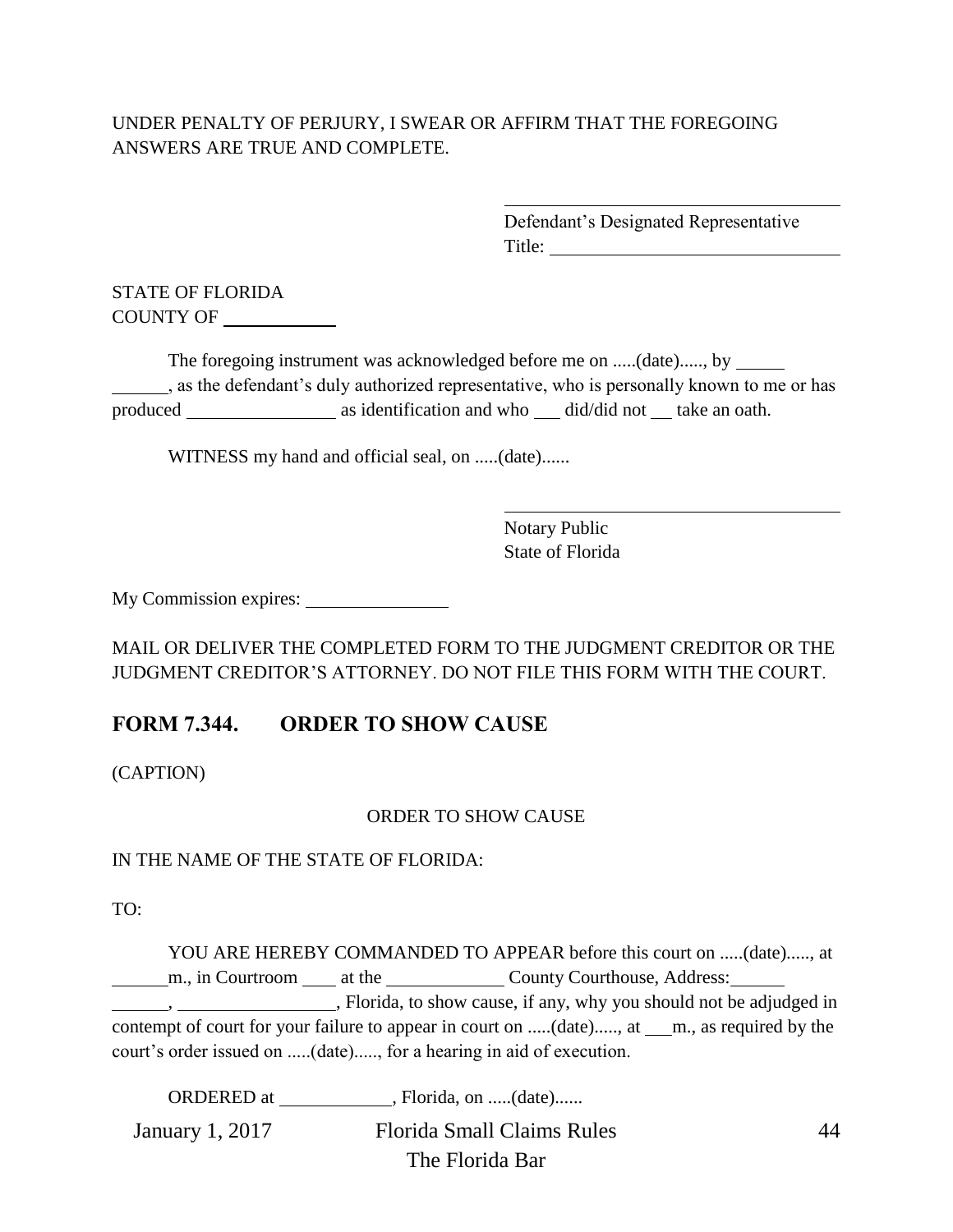County Court Judge

# <span id="page-44-0"></span>FORM 7.345. STIPULATION FOR INSTALLMENT SETTLEMENT, ORDER APPROVING STIPULATION, AND DISMISSAL

(CAPTION)

## STIPULATION FOR INSTALLMENT SETTLEMENT, ORDER APPROVING STIPULATION, AND DISMISSAL

Plaintiff and defendant(s), by the signatures below, stipulate that defendant(s) is/are indebted to plaintiff in the sum of  $\frac{1}{2}$ , plus court costs of  $\frac{1}{2}$ , interest of  $\frac{1}{2}$ , and attorneys' fees of \$ of \$ \_\_\_\_\_\_\_\_, the first of such payments to be due on .....(date)....., and continuing each \_\_\_\_\_\_ until paid in full. If the total sum is paid timely and in full, plaintiff agrees that no judgment shall be entered against the defendant(s), and that additional costs, interest, and attorneys' fees, if any, shall be waived. If the defendant(s) shall default in payment hereunder, plaintiff shall be entitled to judgment, execution, costs, interest at the rate provided by law, and attorneys' fees, after written application to the court, without notice. Defendant(s) acknowledge(s) delivery of a true copy hereof at , County, Florida. ALL PAYMENTS ARE TO BE MADE PAYABLE TO: , and mailed or delivered to:

TIME IS OF THE ESSENCE IN THIS AGREEMENT.

| Plaintiff/Attorney for Plaintiff | Defendant (signature) |
|----------------------------------|-----------------------|
| Telephone:                       |                       |

| Defendant (signature) |  |
|-----------------------|--|
|-----------------------|--|

BY: Address

Telephone:

Defendant (signature)

Address

Telephone:

## ORDER DISMISSING CAUSE AND APPROVING STIPULATION

January 1, 2017 Florida Small Claims Rules 45 The Florida Bar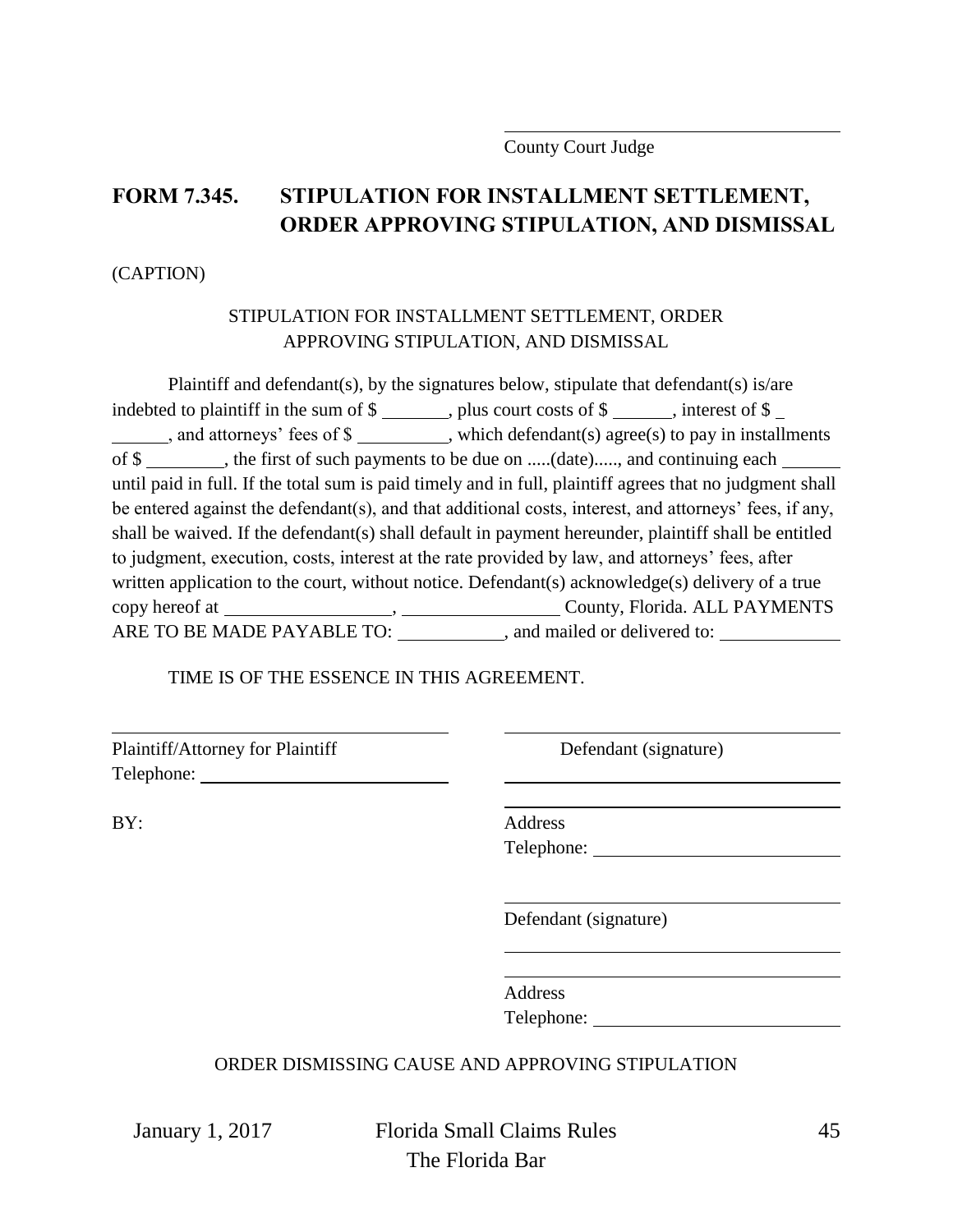On the foregoing stipulation signed, delivered, and confirmed at County, Florida, the cause is dismissed. This court retains jurisdiction to enforce the terms of this stipulation.

ORDERED at \_\_\_\_\_\_\_\_\_\_\_\_\_\_, Florida, on .....(date)......

County Court Judge

Conformed copies furnished by hand delivery to: Plaintiff/Attorney for Plaintiff Defendant(s)

#### Committee Notes

1992 Adoption. Many parties and attorneys litigate in various jurisdictions in the state, and the committee felt that a standard form for settlement would be much more convenient for the litigants and the court system.

1996 Amendment. This form has been modified to reflect recent changes in the statutory rate of interest calculated on final judgment amounts.

## <span id="page-45-0"></span>**FORM 7.347. SATISFACTION OF JUDGMENT**

#### SATISFACTION OF JUDGMENT

The undersigned, the owner and holder of that certain final judgment rendered in the above-captioned civil action, dated \_\_\_\_\_\_\_, recorded in \_\_\_\_\_\_\_\_\_\_\_\_\_\_ County, Official Records Book beginning at Page does hereby acknowledge that all sums due under it have been fully paid and that final judgment is hereby satisfied and is canceled and satisfied of record.

DATED on \_\_\_\_\_\_\_\_\_\_\_\_\_\_\_.

Judgment Owner and Holder (or their attorney)

#### Committee Notes

2007 Amendment. This satisfaction of judgment is a general form. It is a new form. To ensure identity of the signer, notarization is prudent but not required. If a certified copy of the judgment is recorded, it may be prudent to include that recording information.

January 1, 2017 Florida Small Claims Rules 46 The Florida Bar